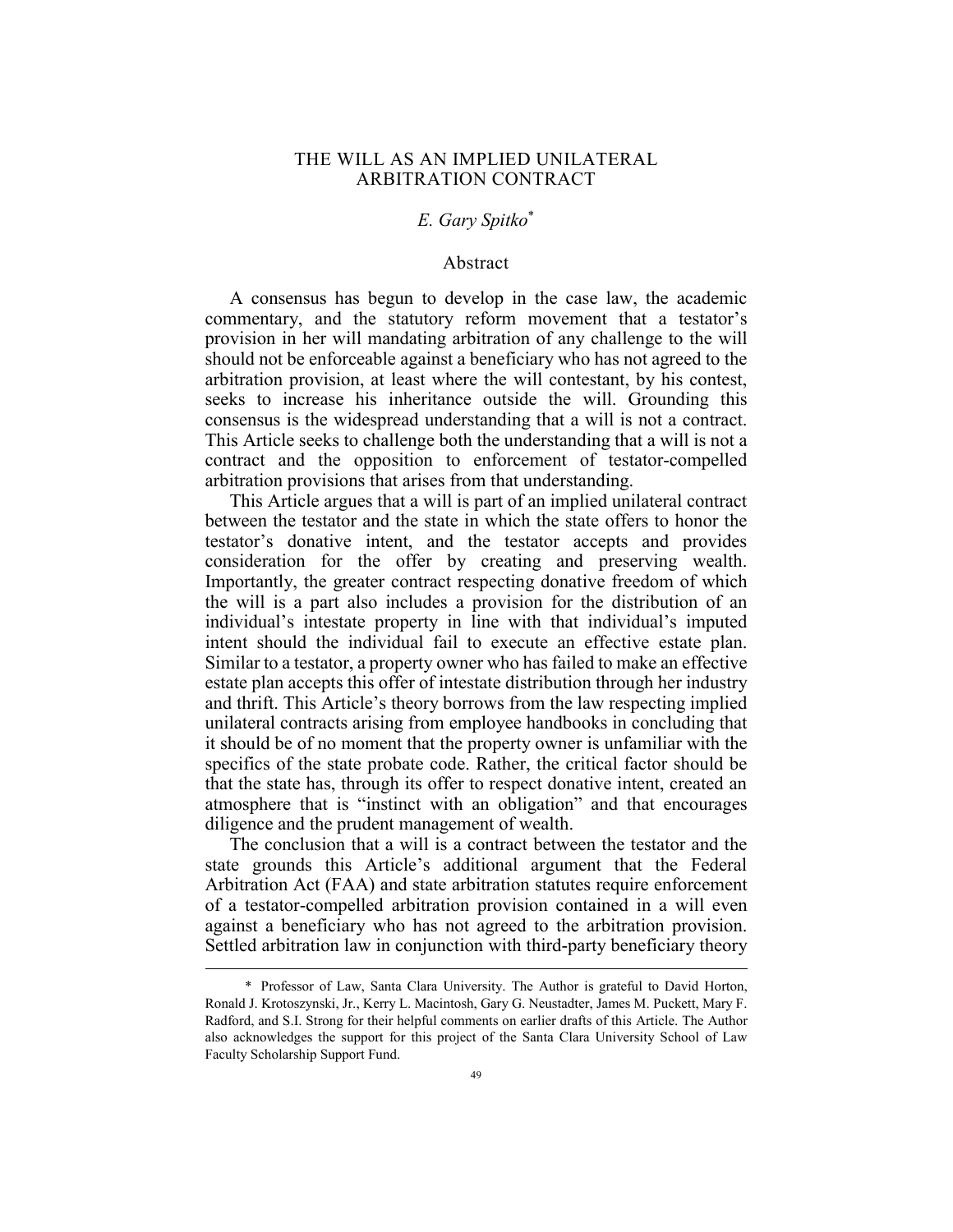or direct benefits estoppel theory supports binding the beneficiary to the will's arbitration contract. A virtue of this Article's theory—that the will and the intestacy statutes are both clauses in a greater donative freedom contract—is that the analysis escapes the limitations inherent in the dominant understanding that a will's arbitration clause, if enforceable at all, can be enforced only against a beneficiary who seeks, by his will contest, to increase his inheritance under the will as opposed to circumstances in which the donee seeks to increase his intestate inheritance. According to the conventional wisdom, even if arbitration clauses are enforceable in some testamentary instruments, they govern only a narrow range of claims. This Article's implied unilateral contract theory goes further and expands the universe of arbitrable contests. Specifically, this Article's theory is the first that encompasses even a will contest that seeks to render the will a complete nullity.

|          | ARBITRABILITY AND THE CONSEQUENCES OF FAILING |    |
|----------|-----------------------------------------------|----|
| $\Pi$    | THE WILL AS AN IMPLIED UNILATERAL             |    |
| Ш        | THE INSIGNIFICANCE OF THE DONEE'S LACK OF     |    |
| $IV_{-}$ | SEPARABILITY AND THE ARBITRATION OF           | 92 |
|          |                                               |    |

#### INTRODUCTION

The use of arbitration to resolve a probate dispute that parties would otherwise litigate in court has much to recommend it.<sup>1</sup> Arbitration of a will dispute offers the potential for a faster and less expensive resolution than probate litigation in court.<sup>2</sup> Will contest arbitration also typically has

 <sup>1.</sup> *See, e.g.*, Pray v. Belt, 26 U.S. (1 Pet.) 670, 680 (1828) (commenting that an arbitration clause in a will was "given for the purpose of preserving peace, and preventing expensive and frivolous litigation").

 <sup>2.</sup> *See* Dominic J. Campisi, *Alternatives to Litigation in Trust and Probate Proceedings*, 42 ARB. J. 30, 31–32 (1987); David Horton, *The Federal Arbitration Act and Testamentary Instruments*, 90 N.C. L. REV. 1027, 1030, 1035–36 (2012); Stanard T. Klinefelter & Sandra P. Gohn, *Alternative Dispute Resolution: Its Value to Estate Planners*, 22 EST. PLAN. 147, 151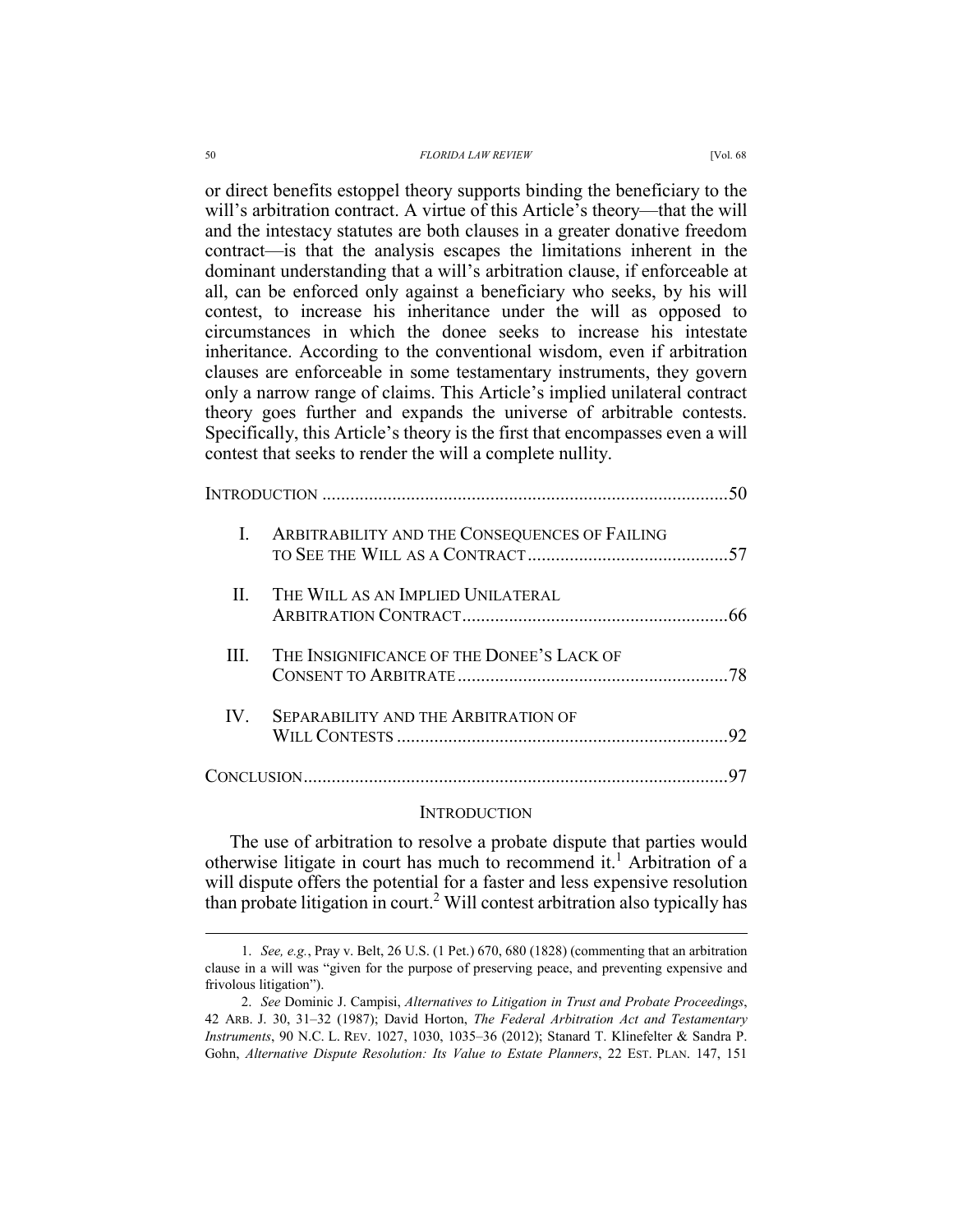the virtue of being private, keeping the private and personal facts at issue in the dispute out of public view.<sup>3</sup> Moreover, arbitration of a probate dispute allows for the selection of a decision maker with expert knowledge relating to the matter in dispute.<sup>4</sup> Such expertise typically might include, for example, specialized knowledge of the tax aspects of estate planning.<sup>5</sup> It also might include a familiarity with the testator's values and thus a fuller appreciation of how those values influenced the testator's estate plan.<sup>6</sup> The hope is that the decision of an arbitrator with

 3. Horton, *supra* note 2, at 1035–36; Bridget A. Logstrom, *Arbitration in Estate and Trust Disputes: Friend or Foe?*, 30 ACTEC J. 266, 267 (2005) ("Arbitration hearings are not public record and, therefore, may help to keep private details of family disputes private."); Murphy, *supra* note 2, at 635–36; *cf*. Frances H. Foster, *Privacy and the Elusive Quest for Uniformity in the Law of Trusts*, 38 ARIZ. ST. L.J. 713, 725–26 (2006) (describing how the details of a trust that otherwise would have remained private might become public during trust litigation in the civil court system); Lela P. Love & Stewart E. Sterk, *Leaving More Than Money: Mediation Clauses in Estate Planning Documents*, 65 WASH. & LEE L. REV. 539, 553–54 (2008) (asserting in support of the use of mediation clauses in estate planning instruments: "A decedent who fears contest of her dispositions would undoubtedly prefer to avoid the spectacle of a trial in which her mental capacity, or her susceptibility to undue influence, is the central issue"); John R. Phillips, Scott K. Martinsen & Matthew L. Dameron, *Analyzing the Potential for ADR in Estate Planning Instruments*, 24 ALTERNATIVES TO HIGH COST LITIG. 1, 15 (2006) ("For some clients, the primary impetus for implementing the dispute resolution processes into trusts is confidentiality, often overriding concern about litigation costs.").

 4. *Cf*. S.I. Strong, *Arbitration of Trust Disputes: Two Bodies of Law Collide*, 45 VAND. J. TRANSNAT'L L. 1157, 1184 (2012) [hereinafter Strong, *Arbitration of Trust Disputes*] (suggesting that because "trust law can be quite specialized as a matter of both procedural and substantive law," the settlor of a trust might especially value a decision maker with expertise in the subject matter).

 5. *See* Robert L. Freedman et al., *ADR in the Trusts and Estates Context*, 21 ACTEC NOTES 170, 171 (1995) ("In many areas of the country the probate judges are becoming less and less specialized, while the trusts and estates practice, especially the tax aspects, has become increasingly specialized. Would it not be better in the future to try a trusts and estates case before an ACTEC Fellow than before a probate judge or a jury?").

 6. E. Gary Spitko, *Gone but Not Conforming: Protecting the Abhorrent Testator from Majoritarian Cultural Norms Through Minority-Culture Arbitration*, 49 CASE W. RES. L. REV. 275, 297 (1999) [hereinafter Spitko, *Protecting the Abhorrent Testator*]; *see also* Richard Z. Kabaker, Joseph F. Maier & Frank Gofton Ware, *The Use of Arbitration in Wills and Trusts*, 17 ACTEC NOTES 177, 183 (1991) ("A testator's choice of executor, friend, or relative as umpire is logical given their personal knowledge of the testator's desires."); Blaine Covington Janin, Comment, *The Validity of Arbitration Provisions in Trust Instruments*, 55 CALIF. L. REV. 521, 532 (1967) ("Because the settlor or the parties are free to select those whom they wish to decide future controversies, arbitrators may be chosen either on the basis of their knowledge in areas

<sup>(1995);</sup> Bridget A. Logstrom, Bruce M. Stone & Robert W. Goldman, *Resolving Disputes with Ease and Grace*, 31 ACTECJ. 235, 235 (2005) ("Our collective gut tells us that the administration of a will or trust would run more efficiently and at less cost if we could resolve disputes arising in those proceedings through the use of an arbitral, rather than judicial, forum."); Stephen Wills Murphy, *Enforceable Arbitration Clauses in Wills and Trusts: A Critique*, 26 OHIO ST.J. ON DISP. RESOL. 627, 630, 635 (2011).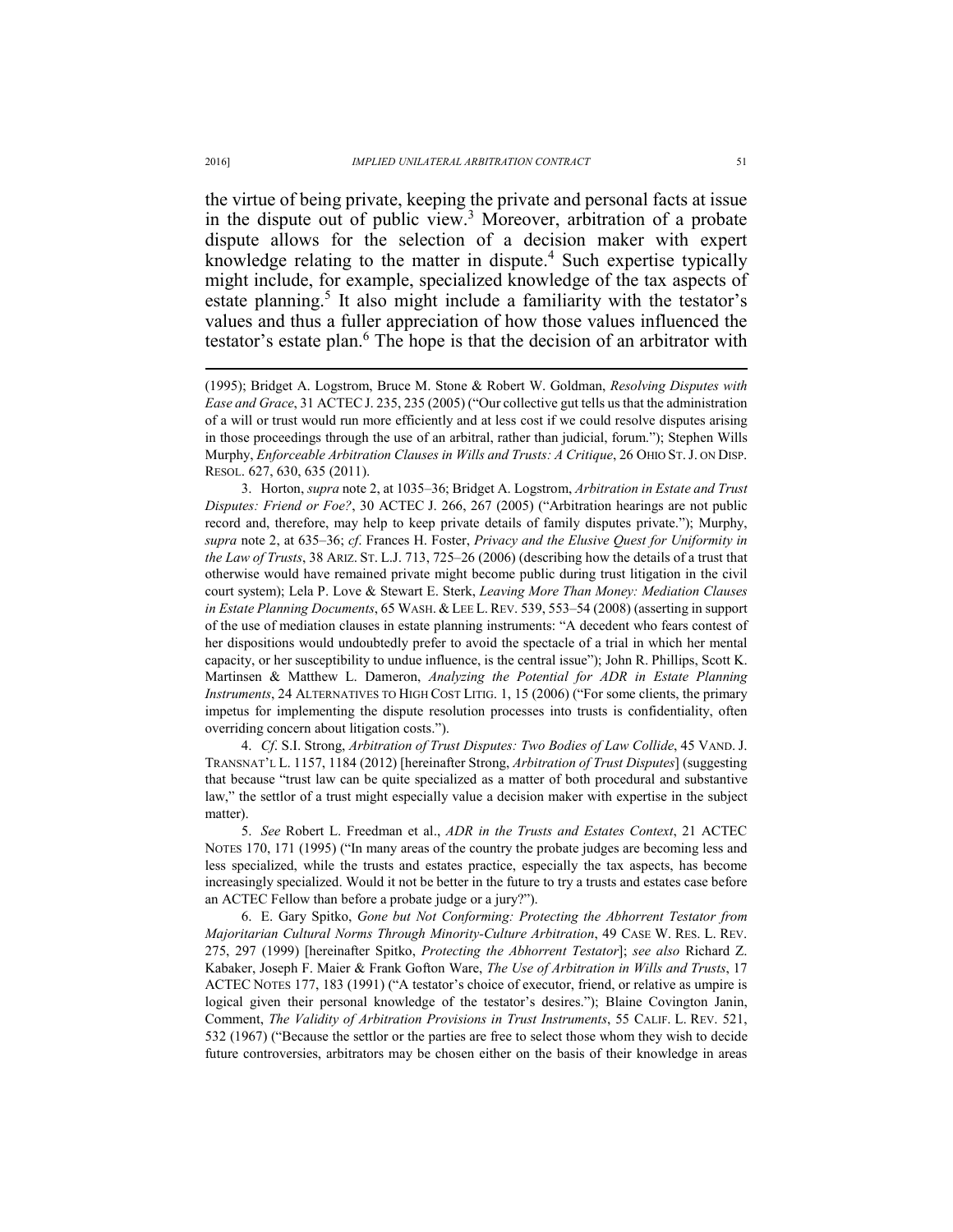a fuller appreciation regarding the testator's estate plan would be less likely to be grounded in ignorance or prejudice.<sup>7</sup> In sum, arbitration of a probate dispute seems to offer many of the virtues that have made arbitration an increasingly popular means for dispute resolution in other contexts, such as with respect to the resolution of commercial and employment disputes.<sup>8</sup>

The weight of available evidence, however, strongly suggests that arbitration is not extensively utilized to resolve will contests.<sup>9</sup> It is reasonable to suspect that unsettled questions relating to the enforceability of testator-compelled arbitration provisions contribute to this underutilization<sup>10</sup>: Given that typically a party's principal motive for

 7. Spitko, *Protecting the Abhorrent Testator*, *supra* note 6, at 296–97 (arguing that arbitration allows a minority-culture testator to appoint a decision maker who is familiar with and respectful of the values that informed the drafting of the estate plan and, thus, to overcome biases inherent in traditional probate litigation).

 8. To facilitate arbitration of disputes relating to wills and trusts, the American Arbitration Association has promulgated "Wills and Trusts Arbitration Rules and Mediation Procedures." *See* AM. ARBITRATION ASS'N, WILLS AND TRUSTS ARBITRATION RULES AND MEDIATION PROCEDURES (2012), www.adr.org/aaa/ShowProperty?nodeId=/UCM/ADRSTG\_024438; *see also* E. Gary Spitko, *A Critique of the American Arbitration Association's Efforts to Facilitate Arbitration of Internal Trust Disputes*, *in* ARBITRATION OF INTERNAL TRUST DISPUTES: ISSUES IN NATIONAL AND INTERNATIONAL LAW (S.I. Strong ed.) (forthcoming Oxford Univ. Press 2016) [hereinafter Spitko, *Arbitration of Internal Trust Disputes*]. The introduction to those rules and procedures asserts that "[a]rbitration is an effective way to resolve these disputes [relating to wills and trusts] privately, promptly, and economically, utilizing as the arbitrator a lawyer or lawyers with substantial experience in the area of wills, trusts and estates." AM. ARBITRATION ASS'N, *supra*, at 6.

 9. *See* Freedman et al., *supra* note 5, at 170 ("Arbitration . . . is rarely used in the trusts and estates context."); Robert D. W. Landon, II & John L. McDonnell, Jr., *Using Alternative Dispute Resolution in Trust and Estate Planning and Contested Matters*, course materials from the ACTEC Summer 2003 meeting, St. Paul, Minnesota (June 2003) (reporting on an "informal" survey of 122 ACTEC Fellows from California and Florida that found that 111 of the fellows reported never having used a mandatory requirement of arbitration in an estate planning document, while eight of the fellows reported having used a mandatory arbitration requirement between one and ten percent of the time).

 10. *See* Logstrom, Stone & Goldman, *supra* note 2, at 237–38 (commenting that estate planners and their clients desire a more certain answer to the question of whether an arbitration provision in a will or trust would be enforceable); Strong, *Arbitration of Trust Disputes*, *supra* note 4, at 1163 ("[T]he minimal use of mandatory arbitration provisions in trusts may be due to concerns about the enforceability of such clauses.").

This Article is concerned with the enforcement of executory arbitration clauses in wills, which call for arbitration of disputes arising in the future. The enforcement of arbitration

most likely to become the subject of dispute or because of their familiarity with the settlor and beneficiaries.").

For an argument that arbitration theory and doctrine should more fully embrace arbitration's potential to promote the autonomy of disputants to pursue shared values, see Michael A. Helfand, *Arbitration's Counter-Narrative: The Religious Arbitration Paradigm*, 124 YALE L.J. 2994, 2999–3000 (2015).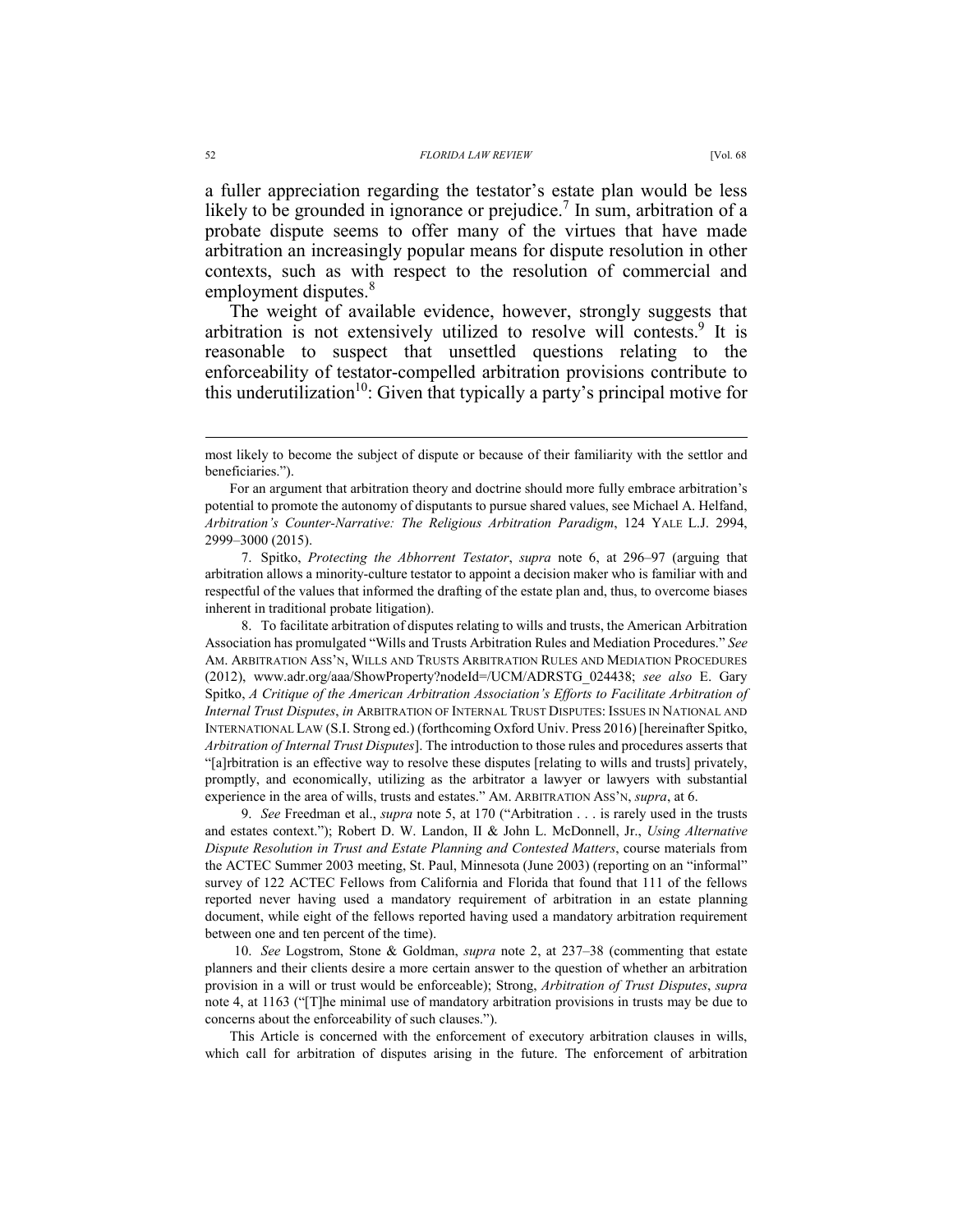utilizing arbitration is to save time and expense in resolving a dispute, a likelihood that the estate will have to invest time and expense in litigating the enforceability of a testator-compelled arbitration clause would tend to discourage the use of such a clause.<sup>11</sup>

In general, the issue of whether a testator may force his intestate heirs and the takers under his will to arbitrate any challenge to his will remains unresolved in most jurisdictions.<sup>12</sup> Very little modern case law addresses the enforceability of arbitration clauses in wills or in other estate planning instruments such as trusts.13 The sparse case law and academic commentary that exists on this point, however, suggests that a consensus is developing that a testator may not compel arbitration of contests to her will  $^{14}$ 

Part I of this Article demonstrates that the principal impediment to the acceptance of the validity of a testator-compelled arbitration clause in a will is the widely shared and long-held understanding that a will is not a

submission agreements, which call for arbitration of existing probate disputes, is somewhat less problematic and is not the focus of this Article.

 11. *Cf*. Strong, *Arbitration of Trust Disputes*, *supra* note 4, at 1163 (asserting with respect to trust litigation that "[n]o lawyer wants his or her client to be the precedent-setting test case in a developing area of law, even if the outcome is ultimately in the client's favor").

 12. Horton, *supra* note 2, at 1030; Erin Katzen, *Arbitration Clauses in Wills and Trusts: Defining the Parameters for Mandatory Arbitration of Wills and Trusts*, 24 QUINNIPIAC PROB. L.J. 118, 119 (2011); S.I. Strong, *Empowering Settlors: How Proper Language Can Increase the Enforceability of a Mandatory Arbitration Provision in a Trust*, 47 REAL PROP., TR. & EST. L.J. 275, 287 (2012) [hereinafter Strong, *Empowering Settlors*] (noting that "many U.S. states have not yet addressed issues" concerning the enforceability of mandatory trust arbitration).

 13. *See* McArthur v. McArthur, 224 Cal. App. 4th 651, 656 (Ct. App. 2014) (noting the lack of case law on the issue of whether a trust's arbitration clause can bind a trust beneficiary); Rachal v. Reitz, 403 S.W.3d 840, 848 (Tex. 2013) ("There is a dearth of authority as to the validity of an arbitration provision in a trust . . . ."); Michael P. Bruyere & Meghan D. Marino, *Mandatory Arbitration Provisions: A Powerful Tool to Prevent Contentious and Costly Trust Litigation, but Are They Enforceable?*, 42 REAL PROP., PROB. & TR. J. 351, 354 (2007) ("[T]he extent to which courts will enforce such [trust mandatory arbitration] clauses under existing law is unclear."); Logstrom, Stone & Goldman, *supra* note 2, at 237–38 (commenting that "[t]he question with a less obvious answer is whether arbitration can be mandated by a testator or settlor in a will or trust in a way that is enforceable," but suggesting that "[t]he answer appears to be 'yes'"); Phillips, Martinsen & Dameron, *supra* note 3, at 10 ("Just as there is little case law or scholarly commentary about arbitration clauses in estate planning documents, there is even less authority regarding the ability to bind the trust beneficiaries to an arbitration clause involving disputes relating to the trust.").

 14. *See In re* Calomiris, 894 A.2d 408, 409–10 (D.C. 2006) (holding that a will is not a written contract to arbitrate subject to enforcement under the District of Columbia's version of the Uniform Arbitration Act); Murphy, *supra* note 2, at 641; *cf*. Schoneberger v. Oelze, 96 P.3d 1078, 1084 (Ariz. Ct. App. 2004) (holding that a trust is not a written contract within the purview of the Arizona statute providing for enforcement of arbitration agreements), *superseded by statute*, ARIZ. REV. STAT. ANN. § 14-10205 (2015), *as recognized in* Jones v. Fink, No. 1 CA-SA 10-0262, 2011 WL 601598, at \*2 (Ariz. Ct. App. Feb. 22, 2011).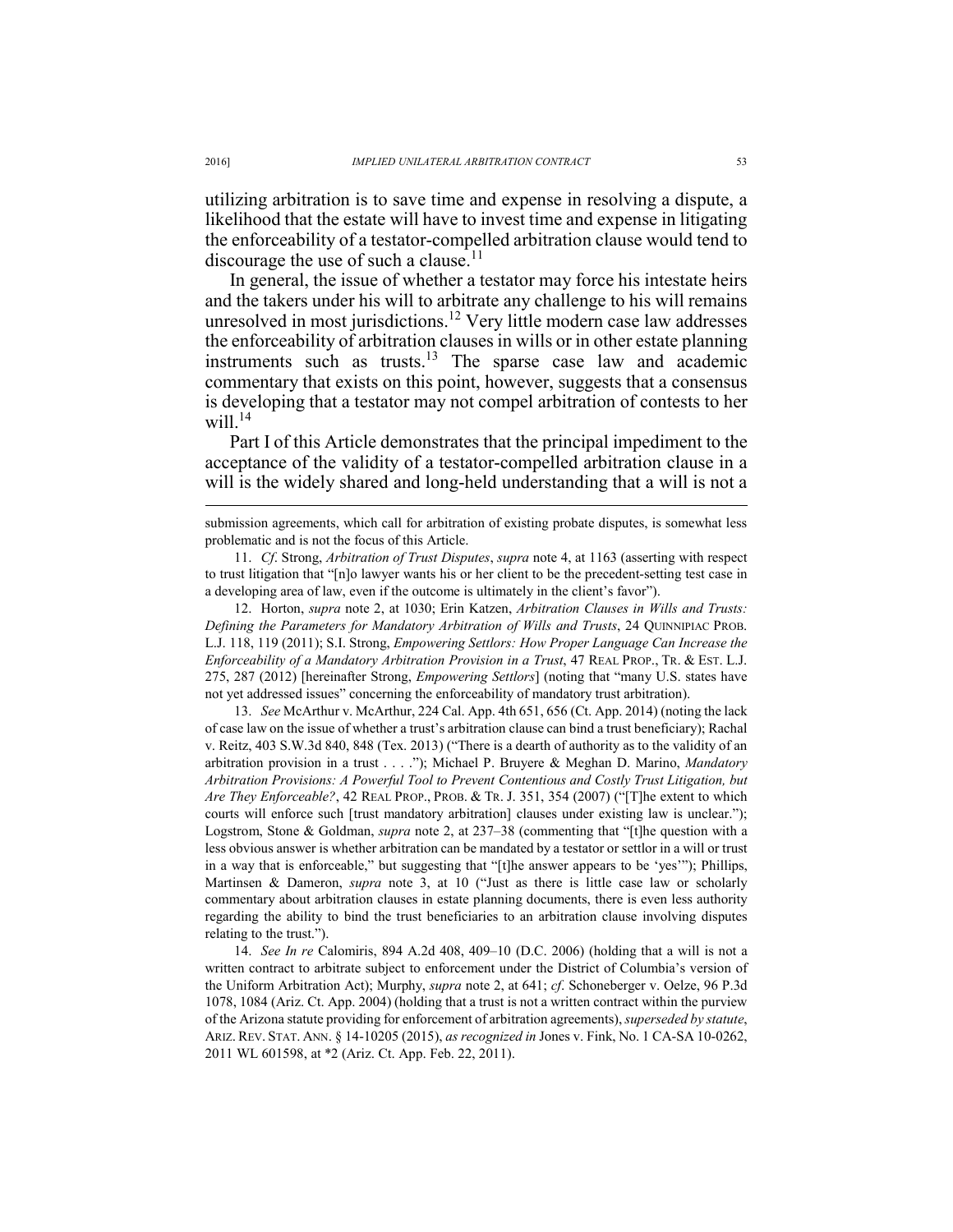contract.15 This understanding has influenced the case law on testatorcompelled arbitration.<sup>16</sup> It has also arguably cabined the thinking of scholars and the ambitions of reform efforts in this area.<sup>17</sup>

It is indeed axiomatic that arbitration is a creature of contract.<sup>18</sup> It is unquestionable as well, however, that the first principle of American donative transfer law is respect for the donor's wishes19: The *Restatement (Third) of Property* states, "Property owners have the nearly unrestricted right to dispose of their property as they please."20 Indeed, American law respects freedom of testation to a greater extent than does the law anywhere else in the world. $2<sup>1</sup>$ 

These bedrock principles—arbitration as a creature of contract and respect for donative freedom—on their face appear incompatible in a case in which a testator has directed in his will that any challenge to the will

For early assertions of the proposition that the will is not a contract, see *In re* Bates' Estate, 134 A. 513, 513 (Pa. 1926) ("[A] will is not a contract, but a mere expression of intention, to take effect after testator's death, and subject, in the meantime, to revocation or such changes as the maker may deem expedient."); Martz's Ex'r v. Martz's Heirs, 66 Va. (25 Gratt.) 361, 365 (1874) ("It cannot be said with any propriety that a will is a contract.").

17. *See infra* notes 60–74 and accompanying text.

 18. *See, e.g.*, Rent-A-Center, W., Inc. v. Jackson, 561 U.S. 63, 67 (2010) ("The [Federal Arbitration Act (FAA)] reflects the fundamental principle that arbitration is a matter of contract."); AT&T Techs., Inc. v. Commc'ns Workers of Am., 475 U.S. 643, 648 (1986).

 19. *See, e.g.*, RESTATEMENT (THIRD) OF PROP.: WILLS & OTHER DONATIVE TRANSFERS § 10.1 cmts. a, c (AM. LAW INST. 2003) ("The organizing principle of the American law of donative transfers is freedom of disposition."); Lawrence M. Friedman, *The Law of Succession in Social Perspective*, *in* DEATH, TAXES AND FAMILY PROPERTY 9, 14 (Edward C. Halbach, Jr. ed., 1977) ("It is often said that the principle of freedom of testation dominates the law of the United States."); *id.* at 12 (asserting that testamentary freedom "is a leading principle in the United States").

20. RESTATEMENT (THIRD) OF PROP.: WILLS & OTHER DONATIVE TRANSFERS § 10.1 cmts. a, c (AM. LAW INST. 2003).

 21. *See, e.g.*, RAY D. MADOFF, IMMORTALITY AND THE LAW: THE RISING POWER OF THE AMERICAN DEAD 6–7, 58–62, 154 (2010) ("American law grants more rights to the dead than any other country in the world."); Friedman, *supra* note 19, at 19 ("American law is quite special too in the degree of freedom of testation that it grants.").

 <sup>15.</sup> *See* Tzena Mayersak, *Examining the Use of Arbitration and Dealing with Decedent's Wishes in Wills, Trusts and Estates*, 12 EUR. J.L. REF. 404, 404–05 (2010) (commenting that "[o]ne of the biggest obstacles regarding the use of arbitration in areas associated with estate planning is that wills and trusts are not considered contracts" and proposing as a partial solution the use of pre-drafting contracts between a testator or settlor and those who would be the beneficiaries); Murphy, *supra* note 2, at 639–43 ("[T]he few courts that have considered the matter have agreed that an arbitration provision in a trust or a will is not binding on its beneficiaries or trustees, because arbitration provisions are only binding when included in a written contract."); *cf*. Strong, *Arbitration of Trust Disputes*, *supra* note 4, at 1209–12 (discussing the enforceability of mandatory arbitration clauses in trusts and explaining that "many jurisdictions require [that] an arbitration agreement . . . reflect certain contractual qualities").

 <sup>16.</sup> *See infra* notes 36–59 and accompanying text.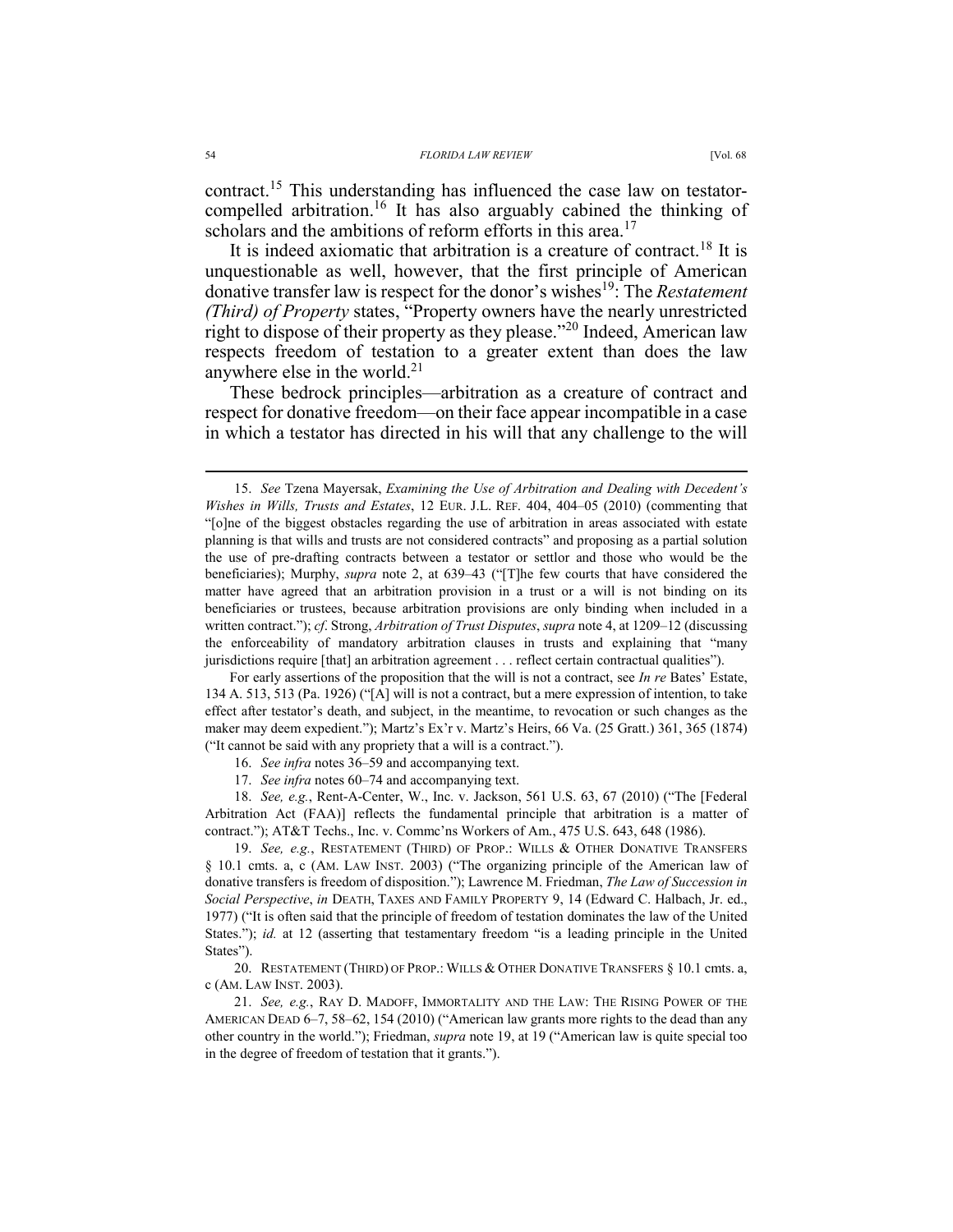must be arbitrated, yet the will contestant has withheld her consent to arbitrate her will contest. This Article seeks to reconcile these two principles in such circumstances. In sum, this Article argues that enforcement of testator-compelled arbitration is wholly consistent with the general legal and normative principles that ground contract law, arbitration law, and the law of donative transfers.

Part II of this Article argues that the will should be considered a contract within the purview of the Federal Arbitration Act (FAA) and state arbitration statutes. Part II also argues that those who have failed to see a contract in a will have been looking in the wrong place. Courts and commentators are correct that a will is not a contract between the testator and the legatee, the devisee, or the heir. Nonetheless, a will is indeed a contract. A will sets out the terms of a contract between the testator and the state: a will is, in essence, part of an implied unilateral contract pursuant to which the state offers to give effect to the testator's donative wishes at his death, and the testator accepts the offer and gives consideration for the contract by creating wealth, preserving and investing his property, and refraining from wasting his estate.

Moreover, the will is but one clause of a greater contract entered into between the state and its citizen respecting donative freedom. State intestacy statutes are a second important part of this greater "donative freedom contract." Intestacy statutes provide a default estate plan that governs the disposition of a decedent's property to the extent that the decedent did not make an effective alternate plan of disposition during her life.<sup>22</sup> The primary objective of the intestacy statutes is to approximate the donative intent of the typical intestate decedent.<sup>23</sup>

Thus, pursuant to the intestacy clause of the greater donative freedom contract, the state promises that should the property owner fail to express effectively his donative intent with respect to the passing of his property at death, the state will nonetheless honor his imputed intent. The state will do so by passing the intestate decedent's property at his death to his heirs<sup>24</sup>—those whom the state believes the typical intestate decedent most likely would have chosen to favor had he effectively expressed his

 <sup>22.</sup> *See* Robert H. Sitkoff, *Trusts and Estates: Implementing Freedom of Disposition*, 58 ST. LOUIS U. L.J. 643, 645 (2014). Much of default law allows for contracting out. For example, spouses-to-be may opt out of the law governing equitable distribution of property upon divorce through the use of a premarital agreement. *See* PRINCIPLES OF THE LAW OF FAMILY DISSOLUTION: ANALYSIS AND RECOMMENDATIONS § 7.02 cmt. a (AM. LAW INST. 2002) ("[T]here is today widespread agreement, in principle, that such [premarital] agreements may be enforceable."). In the inheritance law context, the state's intestacy scheme provides a default law from which one may opt out by means of a will or a will substitute. *See* Sitkoff, *supra*, at 645.

 <sup>23.</sup> Sitkoff, *supra* note 22, at 645.

<sup>24.</sup> RESTATEMENT (THIRD) OF PROP.: WILLS & OTHER DONATIVE TRANSFERS § 2.1(b) (AM. LAW INST. 1999).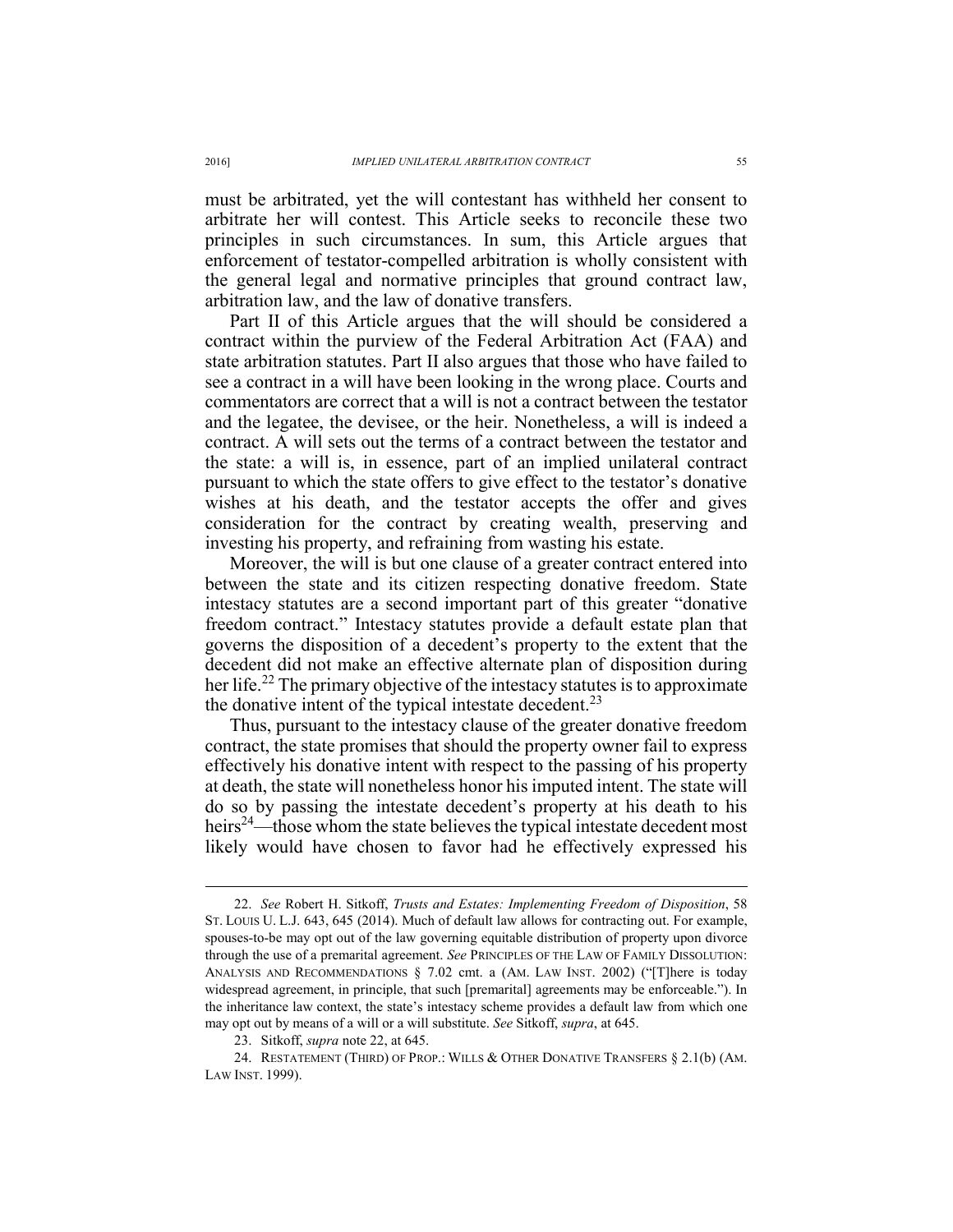donative intent. Like the testator, one who has failed to execute an effective estate plan accepts the state's offer and gives consideration for the contract by creating wealth, preserving and investing her property, and refraining from wasting her estate.

A virtue of this Article's theory that the will and the intestacy statutes are both clauses in a greater donative freedom contract is that the analysis escapes the limitations inherent in the dominant understanding, discussed below, which restricts enforcement of testator-compelled arbitration provisions to those circumstances in which the donee seeks by her will contest to increase her inheritance under the will as opposed to circumstances in which the donee seeks by her will contest to increase her intestate inheritance. According to the conventional wisdom, even if arbitration clauses are enforceable in some testamentary instruments, they govern only a narrow range of claims.<sup>25</sup> This Article's implied unilateral contract theory goes further and expands the universe of arbitrable contests. Specifically, this Article's theory is the first one that encompasses even a will contest that seeks to render the will a complete nullity.

Part III of this Article considers generally the extent to which an arbitration clause in a will that is understood to be a contract should be enforceable against a donee who has not consented to arbitrate a dispute related to the will. Part III concludes that the donee's refusal to consent to arbitration should be utterly irrelevant, as a legal and normative matter. Compelling a donee to arbitrate his will contest when he has not agreed to arbitrate is consistent with the law of donative transfers, a cardinal principle of which is that the rights of the donee are wholly derivative of and subordinate to the rights of the testator.<sup>26</sup> Enforcing a testatorcompelled arbitration provision against the unwilling donee also is consistent with the law of arbitration. Settled arbitration doctrine provides that a court may compel a non-signatory to an arbitration provision to arbitrate her claim arising from the contract containing the arbitration clause if the relevant state contract law allows the container contract to be enforced against the non-signatory.<sup>27</sup> As Part III further demonstrates, courts may utilize both third-party beneficiary theory and equitable estoppel theory to bind the donee to a will's arbitration clause.

Finally, Part IV of this Article addresses the argument that an arbitrator who derives his authority to decide a will dispute from the will should not have the power to adjudicate a challenge to the validity of that will. The argument, in short, is that if the will itself is invalid, then the grant of authority to the arbitrator is also necessarily invalid. Implicit acceptance of this argument appears in the limited nature of recent

 <sup>25.</sup> *See infra* Part I.

 <sup>26.</sup> *See infra* notes 159–68 and accompanying text.

 <sup>27.</sup> *See infra* notes 169–90 and accompanying text.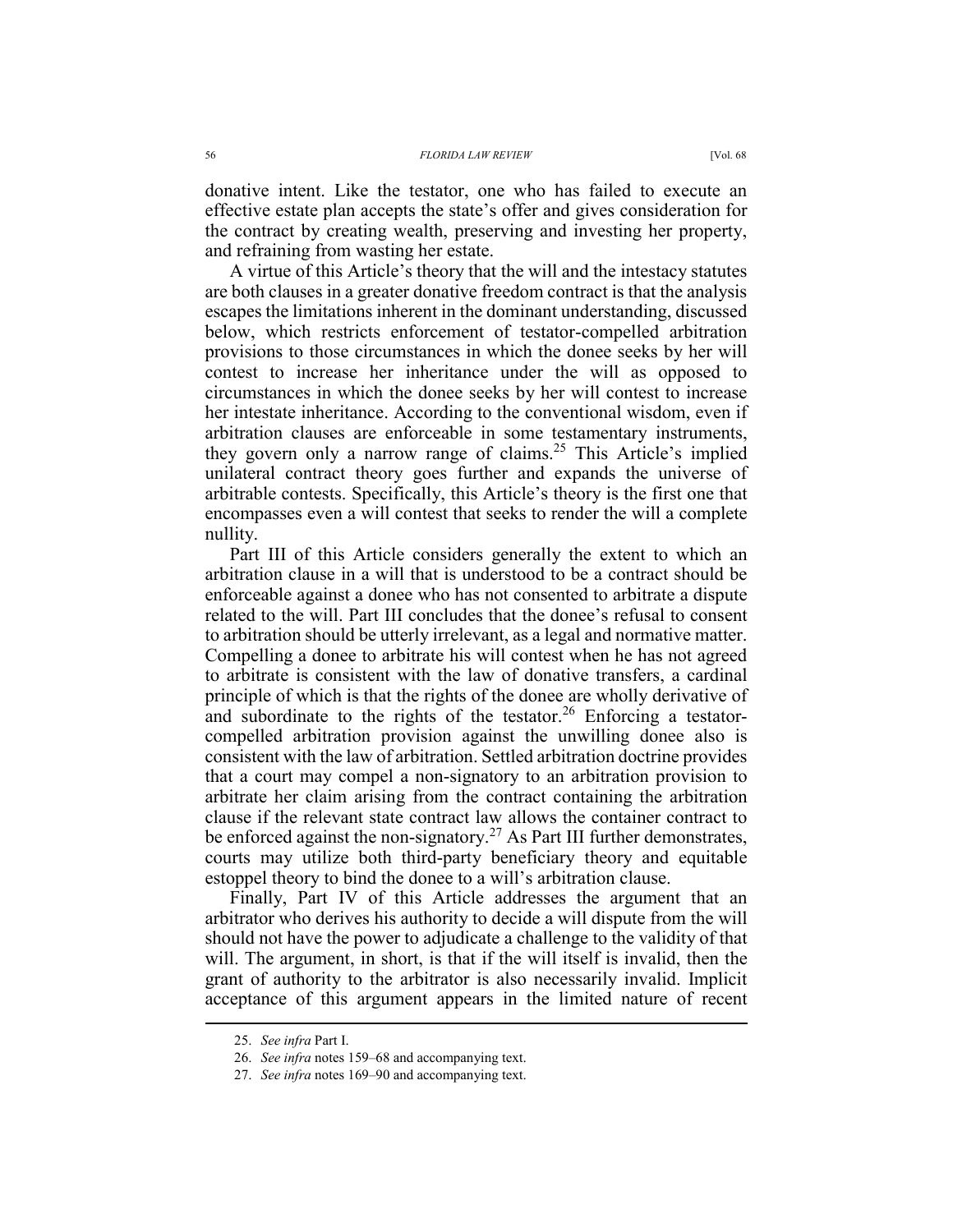statutory reform efforts. For example, some reform efforts seek to validate testator-compelled arbitration with respect to suits to construe a will but stop short of authorizing an arbitrator to decide a contest to the validity of the will.<sup>28</sup> Part IV also discusses the arbitration doctrine of separability and differentiates between the circumstances under which the doctrine should confer authority on an arbitrator to adjudicate a challenge to the validity of a will that gave rise to her authority to serve as the arbitrator in the first place, and the circumstances under which the doctrine should not confer such authority.

## I. ARBITRABILITY AND THE CONSEQUENCES OF FAILING TO SEE THE WILL AS A CONTRACT

To better appreciate the widespread understanding that a will is not a contract and the argument against the enforceability of a testatorcompelled arbitration clause deriving from this understanding, it is helpful to consider whom the testator seeks to bind pursuant to the arbitration clause. A testator's direction that any challenge to his will must be arbitrated would directly affect only those who have standing to challenge his will. Thus, the rules for standing to challenge a will define the universe of those whom the testator might seek to bind with the arbitration clause. To have standing to challenge a will, one must have a direct pecuniary interest in the success of the will contest.<sup>29</sup> Thus, a testator's heir who would take more under the intestacy statutes than she would take under the will would have standing to challenge the will.<sup>30</sup> Also, a legatee or devisee under the will or under a previous will who would take more if the will contest is successful would have standing.<sup>31</sup> The understanding that neither the will nor the arbitration clause contained in the will is a contract relates to the fact that neither the testator's heir nor his beneficiary under the will has consented to the terms of the will or exchanged a promise with the testator in consideration for the terms of the will  $32$ 

 <sup>28.</sup> *See infra* notes 74–93 and accompanying text.

 <sup>29.</sup> THOMAS E. ATKINSON, HANDBOOK OF THE LAW OF WILLS AND OTHER PRINCIPLES OF SUCCESSION INCLUDING INTESTACY AND ADMINISTRATION OF DECEDENTS' ESTATES § 99, at 519 (2d ed. 1953).

 <sup>30.</sup> *Id.* at 519–20.

 <sup>31.</sup> *See id.* at 521.

 <sup>32.</sup> *See In re* Naarden Trust, 990 P.2d 1085, 1086, 1089 (Ariz. Ct. App. 1999) (concluding that "a trust is not a contract" and "that the undertaking between the settlor and trustee is not properly characterized as contractual and does not stem from the premise of mutual assent to an exchange of promises"); Lah v. Rogers, 707 N.E.2d 1208, 1212, 1216 (Ohio Ct. App. 1998) (asserting that a trust is not a contract but rather reflects the settlor's "unilateral decision" to place her assets into a trust); Martz's Ex'r v. Martz's Heirs, 66 Va. (25 Gratt.) 361, 365–66 (1874)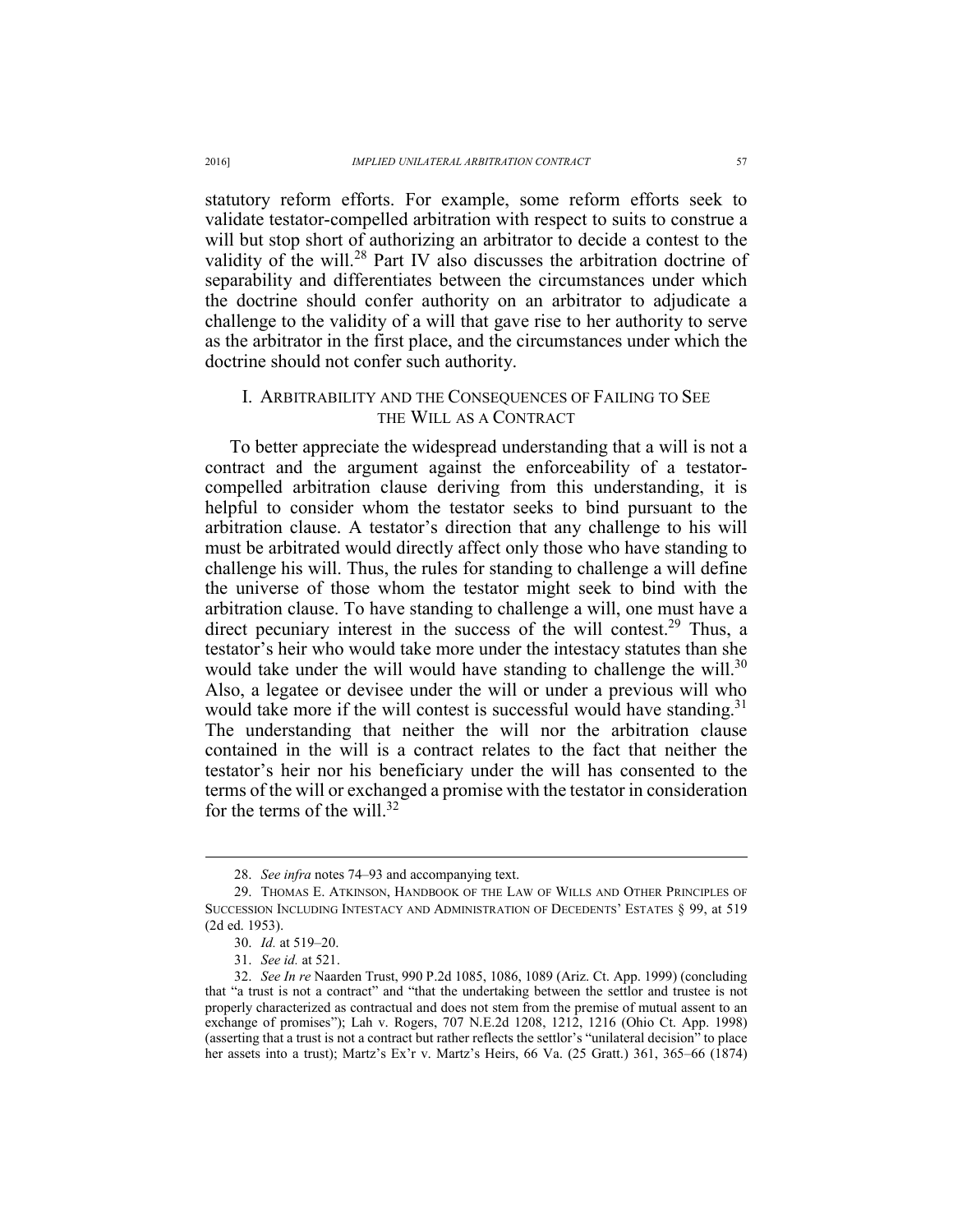The argument against testator-compelled arbitration continues with the language of federal and state arbitration statutes aimed at abrogating the common law hostility to the enforcement of executory arbitration agreements.33 Section 2 of the FAA provides in relevant part:

A written provision in any maritime transaction or a contract evidencing a transaction involving commerce to settle by arbitration a controversy thereafter arising out of such contract or transaction . . . shall be valid, irrevocable, and enforceable, save upon such grounds as exist at law or in equity for the revocation of any contract.<sup>34</sup>

Thus, the FAA's plain language suggests that one may not invoke the FAA to enforce an arbitration provision in a will unless the will is a contract. The Uniform Arbitration Act (UAA) and the Revised Uniform Arbitration Act (RUAA), from which most state arbitration law derives, have provisions substantially similar to Section 2 of the FAA, although the RUAA uses arguably broader language referencing "an agreement contained in a record" to arbitrate.<sup>35</sup>

 33. Many examples exist of judicial hostility toward arbitration in the context of a probate dispute. *See, e.g.*, *In re* Meredith's Estate, 266 N.W. 351, 357 (Mich. 1936) ("No stipulation such as here involved can oust the jurisdiction of the probate court, permit the probate judge to abdicate his jurisdiction and power, or delegate it to a third person not a judicial officer, and no stipulation can provide for the determination of the status of the codicil in any other manner than that provided by statute."); Taylor v. McClave, 15 A.2d 213, 216 (N.J. Ch. 1940) ("This court cannot be deprived of its jurisdiction by any direction of the testator to the effect that his executor, or any other person, other than the court, shall construe or define the provisions of a will."); *In re* Reilly's Estate, 49 A. 939, 940–41 (Pa. 1901) ("A testator may not deny to his legatees the right of appeal to the regularly constituted courts."); *In re* Will of Jacobovitz, 295 N.Y.S.2d 527, 531 (Sur. Ct. 1968) ("The probate of an instrument purporting to be the last will and testament of a deceased and the distribution of an estate can not [sic] be the subject of arbitration under the Constitution and the law . . . of New York and any attempt to arbitrate such issue is against public policy.").

34. 9 U.S.C. § 2 (2012).

 35. *Compare* UNIF. ARBITRATION ACT § 1 (NAT'L CONFERENCE OF COMM'RS ON UNIF. STATE LAWS 1955) ("A written agreement to submit any existing controversy to arbitration or a provision in a written contract to submit to arbitration any controversy thereafter arising between the parties is valid, enforceable and irrevocable, save upon such grounds as exist at law or in equity for the revocation of any contract."), *with* UNIF. ARBITRATION ACT § 6(a) (UNIF. LAW COMM'N 2000) ("An agreement contained in a record to submit to arbitration any existing or subsequent controversy arising between the parties to the agreement is valid, enforceable, and irrevocable except upon a ground that exists at law or in equity for the revocation of a contract.").

<sup>(</sup>concluding that the will is not a contract and asserting that "[t]he very essence of a genuine will is[] that it is the voluntary, independent, individual act of the testator").

In developing his argument that a trust is a contract between a settlor and a trustee governing the management and distribution of trust assets, Professor John Langbein hints that a will might be treated as a contract between a testator and an executor. *See* John H. Langbein, *The Contractarian Basis of the Law of Trusts*, 105 YALE L.J. 625, 637 (1995) ("[E]xecutorship, like trusteeship, exhibits the twin features of contractarianism—consensual formation and consensual terms.").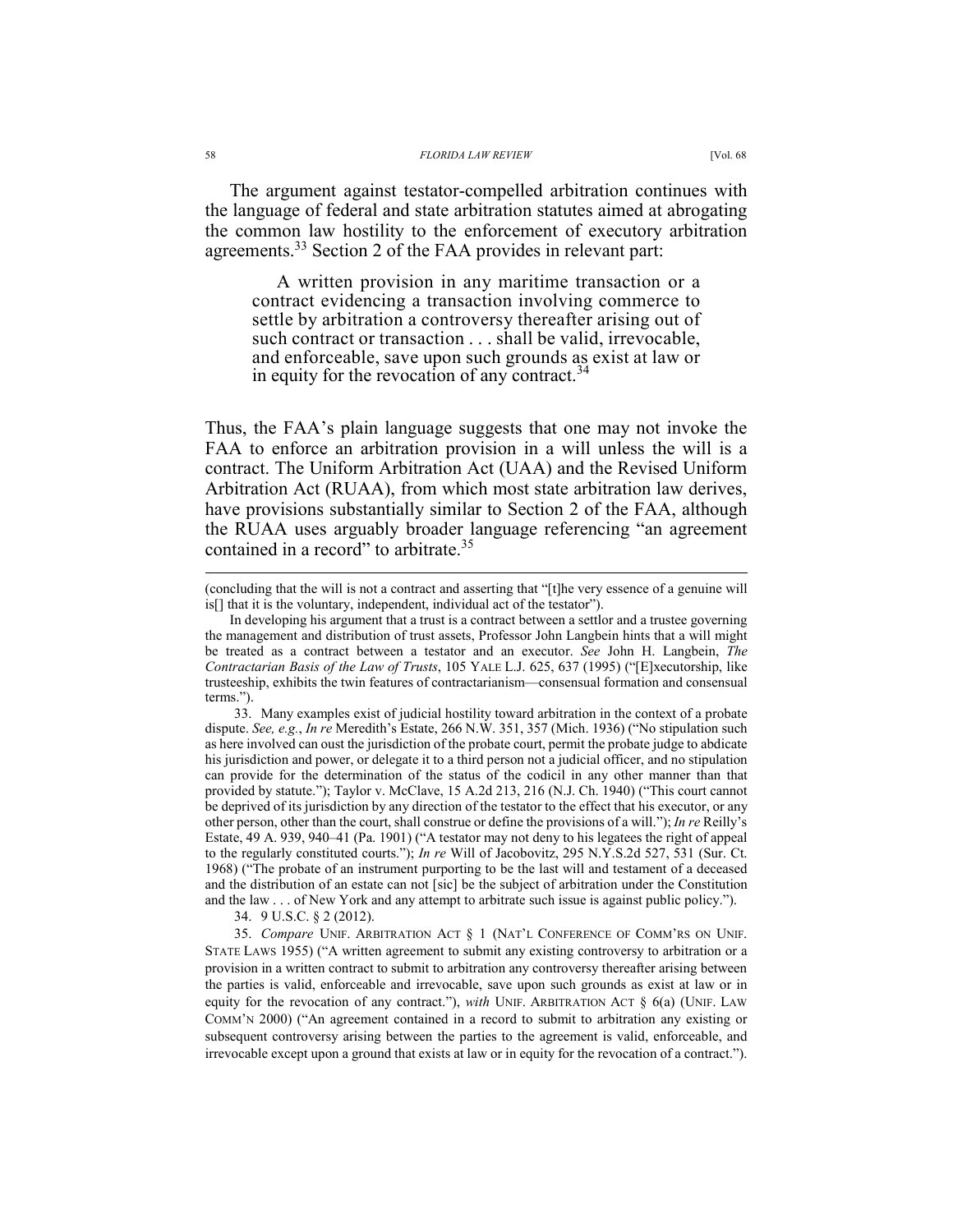The seminal case declining to enforce an arbitration clause in a will on the ground that a will is not a contract is *In re Calomiris*. 36 In *Calomiris*, the District of Columbia Court of Appeals refused to hear an appeal of an order denying a motion to compel arbitration because the court held that there was no contract containing an arbitration provision.<sup>37</sup> *Calomiris* involved an arbitration provision contained in a will, which directed that parties use arbitration to resolve any material dispute between trustees of a trust that the will established.<sup>38</sup> The court of appeals held that a will is not a contract within the purview of the District of Columbia's version of the UAA and, therefore, the court had no jurisdiction to hear an appeal relating to the will's arbitration provision.<sup>39</sup>

In holding that a will is not a contract, the *Calomiris* court quoted the Arizona Court of Appeals' reasoning in the influential case of *Schoneberger v. Oelze*, 40 which had held that a trust is not a contract within the purview of Arizona's arbitration act.<sup>41</sup> The *Schoneberger* court, in a portion of its opinion that the *Calomiris* court found

 $\overline{a}$ 

 40. 96 P.3d 1078 (Ariz. Ct. App. 2004), *superseded by statute*, ARIZ. REV. STAT. ANN. § 14- 10205 (2015), *as recognized in* Jones v. Fink, No. 1 CA-SA 10-0262, 2011 WL 601598, at \*2 (Ariz. Ct. App. Feb. 22, 2011).

 41. *See In re Calomiris*, 894 A.2d at 409–10 (discussing *Schoneberger*, 96 P.3d 1078). In *Schoneberger*, the trust settlors included an arbitration provision in each of three trust instruments establishing three irrevocable trusts. 96 P.3d at 1079–80. The arbitration provision provided in part that "disputes in connection with this Trust shall be settled by arbitration in accordance with the rules of the American Arbitration Association." *Id*. at 1080. Some years later, two of the trusts' beneficiaries sued the settlors as well as the trustees of the trusts alleging breach of trust and, in particular, that the defendants had mismanaged and dissipated trust assets. *Id*. The defendants moved to compel arbitration under Arizona's arbitration statute, which was derived from the UAA and, similar to the FAA, provided that "[a] written agreement to submit any existing controversy to arbitration or a provision in a written contract to submit to arbitration any controversy thereafter arising between the parties is valid, enforceable and irrevocable, save upon such grounds as exist at law or in equity for the revocation of any contract." *Id*. (emphasis omitted) (quoting ARIZ. REV. STAT. ANN. § 12-1501 (2015)). The defendants argued that although the beneficiaries had not signed the arbitration agreement, they were obligated to arbitrate as third-party beneficiaries of the contract. *Id.* The defendants argued in the alternative that the beneficiaries were estopped from objecting to arbitration since they sought benefits under the trusts (the contracts). *Id*. The court held that the beneficiaries need not arbitrate their claims against the settlor and the trustee "because such a trust is not a 'written contract' requiring arbitration." *Id*. at 1079. "Under either [third-party beneficiary or equitable estoppel] theory, however, defendants face a fundamental problem that defeats their demand for arbitration: section 12-1501 required defendants to prove the existence of 'a provision in a *written contract* to submit to arbitration.' They failed to make this showing because, as a matter of law, the trusts at issue here were not contracts." *Id*. at 1082.

 <sup>36. 894</sup> A.2d 408 (D.C. 2006).

 <sup>37.</sup> *Id.* at 410.

 <sup>38.</sup> *Id.* at 408.

 <sup>39.</sup> *Id.* at 410–11.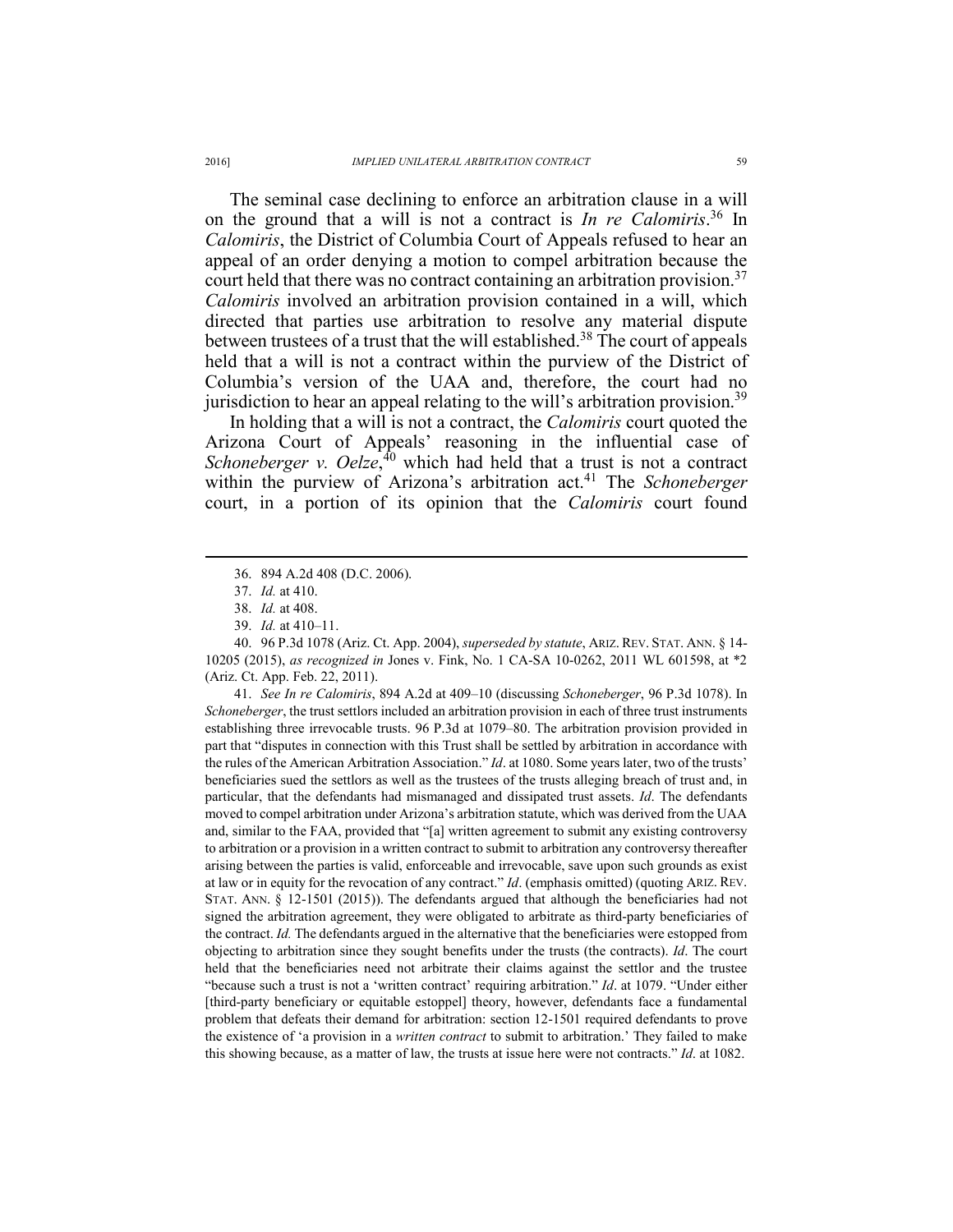"instructive,"<sup>42</sup> emphasized that "[a]rbitration rests on an exchange of promises," but a trust does not.<sup>43</sup> "The 'undertaking' between trustor and trustee," the *Schoneberger* court concluded, "'does not stem from the premise of mutual assent to an exchange of promises' and 'is not properly characterized as contractual.'"44 Thus, the critical issue for the *Calomiris* court in holding that a will is not a contract appears to have been that a will does not rest upon an exchange of promises.<sup>45</sup>

More recently, in the 2013 case of *Rachal v. Reitz*,<sup>46</sup> the Supreme Court of Texas held that despite the absence of an exchange of promises, a settlor-compelled arbitration provision in a trust is enforceable under the Texas Arbitration Act (TAA) to bind a trust beneficiary who seeks benefits under the trust.47 In *Rachal*, the trust instrument provided that "as to any dispute of any kind involving [the] Trust or any of the parties or persons concerned herewith (e.g., beneficiaries, Trustees), arbitration . . . shall be the sole and exclusive remedy."48 Nonetheless, a beneficiary of the trust later sued the trustee, alleging that the trustee had misappropriated trust assets and had failed to provide a proper accounting to the trust beneficiaries.<sup>49</sup> The trustee then moved to compel arbitration.50

The *Rachal* court decided the case under the TAA, which, similar to the RUAA, provided that a "written agreement to arbitrate is valid and enforceable.<sup>551</sup> The court did not hold that the trust or the arbitration provision in the trust could be treated as a contract. Rather, the court held that no formal arbitration contract was necessary, as the TAA required only a written *agreement* to arbitrate.<sup>52</sup> The court interpreted the term agreement to mean a manifestation of mutual assent.<sup>53</sup> Finally, the court found that, in the instant case, the beneficiary manifested his assent to the

 $\overline{a}$ 

 52. *See Rachal*, 403 S.W.3d at 844–45; *see also* Rachel M. Hirshberg, Note, *You Can't Have Your Trust and Defeat It Too: Why Mandatory Arbitration Provisions in Trusts Are Enforceable, and Why State Courts Are Getting It Wrong*, 2013 J. DISP. RESOL. 213, 227–28 (noting that the TAA requires only an *agreement to arbitrate* and arguing for a broad interpretation of the TAA so that an arbitration clause in a trust might be enforceable against a beneficiary).

53. *Rachal*, 403 S.W.3d at 845.

 <sup>42.</sup> *In re Calomiris*, 894 A.2d at 409.

 <sup>43.</sup> *Schoneberger*, 96 P.3d at 1083.

 <sup>44.</sup> *Id.* (quoting *In re* Naarden Trust, 990 P.2d 1085, 1089 (Ariz. Ct. App. 1999)).

 <sup>45.</sup> *See In re Calomiris*, 894 A.2d at 409–10.

 <sup>46. 403</sup> S.W.3d 840 (Tex. 2013).

 <sup>47.</sup> *Id.* at 844–47.

 <sup>48.</sup> *Id.* at 842.

 <sup>49.</sup> *Id.*

 <sup>50.</sup> *Id.*

 <sup>51.</sup> TEX. CIV. PRAC. & REM. CODE ANN. § 171.001(a) (West 2015).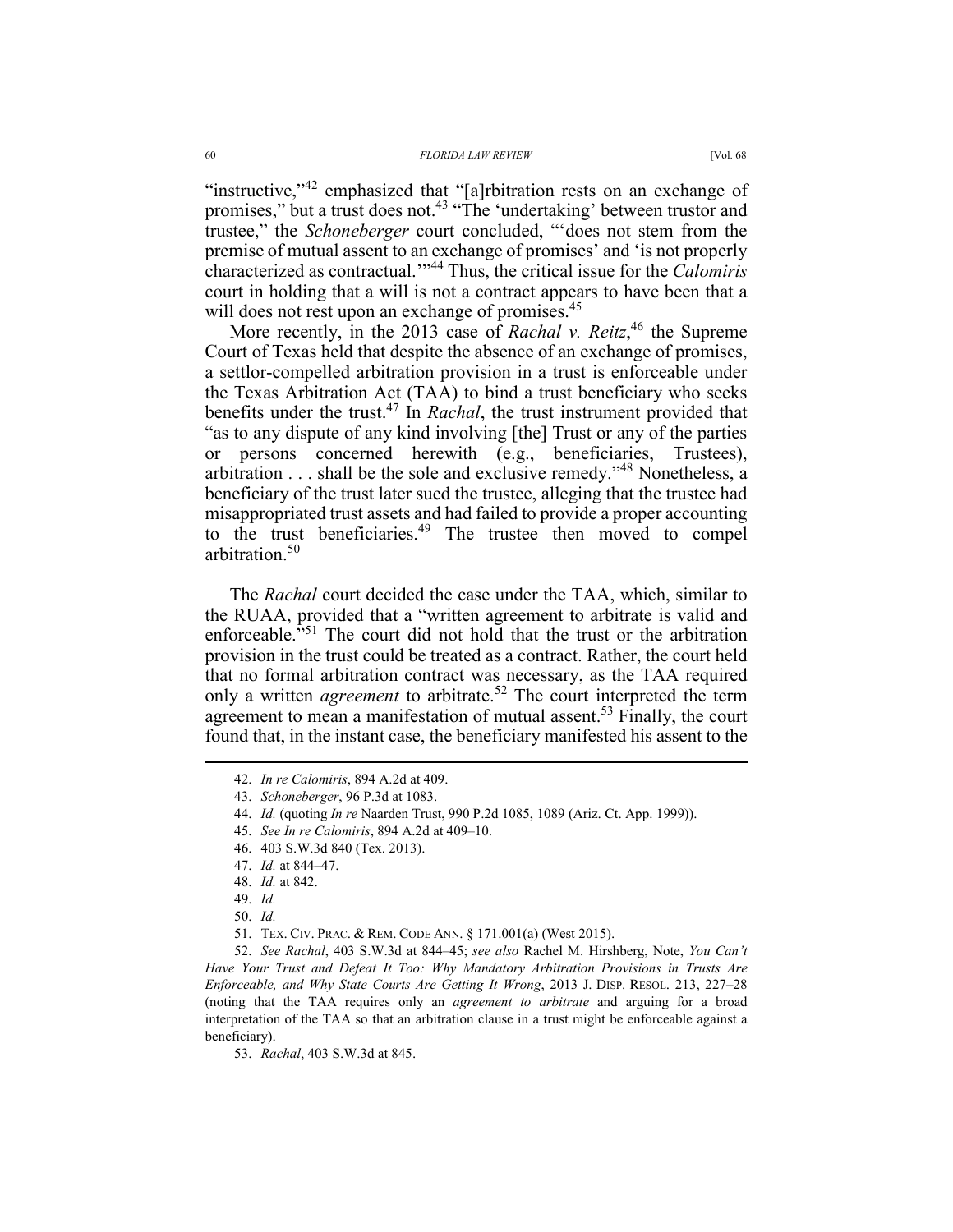arbitration provision in the trust by seeking to enforce his rights under the trust.54 In so concluding, the court relied upon the doctrine of direct benefits estoppel. Essentially, this doctrine provides that a non-signatory to an agreement may not seek to benefit under the agreement while simultaneously seeking to avoid the agreement's burdens.<sup>55</sup> Thus, the *Rachal* court held that "[i]n accepting the benefits of the trust and suing to enforce its terms against the trustee so as to recover damages, [the beneficiary]'s conduct indicated acceptance of the terms and validity of the trust." $56$ 

The reasoning of the *Rachal* court seemingly applies full force in a case in which an arbitration clause is in a will rather than a trust. Accordingly, a court may find that a legatee or devisee who seeks to benefit under the will has assented to the will's arbitration clause. The doctrine of direct benefits estoppel would preclude the beneficiary from seeking to benefit under the will while simultaneously seeking to avoid the will's arbitration provision.

The principal limitations of the *Rachal* court's holdings would also seem to apply full force in the case of a will's arbitration provision. First, the *Rachal* court's analysis is a nonstarter in any case governed by an arbitration statute that makes enforceable only arbitration "contracts" but not arbitration "agreements." Second, under the *Rachal* court's analysis, the doctrine of direct benefits estoppel could not be used to find an heir's assent to the will's arbitration provision when the heir does not seek to benefit under the will.57 As the *Rachal* court reasoned with respect to trusts, "One who does not accept benefits under a trust and contests its validity could not be compelled to arbitrate the trust dispute under the doctrine of direct benefits estoppel."58 Thus, an heir who seeks to invalidate the will could not be bound by the will's arbitration clause.<sup>59</sup>

Just as there is a dearth of case law addressing the enforceability of

 $\overline{a}$ 

 57. *See* McArthur v. McArthur, 224 Cal. Rptr. 3d 651, 653–54, 658 (Cal. Ct. App. 2014) (holding that a trust beneficiary who sought to set aside a trust amendment that purported to alter a trust's distributive provisions and to add an arbitration clause to the trust was not bound by the arbitration provision given that she had not accepted benefits under the trust amendment); Horton, *supra* note 2, at 1060 ("[I]f an omitted heir contends that an entire trust was obtained by undue influence, there is simply no basis to deem him to have acquiesced to any part of the instrument."); Murphy, *supra* note 2, at 649 ("If the arbitration clause was enforced based on Benefit Theory, but a beneficiary chose to contest the will or trust, then she could still bring that action in court, outside of the arbitration clause.").

58. *Rachal*, 403 S.W.3d at 850.

 59. *See id.* at 847 (commenting that a trust beneficiary's challenge to the validity of the trust "is incompatible with the idea that she has consented to the instrument").

 <sup>54.</sup> *See id.* at 845–47.

 <sup>55.</sup> *Id.* at 846.

 <sup>56.</sup> *Id.* at 847.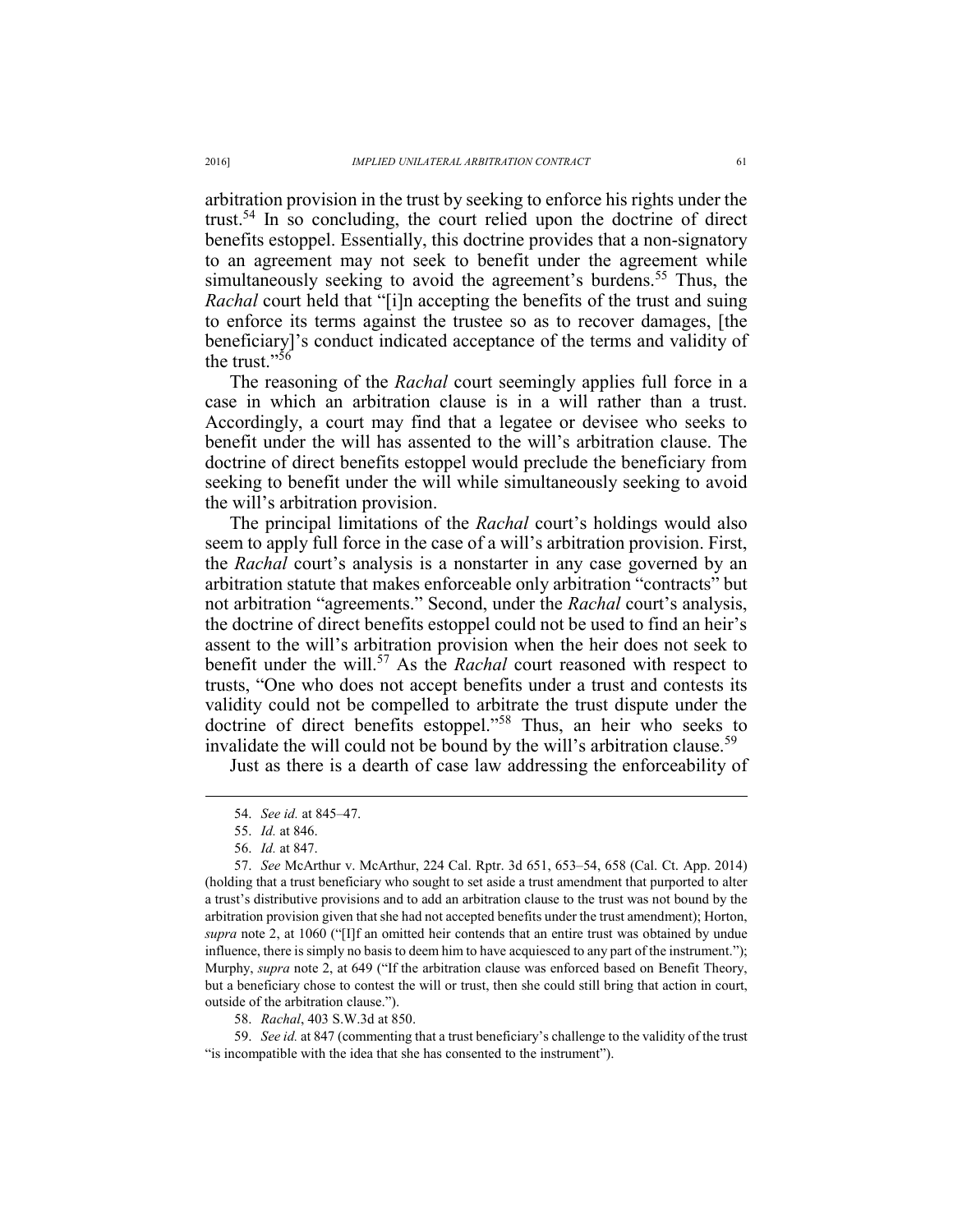testator-compelled arbitration, very little scholarship addresses the issue.60 Professor David Horton has published arguably the most sophisticated academic treatment of the topic.<sup>61</sup> His focus is on whether the FAA governs an arbitration clause found in a will or trust.<sup>62</sup>

Professor Horton acknowledges at the outset that the text of the FAA, on its face, limits the statute's reach to arbitration clauses embedded in "contracts."<sup>63</sup> Moreover, he concludes from the FAA's legislative history64 that "Congress almost certainly meant to limit the FAA to arbitration clauses in 'contracts.'"<sup>65</sup>

Nonetheless, despite his understanding that a will is not a contract, Professor Horton concludes that "the FAA likely governs arbitration clauses in wills and trusts."66 Professor Horton reasons that the U.S. Supreme Court, "[t]o further its pro-arbitration agenda," has not applied the law to limit the FAA's coverage to only arbitration clauses in contracts.67 Rather, the Court has interpreted the FAA so that it applies in situations in which the parties have not contracted to arbitrate but have "agreed" to arbitrate<sup>68</sup>: "As a matter of federal common law," Professor Horton writes, "the FAA hinges on whether the parties have agreed to arbitrate, not whether there is a 'contract' in which the arbitration clause appears. In turn, wills and trusts are capable of giving rise to agreements to arbitrate . . . ."<sup>69</sup>

In considering whether the beneficiary has "agreed" to arbitrate, Professor Horton expressly relies on the same direct benefits estoppel doctrine that subsequently became the center of the *Rachal* court's analysis under the  $TAA$ .<sup>70</sup> Professor Horton argues that, quite simply, "parties to an estate plan can agree to arbitrate by accepting benefits under the terms of an instrument that contains an arbitration clause."<sup>71</sup>

Thus, Professor Horton's analysis shares a critical limitation with the *Rachal* court's analysis: The arbitration statute will not compel an heir to

64. *See id.* at 1051–54 (reviewing the legislative history of the FAA).

- 65. *Id.* at 1032.
- 66. *Id.*
- 67. *Id.*

 $\overline{a}$ 

 68. *See id.* at 1032, 1054–58 (reviewing federal cases in which courts have upheld arbitration clauses despite arguably flawed underlying contracts).

69. *Id.* at 1049.

 70. *See id.* at 1061–65 (explaining how the equitable estoppel doctrine applies to beneficiaries of testamentary instruments).

71. *Id.* at 1062.

 <sup>60.</sup> *See* Horton, *supra* note 2, at 1031 n.23 (noting that only one law review article "even mentions the FAA and wills and trusts in passing").

 <sup>61.</sup> *See generally id.* (providing an in-depth analysis of the application of the FAA to wills and trusts).

 <sup>62.</sup> *Id.* at 1031–32.

 <sup>63.</sup> *Id.* at 1049.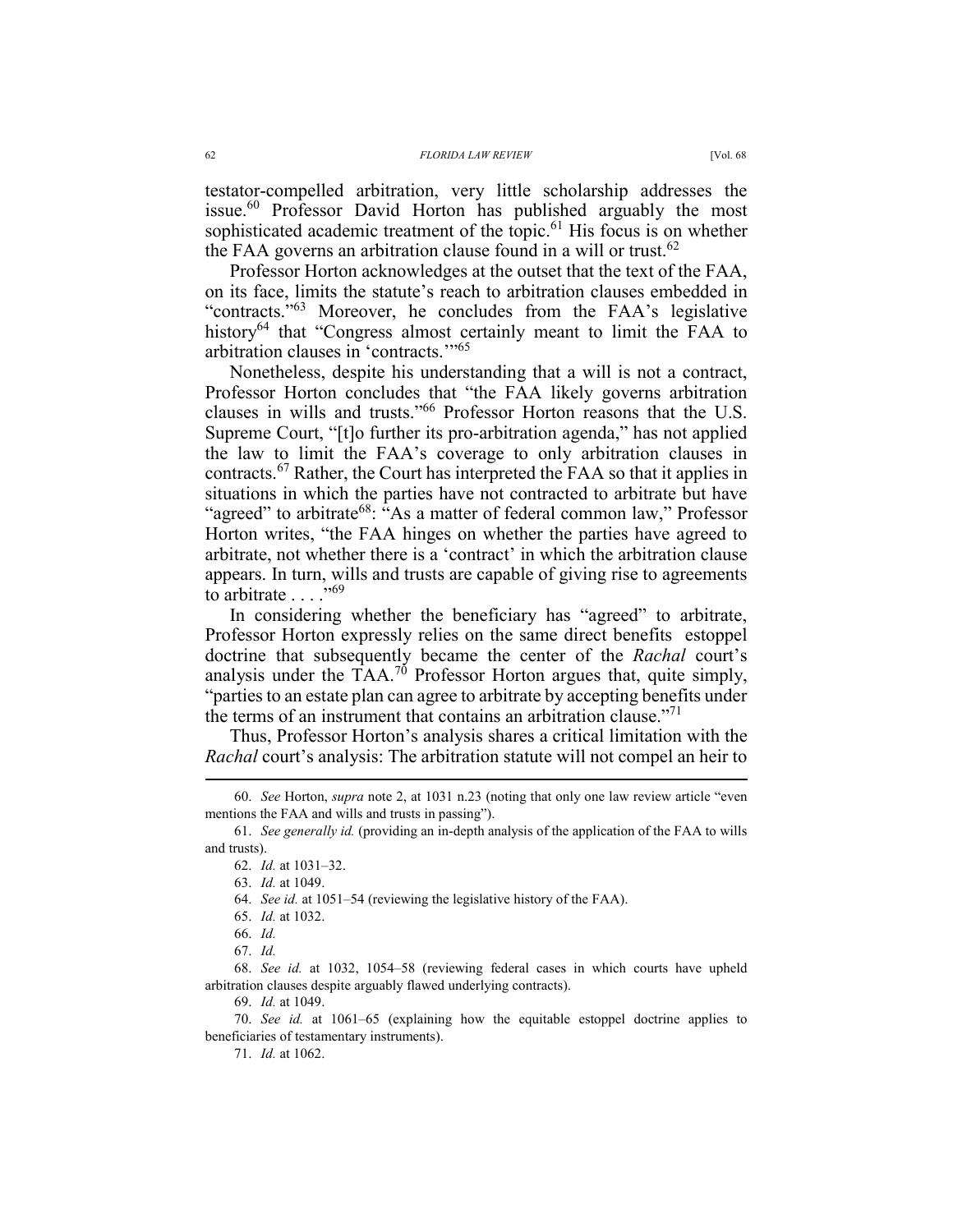arbitrate her challenge that seeks to increase her intestate inheritance probate property passing to the contestant outside of the will.<sup>72</sup> Indeed, Professor Horton concedes that this limitation "may diminish the FAA's usefulness in probate" given that "[t]estators and settlors place arbitration clauses in wills and trusts largely to minimize the expense and delay caused by individuals who are disappointed with their gifts.<sup>"73</sup> Professor Horton's analysis also shares a second critical limitation with the *Rachal* court's analysis. His approach is a nonstarter if the federal or state court concludes that the FAA reaches only those arbitration clauses contained in a contract.

Uncertainty surrounding the question of whether an arbitration clause contained in a testamentary instrument is enforceable has led numerous commentators to call for statutory reform to address the issue.<sup>74</sup> In 2006, for example, after more than two years of studying the issue, the American College of Trust and Estate Counsel (ACTEC) issued a task force report addressing arbitration of wills and trusts disputes and proposing model legislation that would, if enacted, authorize limited enforcement of arbitration clauses in wills and trusts.<sup> $75$ </sup> The ACTEC task force expressed its judgment that private arbitration of disputes relating to wills and trusts utilizing an expert decision maker would lead to the more efficient and cost-effective administration of wills and trusts.<sup>76</sup> The task force acknowledged, however, that uncertainty existed as to "whether arbitration can be mandated by a person in his or her will or trust in a way that is enforceable<sup> $577$ </sup> and that the widespread understanding that neither a will nor a trust is a contract had contributed to this uncertainty.<sup>78</sup>

 <sup>72.</sup> *See* Rachal v. Reitz, 403 S.W.3d 840, 846–47 (Tex. 2013); Horton, *supra* note 2, at 1075 (explaining that a litigant who is not seeking to gain the advantages of the testamentary instrument, or who challenges the existence of the instrument itself, cannot be bound by arbitration); *see also id*. at 1064 (arguing that the beneficiaries' challenge to the validity of a will or trust "is incompatible with the idea that they have consented to the instrument").

 <sup>73.</sup> Horton, *supra* note 2, at 1075.

 <sup>74.</sup> *See, e.g.*, Bruyere & Marino, *supra* note 13, at 355, 361, 364 (arguing that, given the unsettled state of the law, "the safest route to enforceable mandatory arbitration provisions [in trusts] is through the state legislatures"); Murphy, *supra* note 2, at 661 (rejecting theories that some have offered to validate arbitration provisions in wills and trusts, and arguing that "a better means to properly enforce these clauses would be to act legislatively, through a statutory amendment").

 <sup>75.</sup> *See* AM.COLL. OF TR.&ESTATE COUNSEL,ARBITRATION TASK FORCE REPORT 27–33 (2006), http://msba.mnbar.org/docs/default-source/probate-and-trust-section/actec-arbitration-task-forcereport.pdf. The ACTEC task force first met in the summer of 2004 and issued its report in September 2006. *Id.* at 3.

 <sup>76.</sup> *Id.* at 5.

 <sup>77.</sup> *Id.* at 9.

 <sup>78.</sup> *See id.* at 10–11.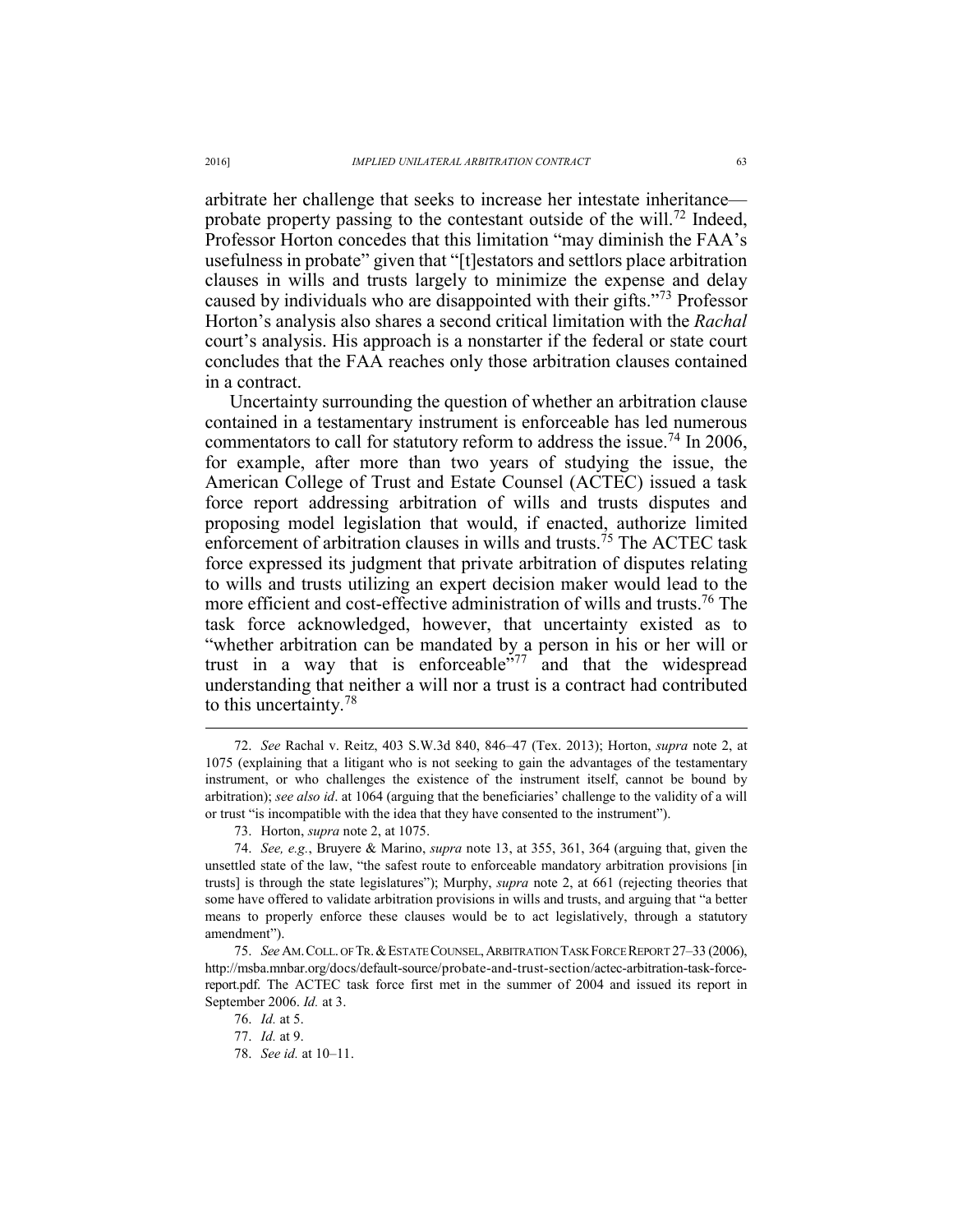The task force recommended statutory reform to achieve the desired certainty respecting the issue.79 Specifically, the task force proposed a "Model Enforceability Act," which states that "[a] provision in a will or trust requiring the arbitration of disputes between or among the beneficiaries, a fiduciary under the will or trust, or any combination of them, is enforceable."80 The model act goes on to clarify this language by stating that if a person challenges the validity of the arbitration provision "either expressly or as part of a challenge to the validity of all or a portion of the will or trust containing the arbitration clause, [then] the court shall determine the validity of the arbitration provision and any additional challenge to the validity of the will or trust."<sup>81</sup>

Thus, under ACTEC's Model Enforceability Act, one who challenges the validity of any portion of a will or trust would not be bound by the arbitration provision found in the will or trust. The task force members considered but rejected the idea of providing for a separate judicial proceeding addressing only the validity of the arbitration clause to be followed, if the court found the arbitration clause to be valid, by arbitration addressing the merits of the will or trust contest.<sup>82</sup> The drafters feared that a two-step process "would involve two trials involving virtually the same proof" and that the duplication would conflict with their "goal of developing a simpler method of trial resolution."83 Therefore, for the drafters, it became necessary to destroy arbitration to save it.<sup>84</sup>

Since ACTEC released its task force report and recommendations in 2006, a few states have enacted legislation providing for the limited enforcement of arbitration provisions in donative instruments. In 2007, Florida enacted a statute based on the ACTEC model law.<sup>85</sup> The Florida

 $\overline{a}$ 

83. *Id.*

 85. *See* FLA. STAT. § 731.401 (2015); *see also* Murphy, *supra* note 2, at 665–66 (citing an interview with Robert W. Goldman, Chair of the ACTEC Arbitration Task Force, in support of the assertion that the Florida statute was based on ACTEC's model law).

 <sup>79.</sup> *Id.* at 11 ("We could bring certainty to the issue by a statute allowing a testator or settlor to require by will or trust that disputes involving the estate or trust administration be decided by an arbitrator, rather than a court.").

 <sup>80.</sup> *Id.* at 27.

 <sup>81.</sup> *Id.* at 28. The ACTEC Arbitration Task Force Report proposes a second model act, the "Model Simplified Trial Resolution Act," which contains enforceability provisions substantially identical to the ones contained in the Model Enforceability Act but also includes a default process for resolving disputes. *See id*. at 28–33.

 <sup>82.</sup> *Id.* at 28 n.17.

 <sup>84.</sup> In contrast, the FAA is unequivocally hostile to such a sentiment with respect to an arbitration contract to which it applies. *See* Dean Witter Reynolds, Inc. v. Byrd, 470 U.S. 213, 217 (1985) (holding that the FAA "requires district courts to compel arbitration of pendent arbitrable claims when one of the parties files a motion to compel, even where the result would be the possibly inefficient maintenance of separate proceedings in different forums").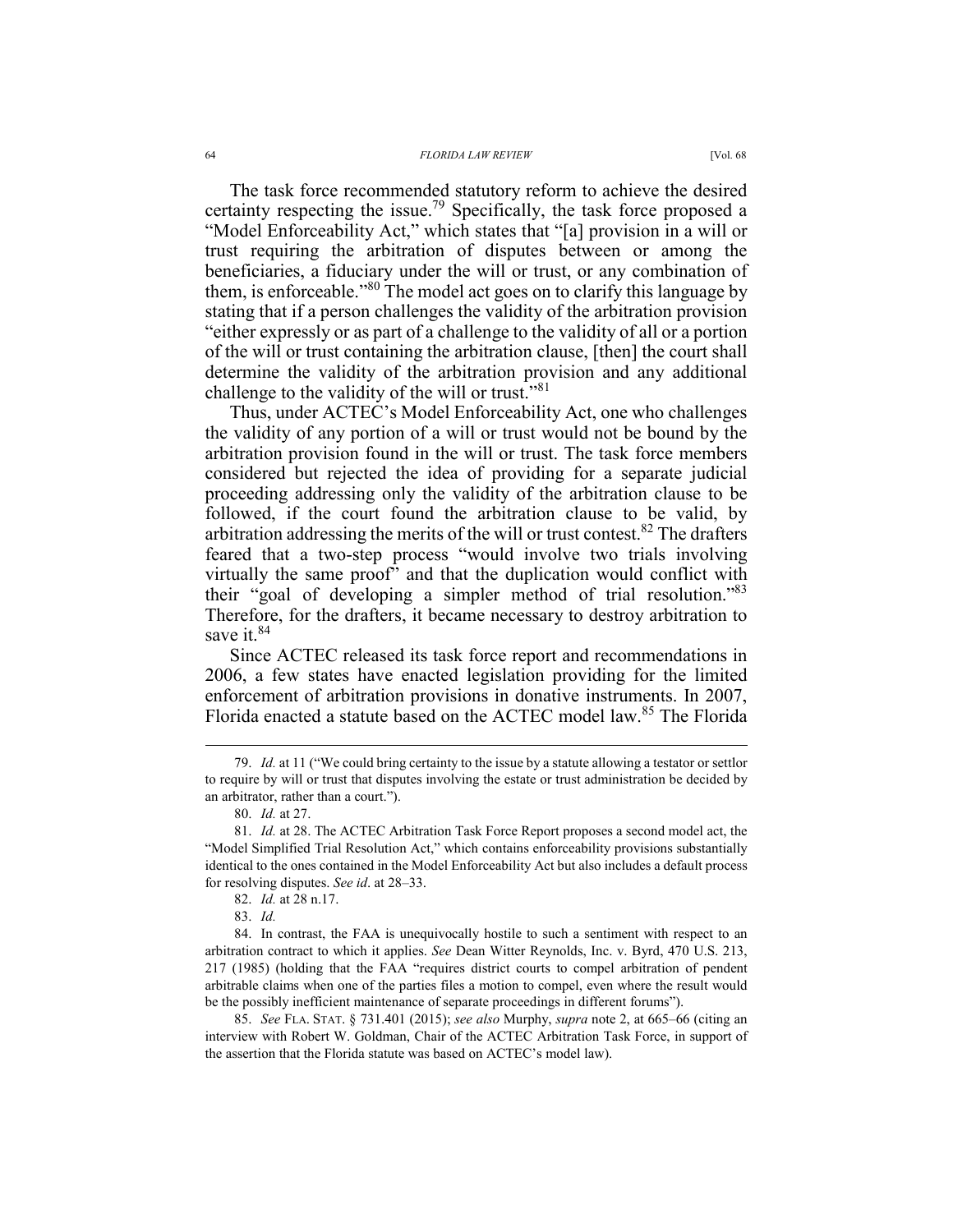statute makes enforceable "[a] provision in a will or trust requiring the arbitration of disputes, other than disputes of the validity of all or a part of a will or trust."86 Thus, like the Model Enforceability Act, the Florida statute does not apply to a will contest brought by a donee who seeks to increase her inheritance outside of the will by challenging the will in whole or in part, or even to a will contest brought by a donee who seeks to increase her inheritance under one part of the will by challenging another part of the will.

In 2008, in response to the 2004 Arizona Court of Appeals decision in *Schoneberger*, Arizona enacted a statute providing that "[a] trust instrument may provide mandatory, exclusive and reasonable procedures to resolve issues between the trustee and interested persons or among interested persons with regard to the administration or distribution of the trust."87 On its face, this statute does not apply to any will contest. Moreover, a natural reading of the statute's language suggests that the statute also does not apply to any challenge to the validity of all or part of a trust.88

Finally, in 2014, both Missouri and New Hampshire enacted legislation authorizing the enforcement of certain arbitration provisions imposed by the settlor of a trust on persons with an interest in the trust.<sup>89</sup> Neither statute applies to arbitration of a will contest. Missouri's statute states that "a provision in a trust instrument requiring the mediation or arbitration of disputes between or among the beneficiaries, a fiduciary, a person granted nonfiduciary powers under the trust instrument, or any combination of such persons is enforceable."<sup>90</sup> The statute further states, however, that any provision "requiring the mediation or arbitration of disputes relating to the validity of a trust is not enforceable unless all interested persons with regard to the dispute consent to the mediation or arbitration of the dispute."91 New Hampshire's statute is similar. The New Hampshire statute provides that "[i]f the terms of the trust require the interested persons to resolve a trust dispute exclusively by reasonable

 <sup>86.</sup> FLA. STAT. § 731.401(1).

 <sup>87.</sup> *See* ARIZ. REV. STAT. ANN. § 14-10205 (2015).

 <sup>88.</sup> *See* Murphy, *supra* note 2, at 666 (concluding that "the Arizona provision does not allow the arbitration of the validity of the trust instrument itself; that determination must be made by the court, since the Arizona law only provides for the resolution of disputes 'with regard to the *administration* or *distribution* of the trust'" (quoting ARIZ. REV. STAT. ANN. § 14-10205)). *But see* Horton, *supra* note 2, at 1076–77 (asserting that the Arizona statute applies to challenges to the validity of an estate plan).

 <sup>89.</sup> *See* MO. ANN. STAT. § 456.2-205 (West 2015); N.H. REV. STAT. ANN. § 564-B:1-111A (2015).

 <sup>90.</sup> MO. ANN. STAT. § 456.2-205(1).

 <sup>91.</sup> *Id.* § 456.2-205(2).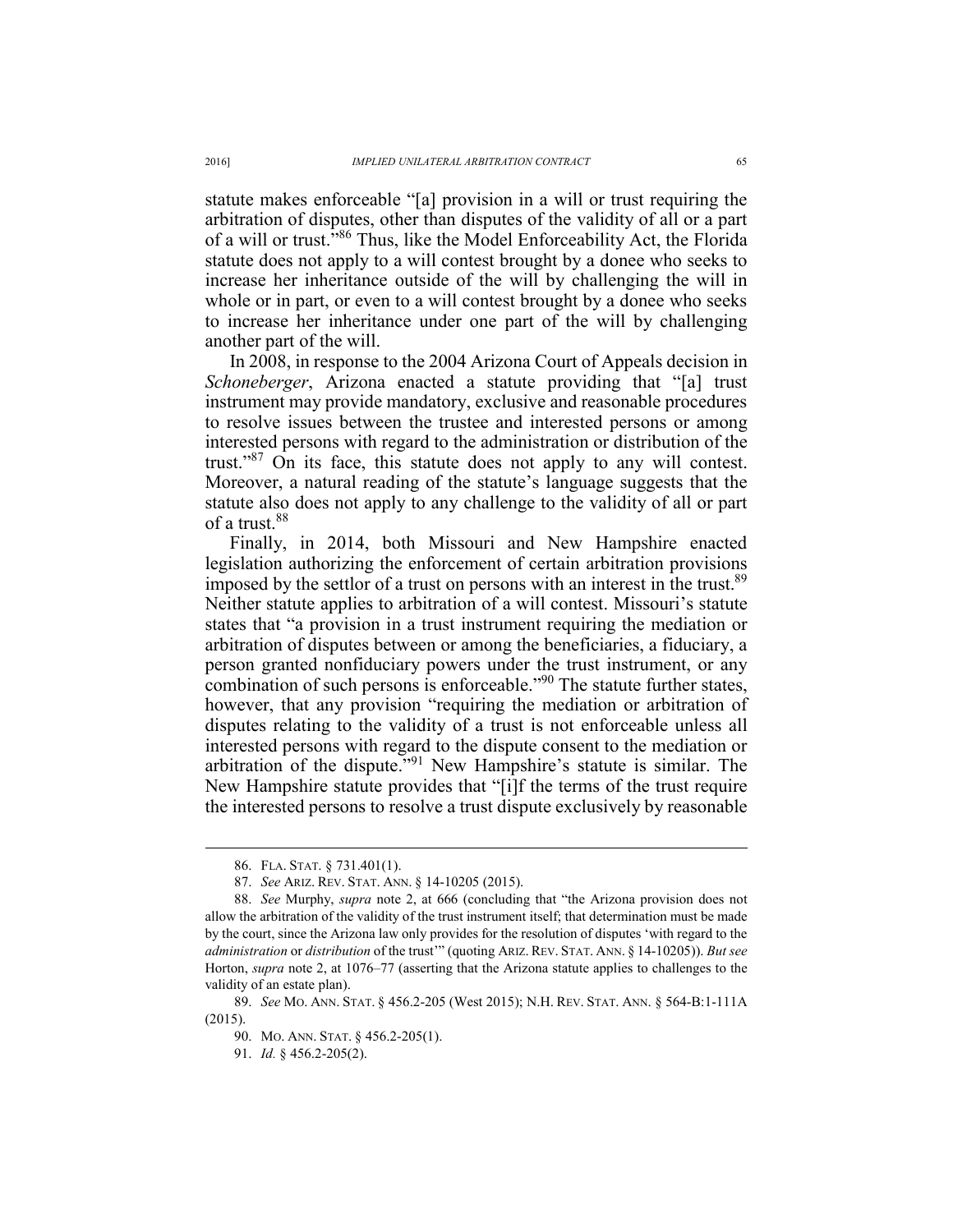nonjudicial procedures, then those interested persons shall resolve that trust dispute in accordance with the terms of the trust."<sup>92</sup> The statute defines a "trust dispute," however, to exclude "a determination of the validity of the trust."<sup>93</sup>

Thus, with respect to arbitration clauses in donative instruments generally and testamentary arbitration clauses specifically, the limited case law, academic commentary, and prominent proposed and enacted statutory reforms all share a common limitation. None support the enforcement of a donor-mandated arbitration provision in the case of a challenge to the validity of the donative instrument.

With respect to testator-compelled arbitration, the root of this limitation is the understanding that a will is not a contract. This mindset informs the conclusion that neither the FAA nor state arbitration statutes support enforcement of a testator-compelled arbitration clause respecting a challenge to the validity of a will. This mindset also arguably has cabined the ambitions of law reform efforts. Given the premise that the donee has not contracted to arbitrate her claims against the will, the conclusion may follow that it would be unfair to force the donee to arbitrate such claims.

This Article turns next to an argument that challenges these dominant understandings. This Article seeks to persuade judges that the courts have sufficient authority under existing federal and state arbitration statutes to enforce a testator-compelled arbitration provision even with respect to a will contestant who does not seek to take under the will or who seeks through his contest to redirect property to the intestate estate that otherwise would pass under the will. At the same time, given the virtue of certainty with respect to the enforceability of any arbitration provision, this Article seeks also to convince legislators that, as a normative matter, it is appropriate to enact legislation that will make more certain the right of a testator to compel arbitration.

## II. THE WILL AS AN IMPLIED UNILATERAL ARBITRATION CONTRACT

This Part strives to demonstrate that a will fits within existing contract law as an implied-in-fact unilateral contract. An implied-in-fact contract, like an express contract, requires an offer, acceptance of the offer, and consideration supporting the contract.<sup>94</sup> Unlike an express contract, an implied contract may arise even though the parties have not expressly agreed to the terms of the contract.<sup>95</sup> A court discerns the terms of the

 <sup>92.</sup> N.H. REV. STAT. ANN. § 564-B:1-111A(a).

 <sup>93.</sup> *Id.* § 564-B:1-111A(d).

 <sup>94.</sup> *See* 1 E. ALLAN FARNSWORTH, FARNSWORTH ON CONTRACTS §§ 3.10, 3.14 (3d ed. 2004).

 <sup>95.</sup> *See id.* § 3.14.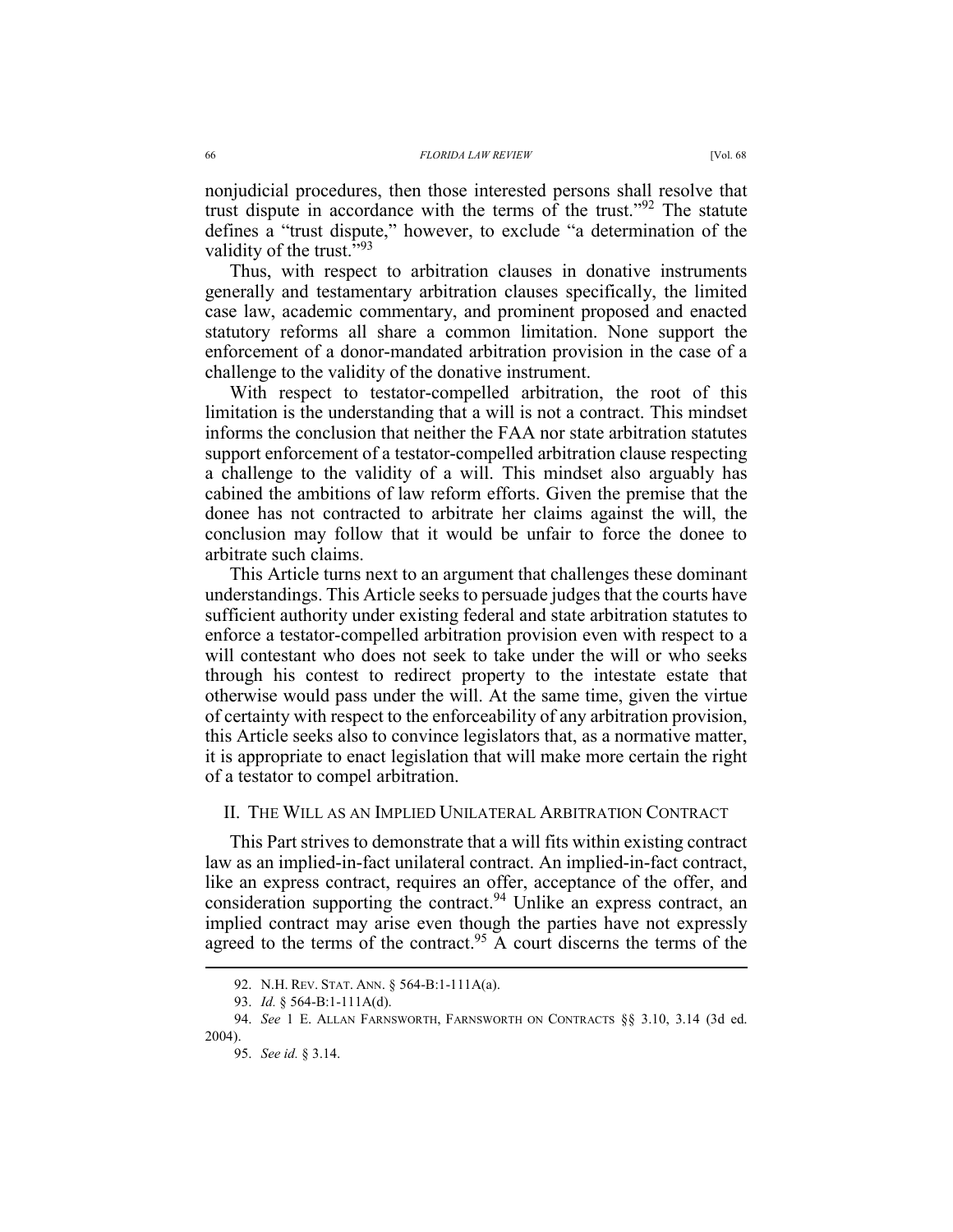implied contract from the parties' communications and conduct.<sup>96</sup>

In traditional contract analysis, a contract may be either bilateral or unilateral. A bilateral contract involves mutual promises to perform.  $97 A$ unilateral contract, however, involves a promise that a party accepts by performance, rather than by a promise to perform.<sup>98</sup>

As mentioned above, this Article argues that a will is an implied unilateral contract between the testator and the state.<sup>99</sup> The state offers to pass the testator's property at his death to his preferred donees. The testator accepts this offer by creating and prudently managing his wealth. At the time the testator executes his will, the terms of the will "form[] an integrated whole with the [donative freedom] agreement."<sup>100</sup>

This argument borrows heavily from the law governing the workplace relationship between a firm and its worker. For example, consider the retention bonus as an implied unilateral contract. Assume that in January of a given year, an employer posts a notice proclaiming that it will pay a 10% bonus in December of that year to any present employee who remains employed with the firm at that future date. Might this notice give rise to contractual liability on the part of the employer?

Nearly a century ago, the North Carolina Supreme Court held on those facts that the employer might be contractually liable. In *Roberts v. Mays Mills, Inc.*,<sup>101</sup> the court concluded that the firm's announcement of its intention to pay a retention bonus was "not a gift or gratuity."102 Rather, the announcement constituted an offer by the employer, which the employee accepted by his "setting in to work until the end of the year."<sup>103</sup> The court further noted that the offer was not a selfless act on the part of the employer. Rather, the court reasoned, the employer offered the retention bonus "to procure efficient and faithful service and continuous employment,"<sup>104</sup> which might be a special concern during a time of labor shortages.<sup>105</sup> Courts have reached this same result—finding an implied

 <sup>96.</sup> *Id.* § 3.10.

 <sup>97.</sup> *Id.* §§ 2.3, 3.4.

 <sup>98.</sup> *Id.*; *see also* Woolley v. Hoffmann-La Roche, Inc., 491 A.2d 1257, 1267 (N.J. 1985).

 <sup>99.</sup> *See supra* notes 21–25 and accompanying text.

 <sup>100.</sup> James Family Charitable Found. v. State St. Bank & Tr. Co., 956 N.E.2d 243, 248 (Mass. App. Ct. 2011) ("State Street [, a custodian,] agreed to transfer assets in accordance with instructions from James [, a donor,] in the future. . . . Once James gave such instructions [identifying the donee], they supplemented the agreement and identified State Street's obligations with respect to the particular asset to be transferred. In other words, once received, the instructions formed an integrated whole with the agreement.").

 <sup>101. 114</sup> S.E. 530 (N.C. 1922).

 <sup>102.</sup> *Id.* at 532.

 <sup>103.</sup> *Id.*

 <sup>104.</sup> *Id.*

 <sup>105.</sup> *See id.* at 533 (quoting Zwolanek v. Baker Mfg. Co., 137 N.W. 769, 772 (Wis. 1912)).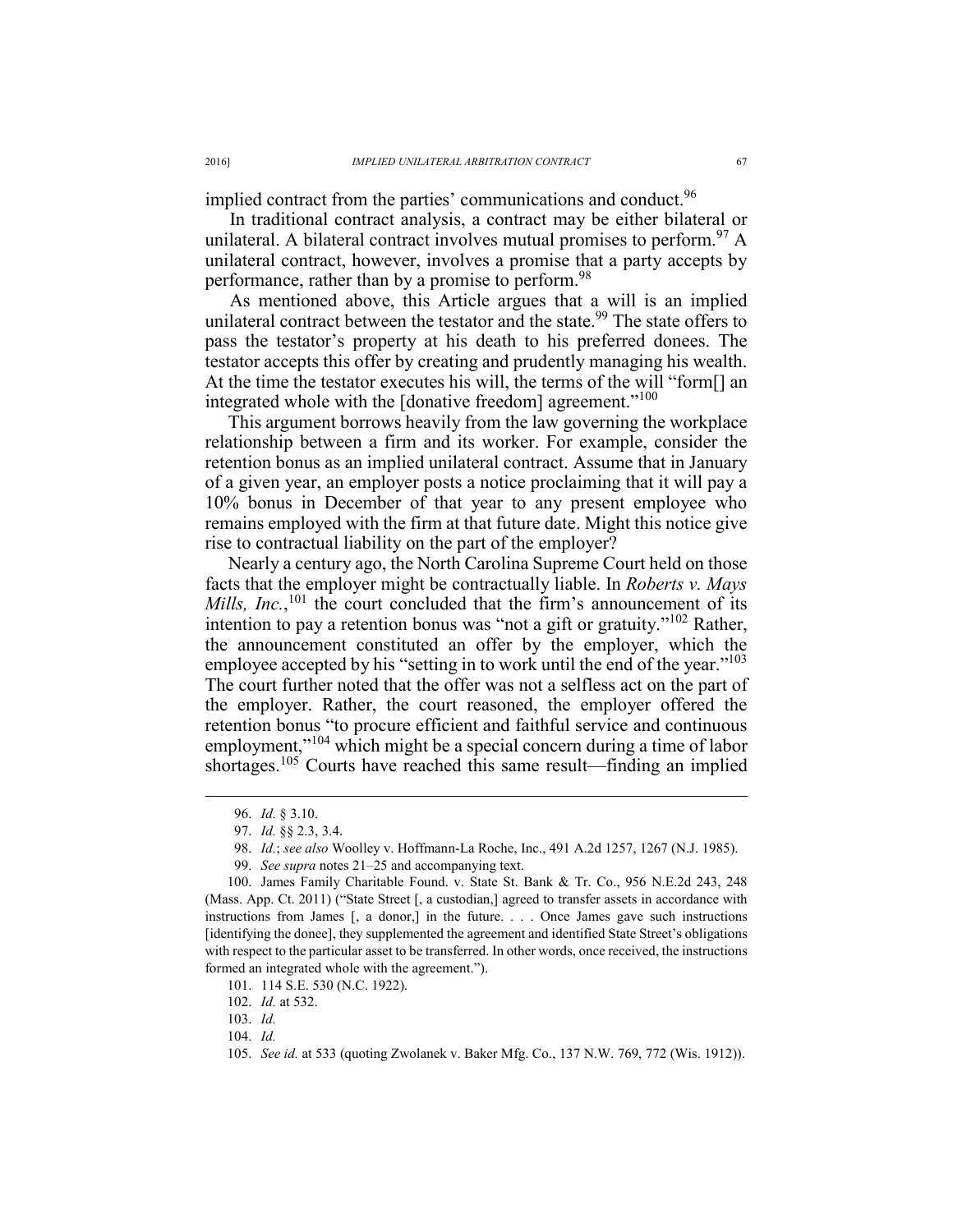unilateral contract—using similar reasoning in cases in which an employer had promised to pay "dismissal wages" or severance pay if the employer terminated an employee in a reduction in force.<sup>106</sup>

From the line of cases finding an implied unilateral contract in a promise of retention or dismissal pay evolved a line of cases finding an implied unilateral contract (often promising job security) in an employee handbook.<sup>107</sup> Typically, an employee handbook contains a company's personnel policies and procedures. The treatment of employee handbooks as implied unilateral contracts between employers and employees illustrates the concept at the heart of this Article's argument: a will is an implied unilateral contract.

*Woolley v. Hoffmann-La Roche*<sup>108</sup> is a seminal case holding that the policies and procedures contained in an employment manual may give rise to contractual liability.109 Richard Woolley sued Hoffman-La Roche for breach of contract after Hoffman-La Roche terminated his employment.<sup>110</sup> Woolley did not have a written employment contract with Hoffman-La Roche.<sup>111</sup> Rather, he argued that "the express and implied promises in [Hoffman-La Roche]'s employment manual created a contract" that allowed the employer to terminate his employment only for just cause and only after it followed the procedures outlined in the employment manual.<sup>112</sup> More specifically, Woolley argued that his employer's representations in its employment manual with respect to job security constituted an offer that he accepted by continuing his employment with the employer.<sup>113</sup> Thus, when the employer terminated

111. *Id.*

 $\overline{a}$ 

112. *Id.*

 <sup>106.</sup> *See, e.g.*, Cain v. Allen Elec. & Equip. Co., 78 N.W.2d 296, 300, 302 (Mich. 1956) ("[T]he adoption of the described [severance] policies by the company constituted an offer of a contract. . . . '[T]he plaintiff accepted [this offer] . . . by continuing in its employment beyond the 5-year period specified . . . .'" (quoting the trial court's decision)); Hercules Powder Co. v. Brookfield, 53 S.E.2d 804, 808 (Va. 1949) ("Ample authority sustains the view that such a promise amounts to an offer, which, if accepted by performance of the service, fulfills the legal requirements of a contract.").

 <sup>107.</sup> *See* Toussaint v. Blue Cross & Blue Shield of Mich., 292 N.W.2d 880, 893 (Mich. 1980) (approving the reasoning from *Cain*); Woolley v. Hoffmann-La Roche, Inc., 491 A.2d 1257, 1267–68 (N.J. 1985) (approving the reasoning from *Toussaint*).

 <sup>108. 491</sup> A.2d 1257 (N.J. 1985).

 <sup>109.</sup> *Id.* at 1258; *see also* J.H. Verkerke, *The Story of* Woolley v. Hoffmann-La Roche*: Finding a Way to Enforce Employee Handbook Promises*, *in* EMPLOYMENT LAW STORIES 23, 24, 62 (Samuel Estreicher & Gillian Lester eds., 2007) (noting the "significant role" that *Woolley* played in establishing the principle that a statement in an employment manual may form the basis for an implied unilateral contract between employer and employee).

 <sup>110.</sup> *Woolley*, 491 A.2d at 1258.

 <sup>113.</sup> *See* Verkerke, *supra* note 109, at 41–42 (discussing the specifics of Woolley's complaint).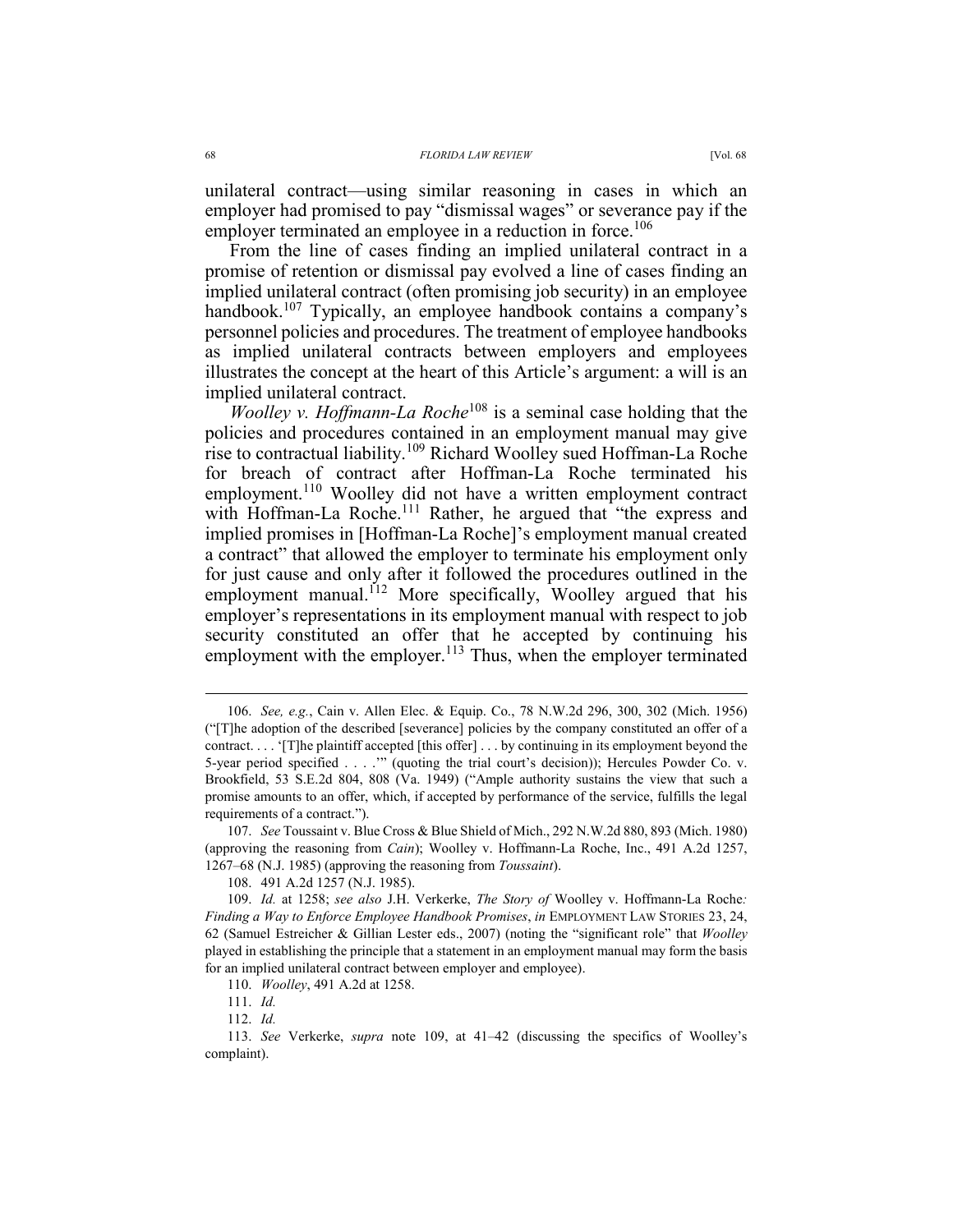his employment without just cause and without following specified procedures, the employer breached an implied unilateral contract.114 The New Jersey Supreme Court agreed with Woolley's argument that the termination clauses and procedures in the employer's handbook could be contractually binding.<sup>115</sup>

The court first concluded that the termination provisions in the manual could constitute an offer by the employer.<sup>116</sup> The court reasoned that the context in which the employer distributed and maintained the manual made it "almost inevitable" that an employee would believe that the employer had agreed to undertake certain legally enforceable obligations.117 Given the circumstances, the court concluded, the employer could not avoid the contract merely by asserting that it did not intend to be bound by the provisions in the employment manual: "Our courts will not allow an employer to offer attractive inducements and benefits to the workforce and then withdraw them when it chooses, no matter how sincere its belief that they are not enforceable."<sup>118</sup>

Second, the court concluded that the employee's job performance could serve as both acceptance of and consideration for the unilateral contract, thereby making the employer's promises concerning job security a binding commitment.<sup>119</sup> Indeed, the court held that in certain circumstances an employment manual's job security provisions become binding at the time the employer distributes the manual, and the court suggested in dictum that this might be so even if the employee is not aware of the manual's existence.<sup>120</sup> In support of its holding, the New Jersey Supreme Court approvingly quoted at length the Michigan Supreme Court's dictum in an earlier influential case—*Toussaint v. Blue Cross & Blue Shield of Michigan*121—discussing the effect of an employer's distribution of an employment manual and why an employee

 <sup>114.</sup> *See Woolley*, 491 A.2d at 1258; Verkerke, *supra* note 109, at 41–42.

 <sup>115.</sup> *Woolley*, 491 A.2d at 1258, 1264 ("[A]bsent a clear and prominent disclaimer, an implied promise contained in an employment manual that an employee will be fired only for cause may be enforceable against an employer even when the employment is for an indefinite term and would otherwise be terminable at will.").

 <sup>116.</sup> *Id.* at 1265.

 <sup>117.</sup> *Id.* at 1265–66 ("Having been employed, like hundreds of his co-employees, without any individual employment contract, by an employer whose good reputation made it so attractive, the employee is given this one document that purports to set forth the terms and conditions of his employment, a document obviously carefully prepared by the company with all of the appearances of corporate legitimacy that one could imagine.").

 <sup>118.</sup> *Id.* at 1266.

 <sup>119.</sup> *Id.* at 1266–67 (concluding that "the manual is an offer that seeks the formation of a unilateral contract—the employees' bargained-for action needed to make the offer binding being their continued work when they have no obligation to continue").

 <sup>120.</sup> *See id.* at 1268 n.10.

 <sup>121. 292</sup> N.W.2d 880 (Mich. 1980).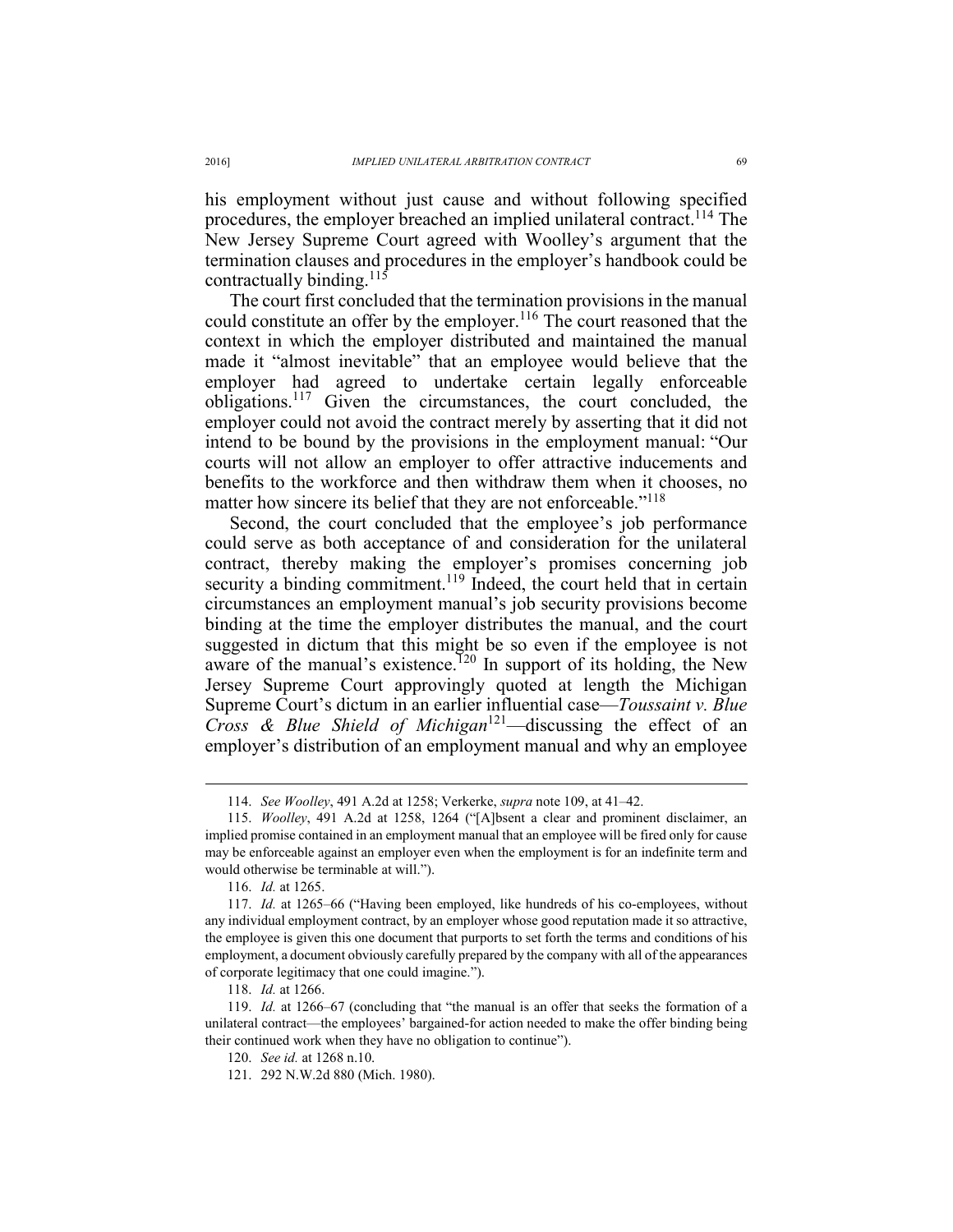should not be required to prove actual reliance on the handbook provision that the employee seeks to enforce:

While an employer need not establish personnel policies or practices, where an employer chooses to establish such policies and practices and makes them known to its employees, the employment relationship is presumably enhanced. The employer secures an orderly, cooperative and loyal work force, and the employee the peace of mind associated with job security and the conviction that he will be treated fairly. No pre-employment negotiations need take place and the parties' minds need not meet on the subject; nor does it matter that the employee knows nothing of the particulars of the employer's policies and practices or that the employer may change them unilaterally. It is enough that the employer chooses, presumably in its own interest, to create an environment in which the employee believes that, whatever[] the personnel policies and practices, they are established and official at any given time, purport to be fair, and are applied consistently and uniformly to each employee. The employer has then created a situation "instinct with an obligation."<sup>122</sup>

Thus, under *Toussaint* and *Woolley*, an employer that promulgates an employment policy for the purpose of improving employee performance and morale may not later argue that its promise is illusory.<sup>123</sup>

 123. *See Toussaint*, 292 N.W.2d at 895 ("Having announced the policy, presumably with a view to obtaining the benefit of improved employee attitudes and behavior and improved quality of the work force, the employer may not treat its promise as illusory."); *Woolley*, 491 A.2d at 1271 ("It would be unfair to allow an employer to distribute a policy manual that makes the workforce believe that certain promises have been made and then to allow the employer to renege on those promises."); *see also* Hunter v. Bd. of Trs. of Broadlawns Med. Ctr., 481 N.W.2d 510, 513, 515 (Iowa 1992) (asserting that "[i]n exchange for the employer's guarantee not to discharge in the absence of cause or certain specified conditions, the employer reaps the benefits of a more secure and presumably more productive work force" and holding that representations of job security in an employment manual may give rise to contractual liability); Thompson v. St. Regis Paper Co., 685 P.2d 1081, 1087–88 (Wash. 1984) (concluding "that the principal, though not

 <sup>122.</sup> *Woolley*, 491 A.2d at 1268 (quoting *Toussaint*, 292 N.W.2d at 892). In *Toussaint*, the Michigan Supreme Court held that an employee's claim of wrongful discharge might properly be based upon the employee's "legitimate expectations grounded in his employer's written policy statements set forth in the manual of personnel policies." 292 N.W.2d at 885. The court further held that such policy statements "can give rise to contractual rights in employees without evidence that the parties mutually agreed that the policy statements would create contractual rights in the employee." *Id*. at 892.

The *Toussaint* court borrowed the phrase "instinct with an obligation" from Judge Benjamin Cardozo. *See Toussaint*, 292 N.W.2d at 892 (quoting Wood v. Lucy, Lady Duff-Gordon, 118 N.E. 214, 214 (N.Y. 1917)). Judge Cardozo borrowed the phrase from another jurist. *See Wood*, 118 N.E. at 214 (quoting McCall Co. v. Wright, 117 N.Y.S. 775, 779 (N.Y. App. Div. 1909)).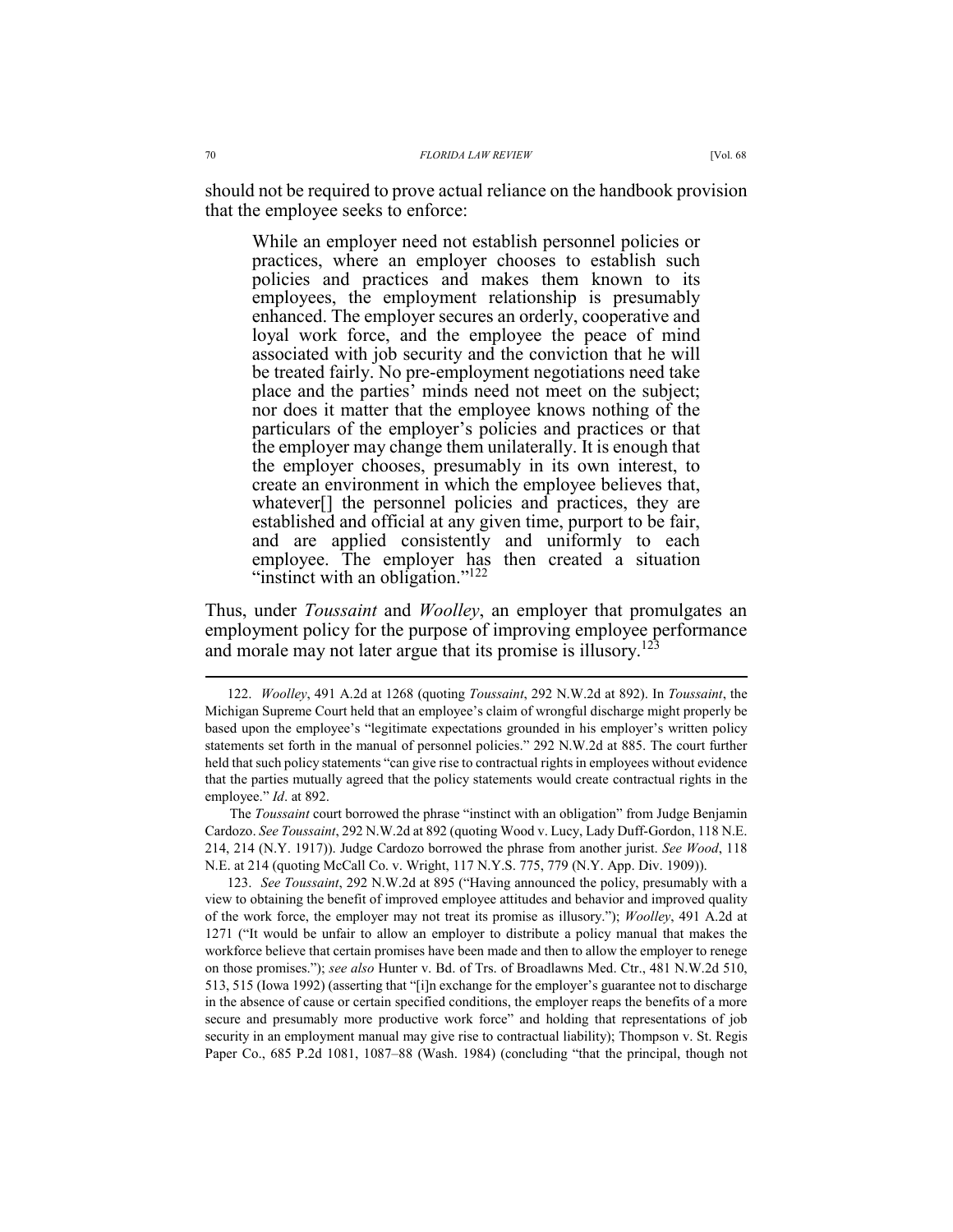Following *Woolley*, the vast majority of U.S. jurisdictions have firmly established the principle that statements in employer-promulgated handbooks may serve as the basis for contractual protection.<sup>124</sup> As one commentator put it, *Woolley* "has become part of the fabric of contemporary employment law. The proposition for which it stands is now utterly unremarkable. This legal principle is so widely accepted that we note today only the few isolated jurisdictions that still refuse to enforce employee handbook promises."<sup>125</sup> Many of the jurisdictions that have enforced employee handbook promises have justified the decision using an implied unilateral contract theory.<sup>126</sup> Pursuant to implied unilateral contract theory in its broadest form: (1) the employment manual promise does not have to be explicit; it can be implied;  $^{127}$  (2) the

125. Verkerke, *supra* note 109, at 62.

 127. *See, e.g.*, Wiskotoni v. Mich. Nat'l Bank-W., 716 F.2d 378, 385 (6th Cir. 1983) (construing Michigan Supreme Court precedent as holding that employer policies and practices can give rise to an implied contractual right to just-cause employment and citing lower Michigan court cases consistent with the holding).

exclusive, reason employers issue such manuals is to create an atmosphere of fair treatment and job security for their employees" and holding that an employer's creation of such an atmosphere may give rise to "an obligation of treatment in accord with [its] written promises").

 <sup>124.</sup> RESTATEMENT (THIRD) OF EMPLOYMENT LAW § 2.05 Reporters' Notes cmt. a (AM. LAW INST. 2014) (adopting "the position of the clear majority of U.S. jurisdictions (39 of 51, as of the May 2014 approval of this Restatement) that unilateral employer policy statements can, in appropriate circumstances, establish binding employer obligations"); Verkerke, *supra* note 109, at 23; Stephen F. Befort, *Employee Handbooks and the Legal Effect of Disclaimers*, 13 INDUS. REL. L.J. 326, 328 (1992); Kenneth G. Dau-Schmidt & Timothy A. Haley, *Governance of the Workplace: The Contemporary Regime of Individual Contract*, 28 COMP. LAB. L. & POL'Y J. 313, 344 (2007) (noting that "[f]orty-two jurisdictions allow employee rights arising from implied-infact contracts" and that "[t]he implied contract exception [to at-will employment] most often arises in the context of employee handbooks"); *see also, e.g.*, Cont'l Airlines, Inc. v. Keenan, 731 P.2d 708, 711 (Colo. 1987); Duldulao v. Saint Mary of Nazareth Hosp. Ctr., 505 N.E.2d 314, 317 (Ill. 1987) (stating that "the overwhelming majority of courts considering the issue have held that an employee handbook may, under proper circumstances, be contractually binding" and citing more than two dozen cases in support of this assertion); *Hunter*, 481 N.W.2d at 515–16; Libby v. Calais Reg'l Hosp., 554 A.2d 1181, 1183 (Me. 1989).

 <sup>126.</sup> RESTATEMENT (THIRD) OF EMPLOYMENT LAW § 2.05 Reporters' Notes cmt. b (AM. LAW INST. 2014) (citing case law from sixteen jurisdictions "us[ing] some form of unilateral-contract analysis" to enforce employer promises contained in employee handbooks); *see* Befort, *supra* note 124, at 340–42; *see also, e.g.*, *Keenan*, 731 P.2d at 711 & n.1 (noting the use of unilateral contracts in termination procedures); *Hunter*, 481 N.W.2d at 513 (illustrating that use of an employer's handbook may constitute a unilateral contract); Pine River State Bank v. Mettille, 333 N.W.2d 622, 627 (Minn. 1983) (describing when an employer's handbook becomes a unilateral contract). To be more precise, although in some cases both the employer's offer and the employee's acceptance are implied, more typically the employer's offer is express and only the employee's acceptance is implied. *See* 1 FARNSWORTH, *supra* note 94, § 3.14a (making this point generally with respect to implied-in-fact employment contracts).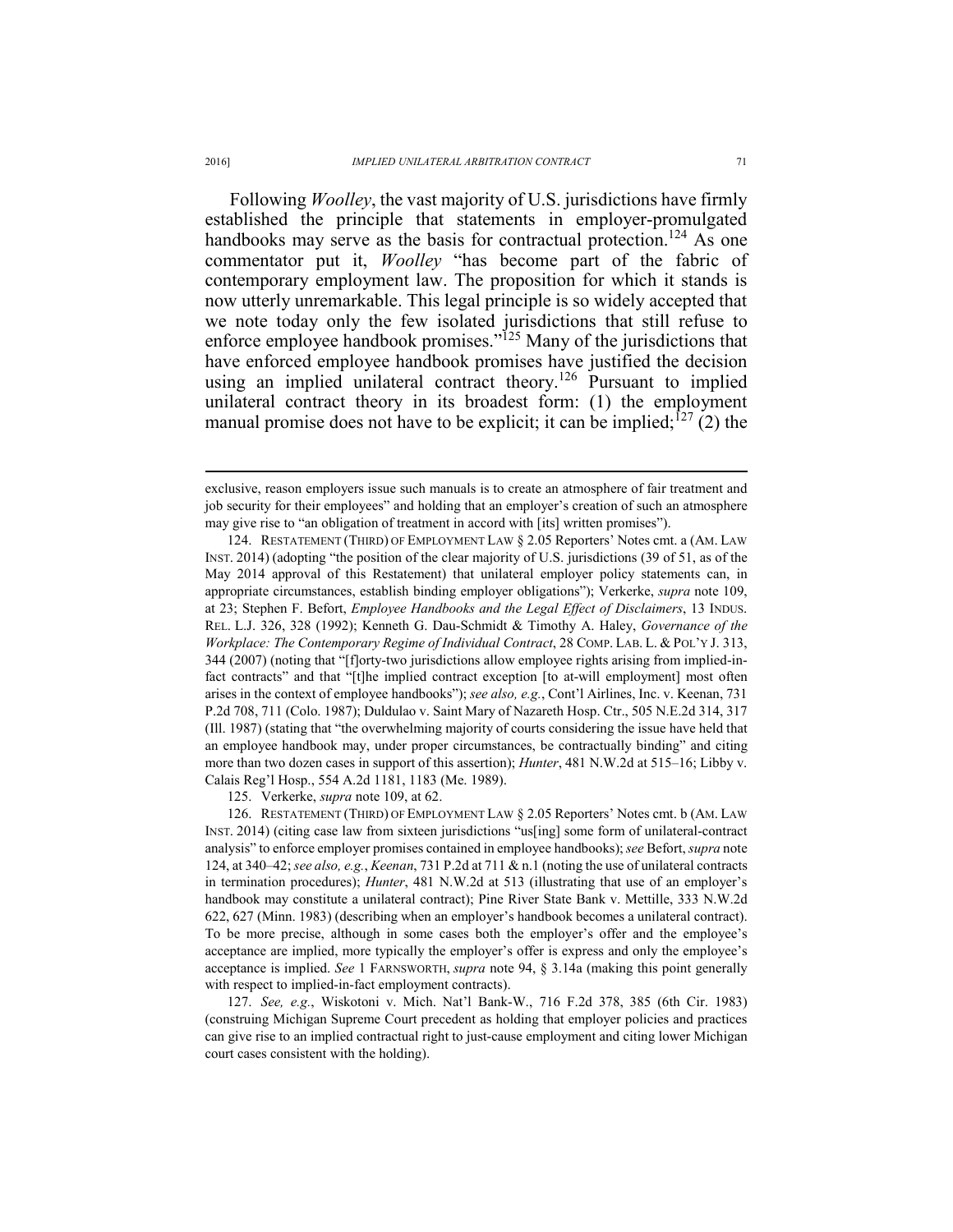employee's continued work constitutes her acceptance of the contract;<sup>128</sup> (3) the employee's continued work constitutes her consideration given for the contract; $129$  and (4) pursuant to a presumed enhancement theory, courts utilize a presumed acceptance fiction and a presumed consideration fiction—the employee need not even know about the contract; all that is necessary is that the employer has created a work environment that is "instinct with an obligation."<sup>130</sup>

The implied unilateral contract theory that courts have applied to find a contractual relationship in the context of employee handbooks can be applied with similar effect in the context of a state probate code governing the passing of property at death. In the latter context, the state has created an environment that is instinct with an obligation.<sup>131</sup> Central to this argument is an understanding of *why* donative freedom is the keystone of American inheritance law. This understanding sheds light not only on the state's motive in offering to respect donative intent but also on the donor's means of accepting and providing consideration for the donative freedom contract.

A long-understood and widely accepted rationale for freedom of testation is that donative freedom is an incentive to industry and saving.132

 130. *See* 1 FARNSWORTH, *supra* note 94, § 2.10a; *see also* Kinoshita v. Canadian Pac. Airlines, Ltd., 724 P.2d 110, 117–18 (Haw. 1986) (holding that the employer's rules "constitute a contract enforceable by the employees" and reasoning that "[i]nasmuch as [the employer] circulated the rules with an intention 'to create expectations and induce reliance by employees as a group[,]' it 'should not be able to escape liability on the grounds that a particular employee was unaware of the [rules] and thus did not receive a promise'" (quoting Mark Pettit, Jr., *Modern Unilateral Contracts*, 63 B.U. L. REV. 551, 583 (1983) (last two alterations in original)); Woolley v. Hoffmann-La Roche, Inc., 491 A.2d 1257, 1268 & n.10 (N.J. 1985) (describing when an employer has created a situation instinct with an obligation); Taylor v. Nat'l Life Ins. Co., 652 A.2d 466, 471 (Vt. 1993) (holding "that personnel manual provisions inconsistent with an at-will relationship may be used as evidence that the contract of employment requires good cause for termination despite the fact that the manual was not part of the initial employment agreement," recognizing "that this holding draws on aspects of both unilateral contract formation and promissory estoppel," and expressly agreeing with the rationale of *Toussaint*).

131. Wood v. Lucy, Lady Duff-Gordon, 118 N.E. 214, 214 N.Y. (1917).

 132. *See, e.g.*, ATKINSON, *supra* note 29, at 34 (listing "a plan of forced inheritance might discourage individual initiative and thrift" as one of the "grave disadvantages to a rule which would forbid an owner any freedom of determining where his property shall go upon his death"); Edward C. Halbach, Jr., *An Introduction to Chapters 1-4*, *in* DEATH, TAXES AND FAMILY PROPERTY, *supra* note 19, at 3, 4 (noting that some have argued that freedom of testation is "an encouragement to industry and thrift").

 <sup>128.</sup> *See, e.g.*, *Keenan*, 731 P.2d at 711; *Duldulao*, 505 N.E.2d at 318; *Hunter*, 481 N.W.2d at 513; *Pine River State Bank*, 333 N.W.2d at 627.

 <sup>129.</sup> *See, e.g.*, Sisco v. GSA Nat'l Capital Fed. Credit Union, 689 A.2d 52, 56–57 (D.C. Cir. 1997); *Keenan*, 731 P.2d at 711; *Duldulao*, 505 N.E.2d at 318; *Hunter*, 481 N.W.2d at 513–14; *Pine River State Bank*, 333 N.W.2d at 627; s*ee also* 1 FARNSWORTH, *supra* note 94, § 2.10 (discussing consideration in at-will employment).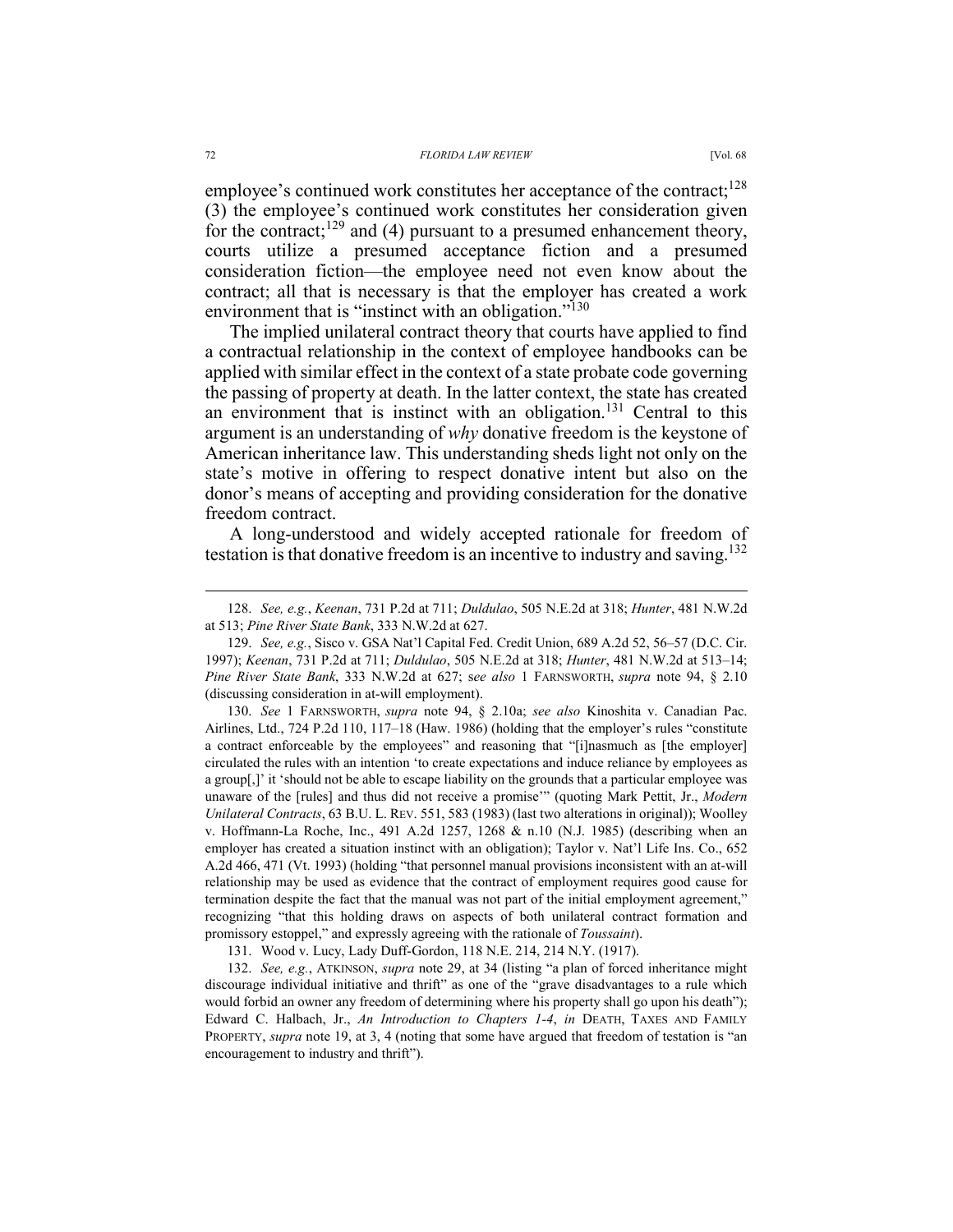The state grants to each citizen the right to control the disposition of his property at death "as an incentive to bring forth creativity, hard work, initiative and ultimately productivity that benefits others."133 This freedom of disposition serves also as an inducement "to save rather than to consume, and to go on saving long after [one's] own lifelong future needs are provided for."134 Individuals' savings are thought to be critically important to the health of the overall economy.<sup>135</sup>

Professors Adam J. Hirsch and William K.S. Wang have described the industry and thrift justification for testamentary freedom:

One argument, tracing back to the thirteenth century jurist Henry de Bracton, if not earlier, holds that freedom of testation creates an incentive to industry and saving. Bracton's assumption—shared by modern social scientists—was that persons derive satisfaction out of bequeathing property to others. To the extent that lawmakers deny persons the opportunity to bequeath freely, the subjective value of property will drop, for one of its potential uses will have disappeared. As a result, thwarted testators will choose to accumulate less property, and the total stock of wealth existing at any given time will shrink. Testamentary freedom accordingly fulfills the normative goal of wealth maximization, which is advanced by its proponents as the best available barometer of utility maximization.<sup>136</sup>

Thus, a principal reason why the state offers in its probate code to distribute a future decedent's property in accordance with the property owner's expressed or implied wishes is quite similar to a principal reason why an employer offers in an employee handbook to provide a measure of job security to its worker. In both cases, the offeror hopes to induce a more productive workforce. Moreover, the property owner accepts and provides consideration for the donative freedom contract in a manner similar to that by which an employee accepts the unilateral contract for job security in an employee handbook. In both cases, the offeree's performance in the form of hard work constitutes her acceptance of the contract and her consideration given for the contract. More precisely, the property owner accepts the state's offer to honor his donative intent and provides consideration for the donative freedom contract by being

 <sup>133.</sup> Halbach, *supra* note 131, at 5.

 <sup>134.</sup> *Id.* at 6.

 <sup>135.</sup> *Id.* (explaining that "savings of individuals are vital to the economy's capital base and thus to its level of employment and to the productivity of other individuals").

 <sup>136.</sup> Adam J. Hirsch & William K.S. Wang, *A Qualitative Theory of the Dead Hand*, 68 IND. L.J. 1, 7–8 (1992) (footnotes omitted); *see also id*. at 16 (discussing the productivity-incentive theory of testamentary freedom as applied to the right to bequeath future interests).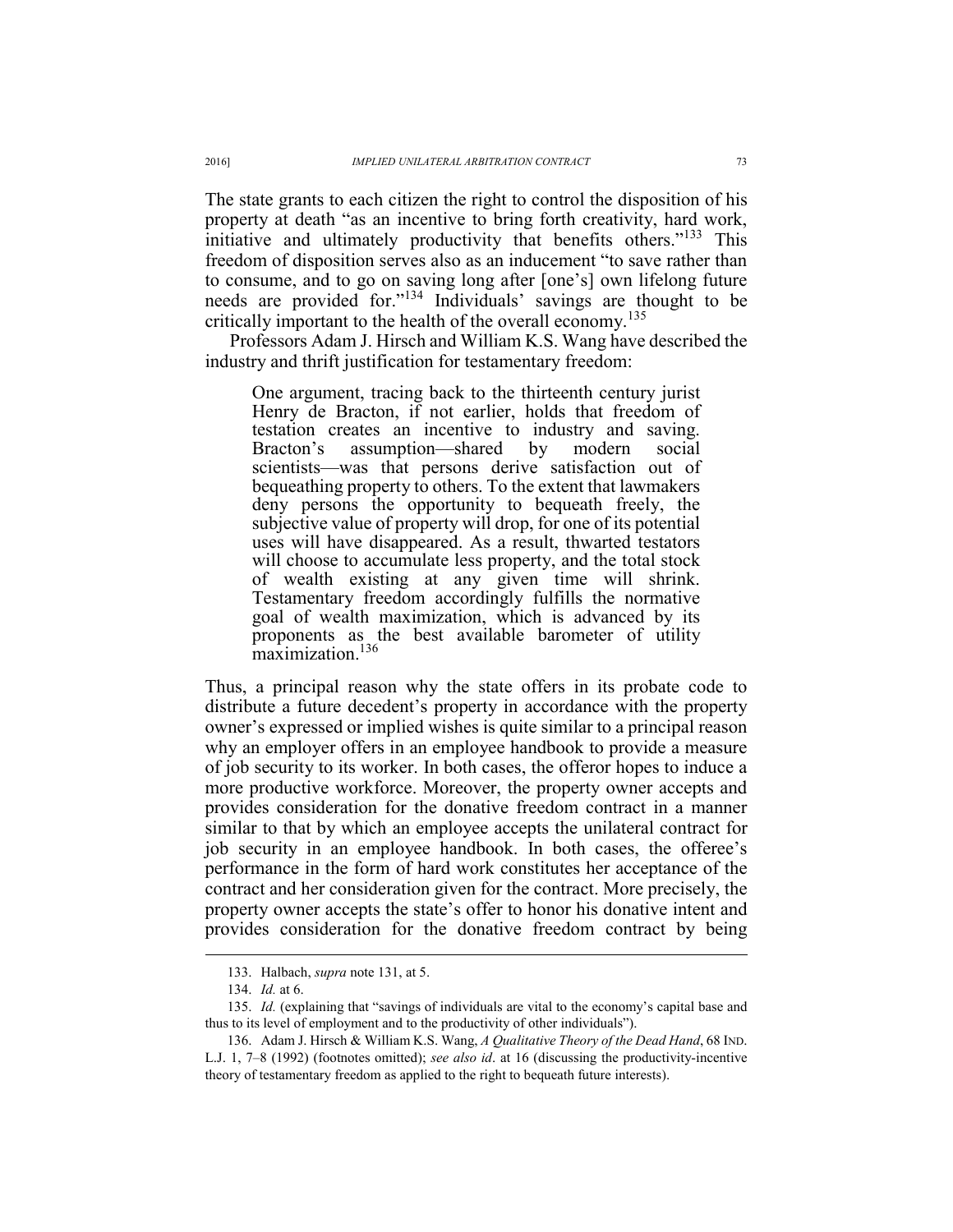economically productive and by saving and investing his estate rather than consuming it.

Under the broad reasoning of *Woolley* and its progeny, it is of no moment to the implied unilateral contract analysis that a particular testator or indeed the citizenry in general is ignorant of the specifics of the probate code. It is sufficient that the citizenry has a general sense that the government respects the right of each person to do as she pleases with her property at death. The American citizenry certainly does have this sense.<sup>137</sup> The right to pass property at death by will is so much a part of the American culture that any alternative seems unthinkable.<sup>138</sup> Professor Ray D. Madoff has observed with respect to this point:

If you ask an American about the legal rights of dead people, you will probably get an answer having to do with [living] people's rights to control who gets their property after they die. This right to control the disposition of property at death is central to the American psyche. Although people are often vague in their understanding about many aspects of the law, one thing they do know is that they can write a will that controls who will—and who will not—get their property after they die.<sup>139</sup>

Given that the state has chosen to establish a right to pass one's property at death and has made this right known to the citizenry, the productivity of the state's citizens "is presumably enhanced."140 The state secures a productive citizenry, and the productive citizen enjoys the peace of mind that comes from knowing that the state will respect her donative wishes at her death. To paraphrase the Michigan Supreme Court in *Toussaint*, "No [ante-mortem] negotiations need take place and the parties' minds need not meet on the subject; nor does it matter that the [donor] knows nothing of the particulars of the [probate code] or that the [state] may change them unilaterally."141 All that is required is that the state has chosen "to create an environment in which the [donor] believes

 <sup>137.</sup> *See, e.g.*, MADOFF, *supra* note 21, at 57–58 (asserting that most Americans view the right to control the passing of their property at their death "as essential to the very notion of private property").

 <sup>138.</sup> *See, e.g.*, Friedman, *supra* note 19, at 19 (noting American familiarity with wills and adding that "[t]he law of inheritance has its technical side; but its basic institutions (the will, for example) are widely known, and accepted as part of the machinery of life"); MADOFF, *supra* note 21, at 57 (commenting on how the American arts frequently explore the theme of one's ability to control the disposition of one's property at death and the related theme of how this right enables one to exert control over others during one's life).

 <sup>139.</sup> MADOFF, *supra* note 21, at 57.

 <sup>140.</sup> *See* Toussaint v. Blue Cross & Blue Shield of Mich., 292 N.W.2d 880, 892 (Mich. 1980).

 <sup>141.</sup> *See id.* (footnote omitted).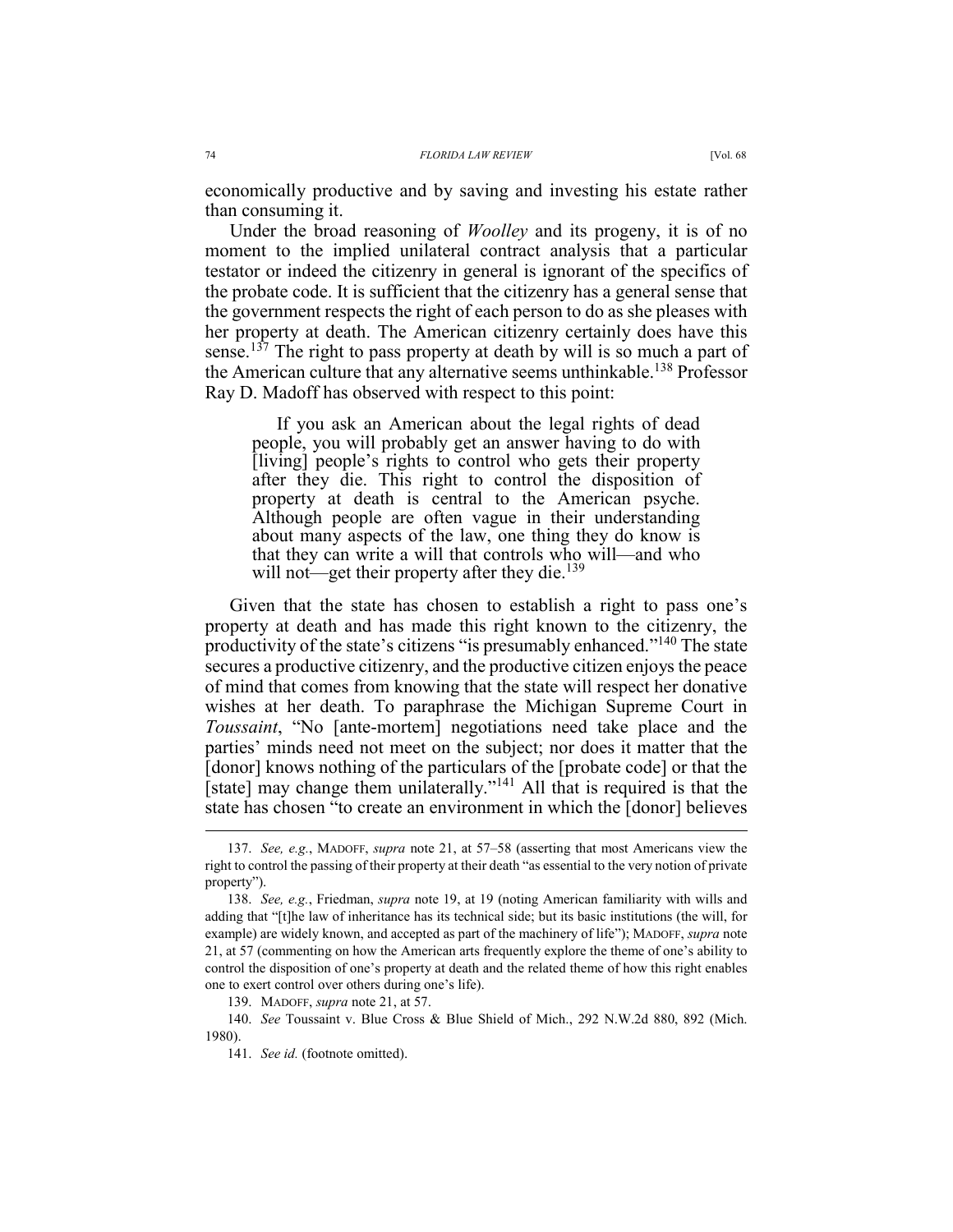that, whatever the [probate code specifics], they are established and official at any given time, purport to be fair, and are applied consistently and uniformly to each [donor]. The [state] has then created a situation 'instinct with an obligation."<sup>142</sup>

To be sure, courts and commentators have raised serious objections to *Woolley* and its progeny.<sup>143</sup> The principal criticism centers on the understanding that traditional unilateral contract doctrine requires that the offeror communicate an offer to the offeree and that the offeree commence his performance in exchange for the offered terms.<sup>144</sup> That is, in the traditional case of a unilateral contract, the offeror must seek the offeree's performance in exchange for the offeror's promise, and the offeree must give his performance in exchange for that promise.<sup>145</sup> Certainly then, under traditional contract doctrine, no contract exists when the offeree performs without knowledge of the offer.<sup>146</sup>

Under *Woolley* and its progeny, however, a court implies the offer, acceptance, and consideration elements rather than require an intent of the parties<sup> $147$ </sup>: In most cases of employee handbooks, the employer does not intend to make an offer by circulating its employment manual, and the employee does not mean for her continued employment to serve as acceptance of an offer or consideration for the promise.<sup>148</sup> Thus, the *Woolley* doctrine employs legal fictions pursuant to which the court presumes an offer, acceptance, and consideration.<sup>149</sup>

In defense of *Woolley*, courts make use of those legal fictions in light

144. *See id.*

 $\overline{a}$ 

145. 1 FARNSWORTH, *supra* note 94, § 3.4.

 146. *See, e.g.*, Broadnax v. Ledbetter, 99 S.W. 1111, 1111–12 (Tex. 1907) (holding that no contract to pay a reward existed where the citizen who captured and returned an escaped prisoner did so without knowledge of the offer of a reward).

147. *See* Verkerke, *supra* note 109, at 55; Befort, *supra* note 124, at 341–43.

 148. *See* Befort, *supra* note 124, at 343; *see also* 1 FARNSWORTH, *supra* note 94, § 2.10 (noting that in employee handbook cases, "there is rarely any evidence that the promise played any role in the employee not quitting" and concluding that "[t]hese cases represent a significant erosion of the requirement of bargain").

 149. *See* Verkerke, *supra* note 109, at 55; Befort, *supra* note 124, at 341 (explaining how the court in *Pine River State Bank* implied the offer, acceptance, and communication).

 <sup>142.</sup> *See id.* (quoting Wood v. Lucy, Lady Duff-Gordon, 118 N.E. 214, 214 (N.Y. 1917)).

 <sup>143.</sup> *See, e.g.*, RESTATEMENT OF EMPLOYMENT LAW § 2.05 cmt. b (AM. LAW INST. 2015) (calling application of unilateral contract theory in the case of employee handbooks "a conceptually awkward fit," noting that employees rarely are aware of the terms of employerissued statements, asserting that "traditional principles of consideration and bargained-for exchange rarely, if ever, apply when the employer's unilateral statements are not made in response to a prospective employee's expressed concerns or an employee's threat to resign," and resting its endorsement of enforcement of employee handbook promises on "general estoppel principles" rather than unilateral contract theory).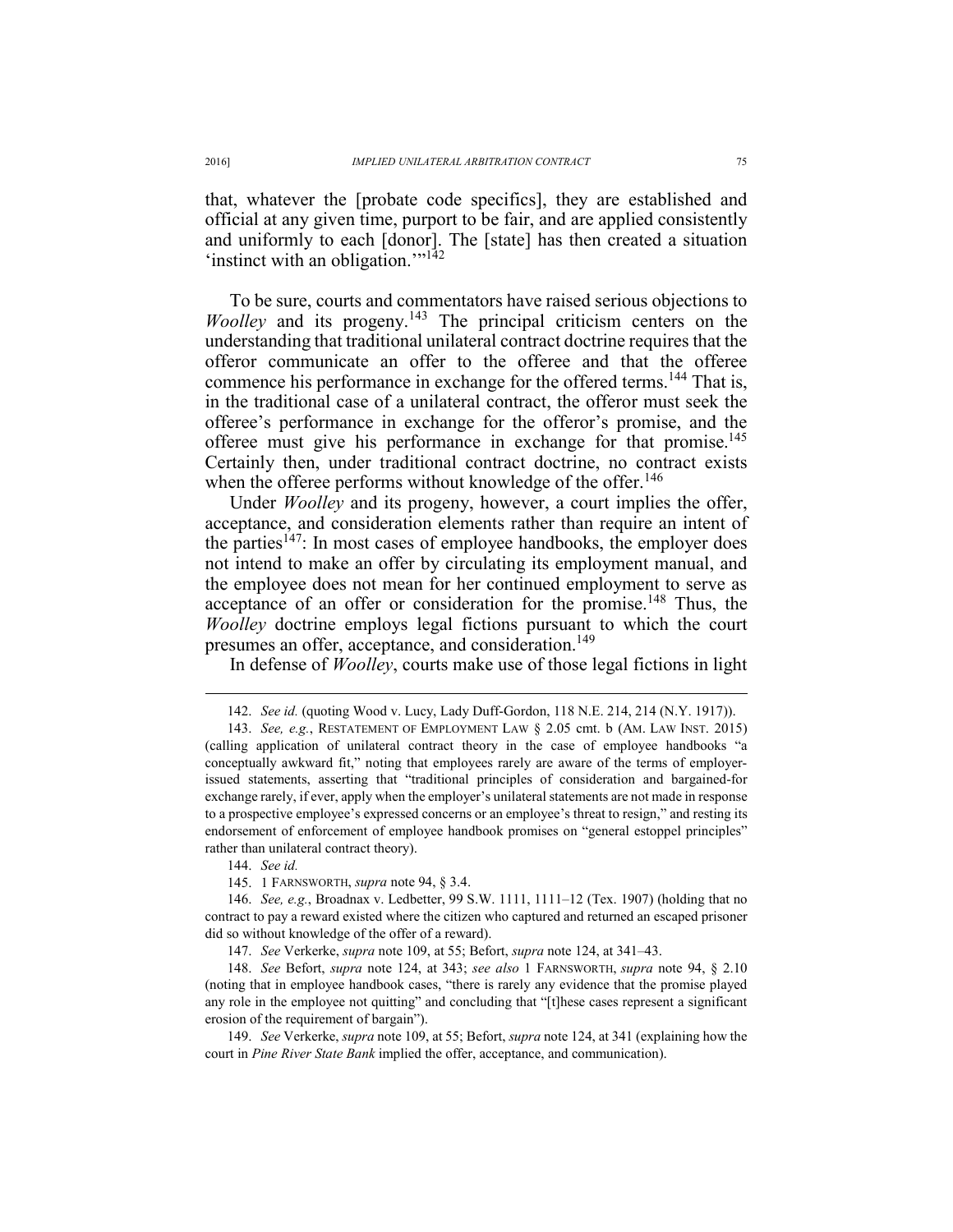manuals to their employees in part to enhance the employment relationship; and (2) employee handbooks further this goal in part because employers encourage workers to rely on the promissory statements set forth in these handbooks.<sup>150</sup> Therefore, implying a unilateral contract prevents the unjust enrichment of the employer who secures a motivated and compliant workforce by inducing worker reliance on its promissory statements.<sup>151</sup>

Moreover, the criticism of the law's reliance on legal fictions to supply an offer, acceptance, and consideration in the context of a job security provision in an employee handbook arguably has much less force in the context of the donative freedom contract. In contrast to the typical employer, which ordinarily does not intend to make an offer of job security when it issues an employee handbook,<sup>152</sup> the state does intend and expect to be bound by the offer in its probate code to pass a property owner's estate at his death to his preferred donees. Also, given that a principal justification for the respect that the state shows for donative freedom is the belief that such donative freedom serves as an incentive for industry and thrift,  $153$  the state more realistically should be understood as seeking the property owner's performance in exchange for the state's promise to respect donative freedom.

Further, compared to the typical employee, who ordinarily does not intend by her continued employment to accept or provide consideration for the employer's "offer" of job security contained in an employee handbook, it seems more realistic to impute to the typical property owner—especially one who executes a will—an intent to accept the state's offer by being economically productive and by saving and investing her estate rather than consuming her estate. As discussed above, the typical citizen is likely to appreciate that she is free to dispose of her property at her death as she sees fit.154 The citizen who executes a will evidences this understanding by the very act of executing the will. Again, given the understanding that donative freedom is an incentive to industry and saving, the property owner more realistically should be understood

 <sup>150.</sup> *See* Befort, *supra* note 124, at 337–39.

 <sup>151.</sup> *See id.* at 339, 343, 370; *see also* Robert C. Bird, *Employment as a Relational Contract*, 8 U. PA. J. LAB. & EMP. L. 149, 199, 207–08 (2005) (arguing for the enforcement of workplace norms pursuant to relational contract theory, citing to the *Toussaint* court's use of implied contract doctrine as an example of a court applying relational principles in the employment context, and explaining that "an employer commits relational opportunism when it encourages employee loyalty through implied promises of job security and fair treatment and then retracts that security and fair treatment when they prove inconvenient").

 <sup>152.</sup> Befort, *supra* note 124, at 343.

 <sup>153.</sup> *See supra* notes 131–35 and accompanying text.

 <sup>154.</sup> *See supra* notes 136–38 and accompanying text.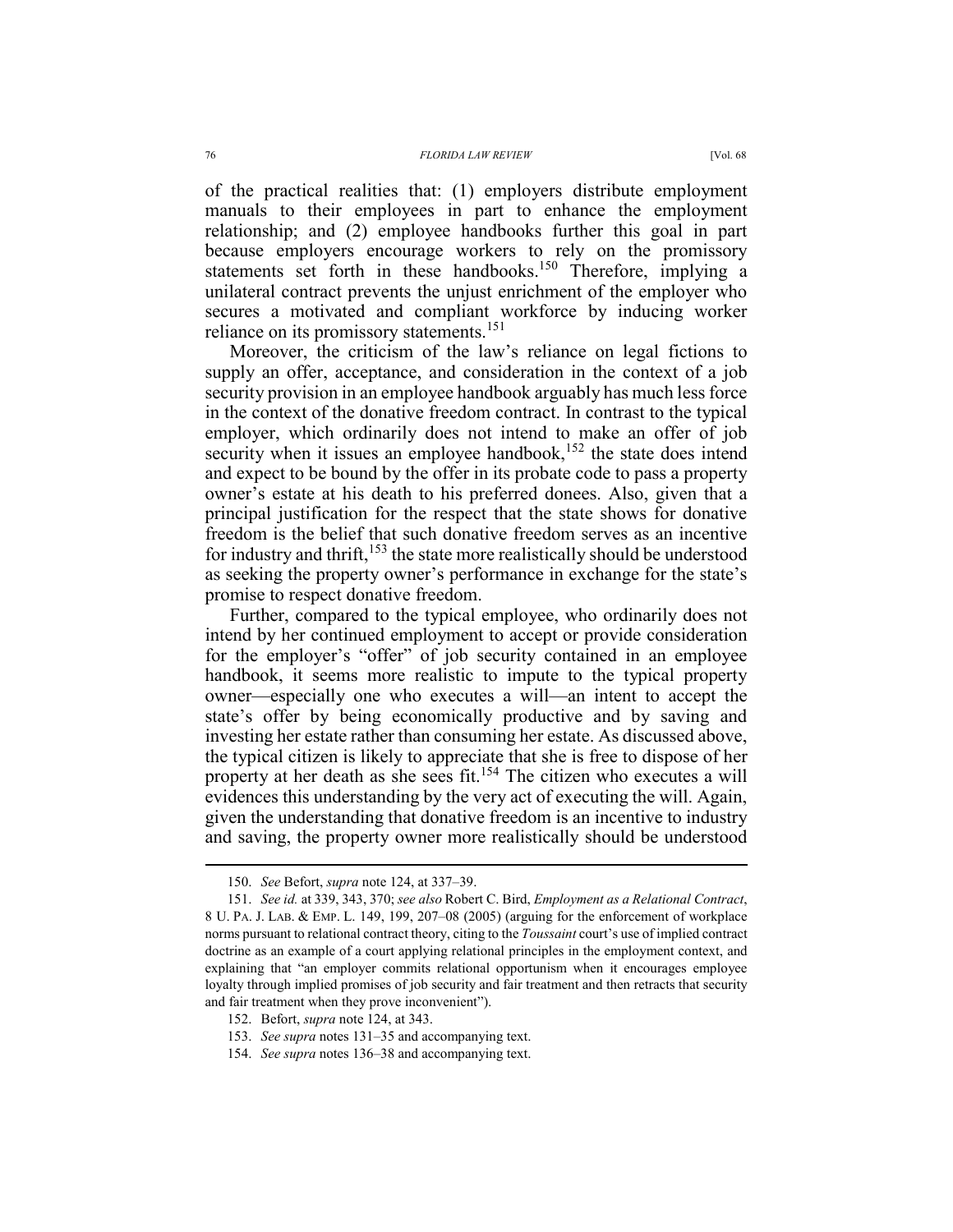as truly giving her performance in exchange for the state's promise to respect her wishes for the disposition of her property at death. Moreover, the fact that the property owner has multiple motivations for acquiring and preserving her assets does not prevent the performance from serving as consideration for the state's donative freedom promise.155 Thus, the case for applying the *Woolley* framework is much stronger in the context of inheritance than it is in the employee handbook context in which courts have widely accepted it.<sup>156</sup>

 155. *See* RESTATEMENT (SECOND) OF CONTRACTS § 81(2) (AM. LAW INST. 1981) ("The fact that a promise does not of itself induce a performance or return promise does not prevent the performance or return promise from being consideration for the promise."). What of the property owner who shows industry and thrift, but is not motivated whatsoever by the state's offer of donative freedom? Alternatively, what of the spendthrift sloth who does her best to waste all that she has received and to avoid any productive activity? Such property owners would be similarly situated to most employees under the broad reading of *Woolley* and its progeny in that they do not truly mean for their actions to constitute acceptance of or consideration for the implied unilateral contract. Thus, under *Woolley* and its progeny, the court will imply such property owners' acceptance and consideration. *Cf.* 1 FARNSWORTH, *supra* note 94, § 3.14a ("Although such holdings are a radical departure from traditional contract law, they produce the salutary result that all employees—those who read the handbook and those who did not—are treated alike."). The spendthrift sloth who manages to dissipate her entire fortune would be treated like an employee who is offered job security but quits her employment.

 156. Applying unilateral contract theory in the inheritance law context should not preclude the state from modifying its probate code from time to time. Again, the law of employee handbooks is instructive. A substantial number of jurisdictions have held that an employer may prospectively modify a binding policy statement by providing affected employees with reasonable advance notice of the modification. *See* RESTATEMENT OF EMPLOYMENT LAW § 2.06 Reporters' Notes cmt. a (AM. LAW INST. 2015) (endorsing the position that "[a]bsent circumstances giving rise to nonmodifiable . . . or accrued employee rights, . . . [where] employer obligations are predicated solely on prior unilateral statements[, such obligations] can be modified or rescinded prospectively by the same mechanism that created them—unilateral employer promulgation with reasonable advance notice given to affected employees" and citing numerous cases in support); *see also* Asmus v. Pac. Bell, 999 P.2d 71, 76, 81 (Cal. 2000) (holding that "[a]n employer may terminate a written employment security policy that contains a specified condition, if the condition is one of indefinite duration and the employer makes the change after a reasonable time, on reasonable notice, and without interfering with the employees' vested benefits" and noting that "the majority of other jurisdictions that have addressed the question" have reached a similar conclusion).

Moreover, the fact that the property owner may alter the specific terms of the donative freedom contract from time to time—by execution, revocation, or amendment of his will or codicil—does not preclude contract formation. *See* RESTATEMENT (SECOND) OF CONTRACTS § 34(1) (AM. LAW INST. 1981) ("The terms of a contract may be reasonably certain even though it empowers one or both parties to make a selection of terms in the course of performance."); *id.* § 34 cmt. a ("A bargain may be concluded which leaves a choice of terms to be made by one party or the other. If the agreement is otherwise sufficiently definite to be a contract, it is not made invalid by the fact that it leaves particulars of performance to be specified by one of the parties.").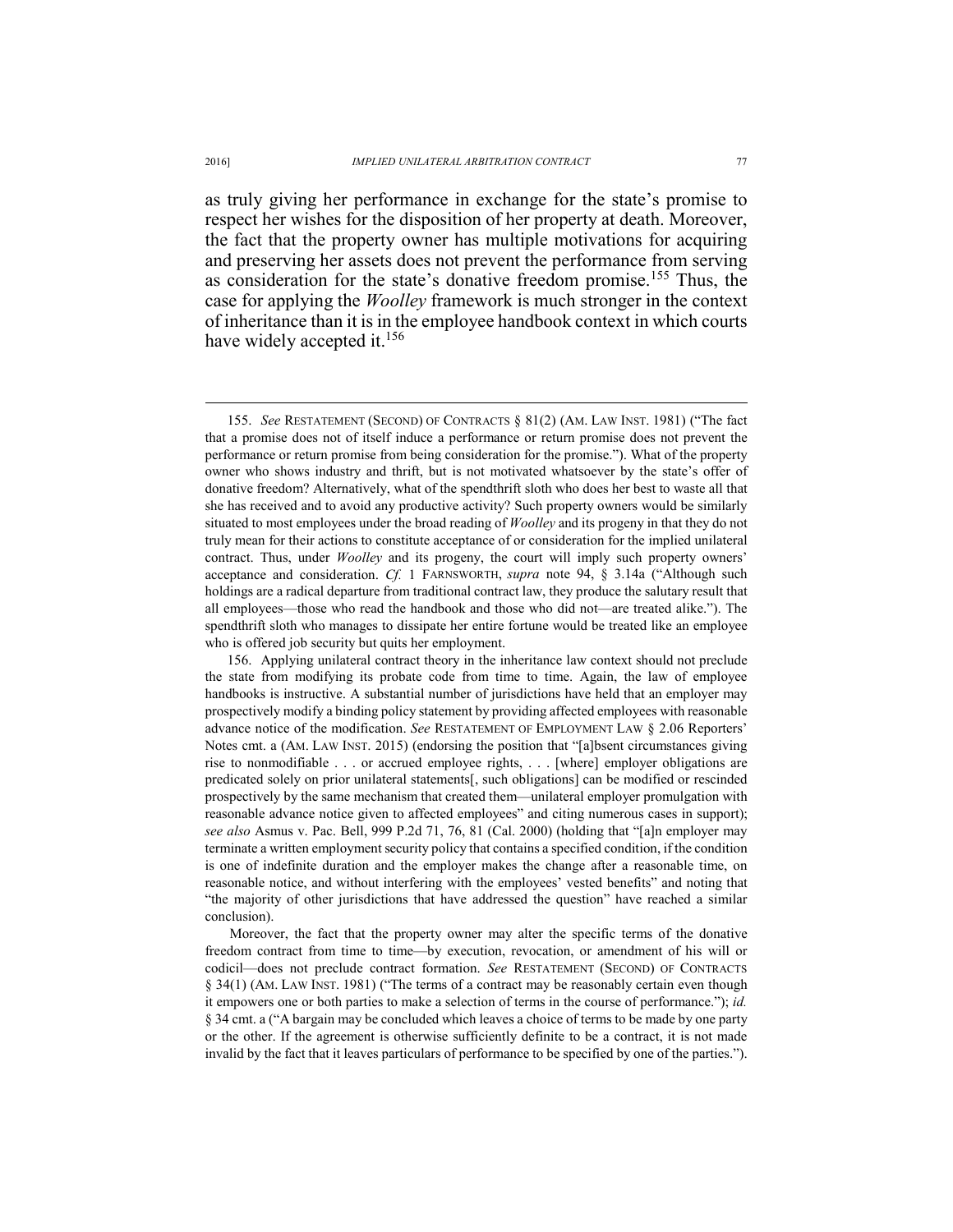#### 78 *FLORIDA LAW REVIEW* [Vol. 68

# III. THE INSIGNIFICANCE OF THE DONEE'S LACK OF CONSENT TO ARBITRATE

Even if one accepts that a will is a contract within the purview of the FAA and state arbitration statutes, one might still object to testatorcompelled arbitration given that a will contestant is not a party to that contract. The implied unilateral contract that contains the express arbitration clause—the will—is between the testator and the state. Neither the testator's legatee or devisee under the will nor his heir pursuant to the intestacy statutes is a party to the donative freedom contract entered into between the donor and the state.<sup>157</sup> Neither has consented, therefore, to the will's arbitration clause. Given arbitration dogma that "arbitration is a creature of contract"<sup>158</sup> and the reality that neither the will beneficiary nor the heir has contracted to arbitrate her will contest, the argument must be addressed that it would be inappropriate therefore to compel either the will beneficiary or the heir to arbitrate her challenge to the testator's will.

One virtue of conceptualizing a will as a contract between the testator and the state is that doing so brings into sharp relief the true nature of the will beneficiary and the heir with respect to the arbitration clause in that contract.159 These donees are bystanders to the contracting process. They are third-party beneficiaries of the donative freedom contract between the property owner and the state. Appreciating this true nature of the donee allows for a better understanding of the arguments that compelling a donee to arbitrate his will contest when he has not agreed to arbitrate is consistent with both the law of wills and the law of arbitration.

As for the law of wills, it is well-established in the law of donative transfers that the rights of the donee are derivative of and subordinate to the rights of the testator.<sup>160</sup> The testator's right to disinherit his children

 159. *Cf*. Strong, *Arbitration of Trust Disputes*, *supra* note 4, at 1174 ("Although theory can often seem entirely divorced from the practice of law, this [issue of mandatory trust arbitration] is one instance where the manner in which a device [(the trust)] is conceptualized can make a difference in how it is treated in court.").

 <sup>157.</sup> *Cf*. Martz's Ex'r v. Martz's Heirs, 66 Va. (25 Gratt.) 361, 365 (1874) ("The legatees are parties interested in the will, but they are in no sense parties to the making of it.").

 <sup>158.</sup> United Steelworkers of Am. v. Am. Mfg. Co., 363 U.S. 564, 570–71 (1960) ("[S]ince arbitration is a creature of contract, a court must always inquire, when a party seeks to invoke its aid to force a reluctant party to the arbitration table, whether the parties have agreed to arbitrate the particular dispute."); *see also* Rent-A-Center, W., Inc. v. Jackson, 561 U.S. 63, 67 (2010) ("The FAA reflects the fundamental principle that arbitration is a matter of contract."); AT&T Techs., Inc. v. Commc'ns Workers of Am., 475 U.S. 643, 648 (1986) (noting that arbitration is a matter of contract).

 <sup>160.</sup> *See In re* Morgan's Estate, 72 A. 498, 499 (Pa. 1909) (discussing the justification for enforcement of a trust spendthrift provision and commenting that "[i]t is always to be remembered that consideration for the beneficiary does not even in the remotest way enter into the policy of the law. It has regard solely to the rights of the donor."); Spitko, *Protecting the Abhorrent*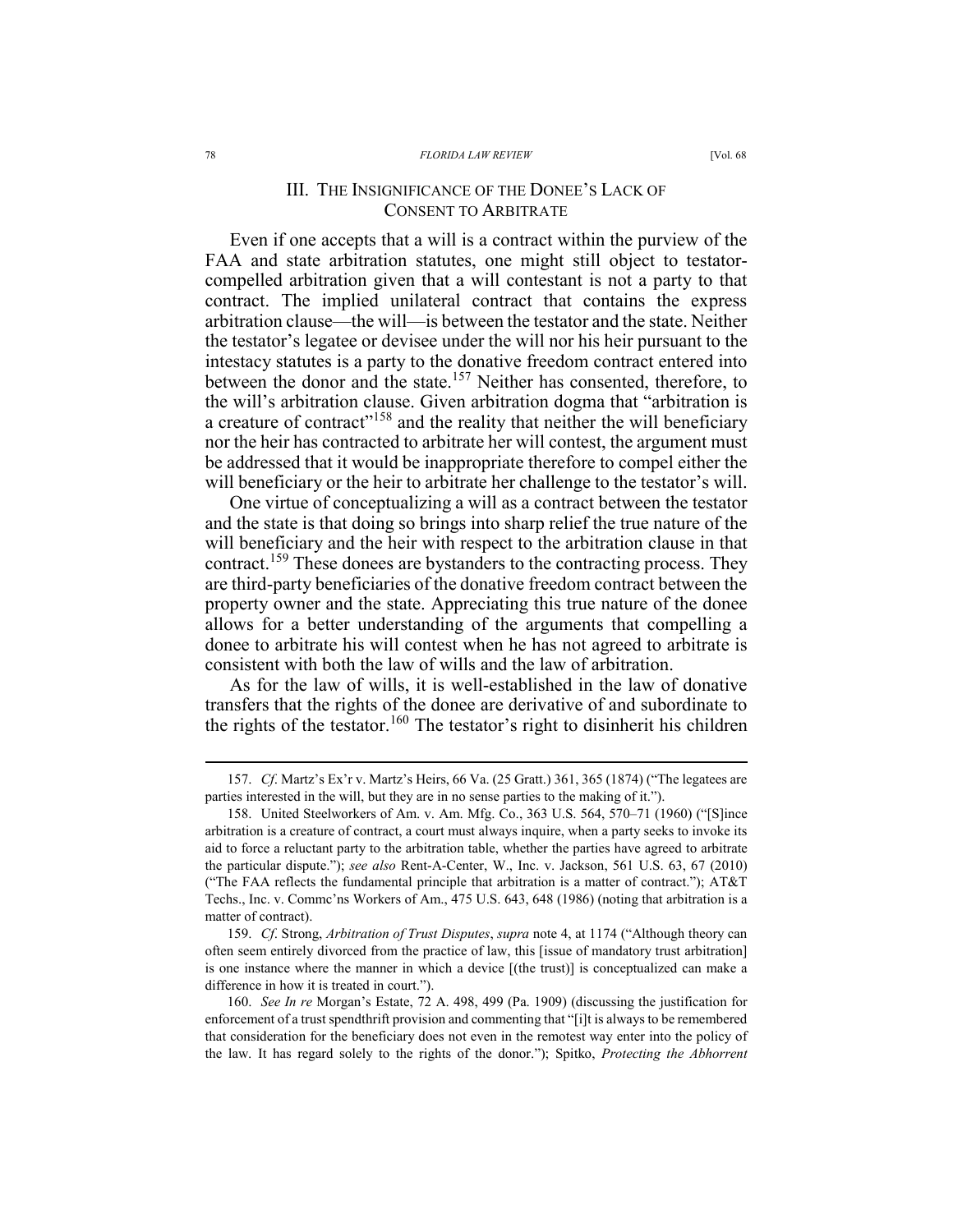serves as the most powerful example of this principle. As Professor Edward C. Halbach Jr. has stated, "inheritance may grant wealth to *donees* without regard to their competence and performance, but the economic reasons for allowing inheritance are viewed in terms of proper rewards and socially valuable incentives to the *donor*."161 In the context of testator-compelled arbitration, this first principle speaks to the unfairness argument—it would be unfair to force the will beneficiary to arbitrate her will contest when the beneficiary has not consented to the arbitral forum. There can be no unfairness or unconscionability arising from a donor conditioning his gift on the donee's consent to arbitrate any dispute relating to the gift.<sup>162</sup>

Indeed, American inheritance law guarantees the testator tremendous latitude in attaching conditions to her donative transfer.<sup>163</sup> The sole limitation is that the condition must not violate public policy.<sup>164</sup> In general, courts have applied this limitation sparingly.165 Courts have noted frequently in upholding conditions on testamentary gifts that "since the heirs could have been disinherited entirely, they cannot complain about having conditions imposed on their bequests."<sup>166</sup>

Thus, it is fully in accord with the law of donative transfers that the

161. Halbach, *supra* note 132, at 6.

 162. *See* Langbein, *supra* note 32, at 651 n.136 ("Because the trust deal originates in a gift, a unilateral transfer, the concerns about information cost and market failure that motivate unconscionability limits on party autonomy for exchange transactions in contract law have less sway in trusts."); Strong, *Arbitration of Trust Disputes*, *supra* note 4, at 1241 ("Since there can be no inequality of bargaining power in a donative relationship, trust arbitration cannot be problematic in this sense.").

 163. *See* Shapira v. Union Nat'l Bank, 315 N.E.2d 825, 826, 832 (Ohio Ct. Com. Pl. 1974) (holding that public policy does not preclude a testator from conditioning his gift on the donee marrying, within seven years of the testator's death, a Jewish woman whose parents are both Jewish); *see also* MADOFF, *supra* note 21, at 6 ("Americans [in passing property at death] are largely free to impose whatever conditions they want, and their plans can often be imposed for as long as they want, even in perpetuity."). *See generally id*. at 72–76 (discussing conditional bequests and noting that "American law has been very liberal in terms of allowing individuals posthumous control over the behavior of others through the use of conditional trusts").

164. MADOFF, *supra* note 21, at 73.

 165. *Id.* ("[C]ourts have generally been loath to use their authority to restrict these conditions, seeing it as outside their bailiwick.").

166. *Id.*

*Testator*, *supra* note 6, at 300 (arguing that "the heir's or putative legatee's 'rights' in the decedent's property are wholly derivative of the decedent's right to pass her property to the persons of her choosing at her death"); *cf*. Whalen v. Prosser, 719 So. 2d 2, 6 (Fla. Dist. Ct. App. 1998) (explaining with respect to a claim of tortious interference with an expectancy that the "the beneficiary is authorized to sue to recover damages primarily to protect the testator's interest rather than the disappointed beneficiary's expectations").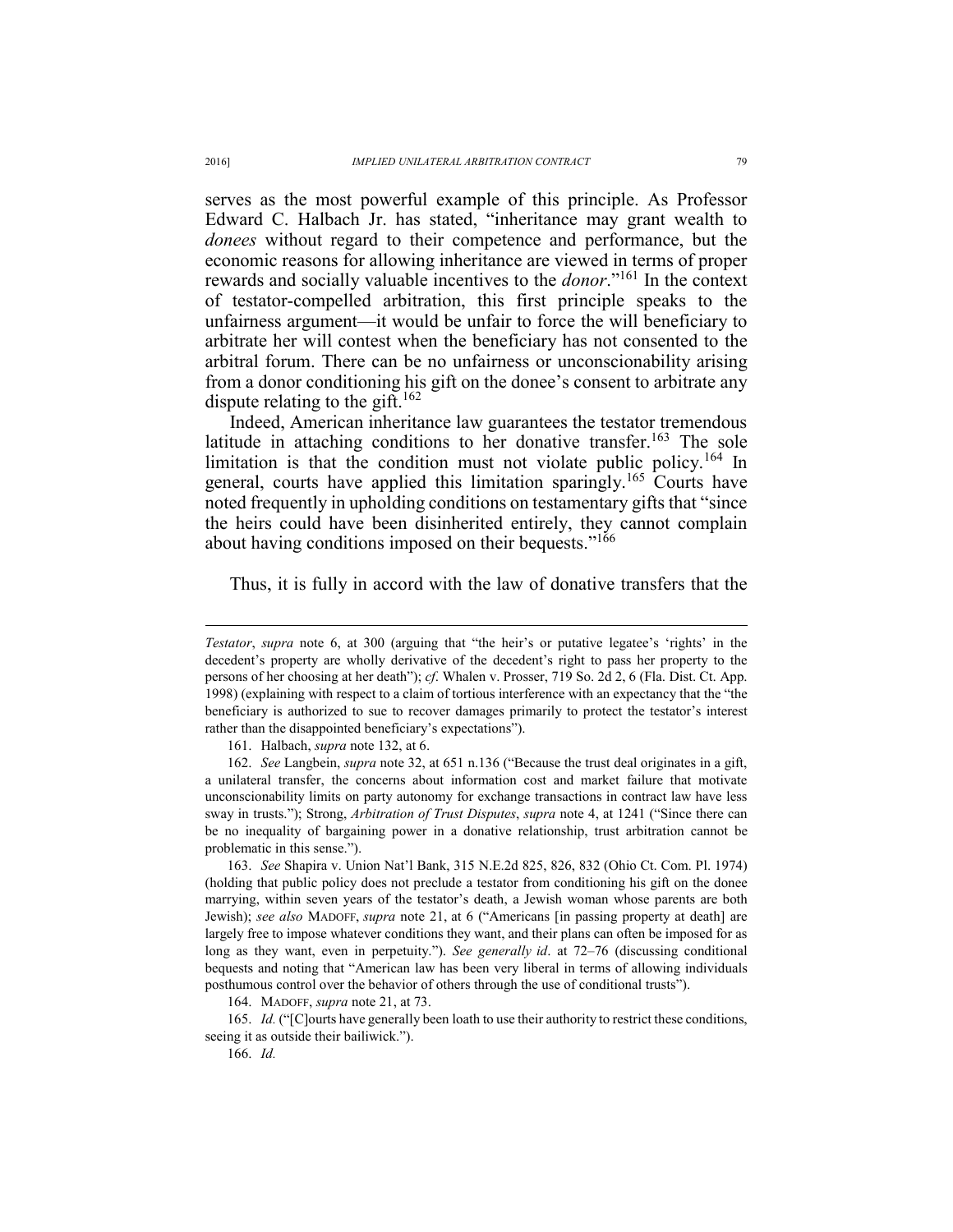testator may condition his gift on the donee acceding to his direction that disputes relating to the gift be resolved by arbitration.<sup>167</sup> Indeed, several courts in the nineteenth century expressly relied upon conditional gift theory in upholding the right of a testator to appoint an arbitrator to interpret the testator's will and to resolve disputes arising under the will.<sup>168</sup> For example, in 1886, the Supreme Court of West Virginia spoke at length on the relationship between testamentary freedom and testatorcompelled arbitration:

Of course a will is not an agreement between two or more contracting parties, but it is certainly *no less binding upon the parties who take a benefit under it than if they had contracted with the testator for that benefit*. The testator has full dominion over his property with the absolute right, subject only to the limitations fixed by law, to do with and dispose of it in any manner or to whomever his will or caprice may suggest. Within the rules of law he may subject it to any limitation, restriction or condition he chooses, and the devisee or legatee, if he elects to take under the will, will be bound to respect and observe the same. It, therefore, seems to me entirely clear that a testator has the power not only to appoint a person or arbitrator to interpret and settle difficulties among the devisees and legatees growing out of the dispositions made by the will, but that he has the right to make the decision of such arbiter, if made without fraud or corruption, final and conclusive upon the beneficiaries under the will  $^{169}$ 

As for the law of arbitration, settled arbitration doctrine provides that a court may compel a non-signatory to a contract containing an arbitration

 <sup>167.</sup> *Cf.* Janin, *supra* note 6, at 525 ("The distinguishing characteristic of such [arbitration] provisions is that the interests given by the testator or settlor are conditioned by the terms of his will or conveyance. Those who wish to take under the instrument are obliged to submit all disputes thereafter arising to arbitration.").

 <sup>168.</sup> *See, e.g.*, Wait v. Huntington, 40 Conn. 9, 11–12 (Conn. 1873) ("It is familiar law that a testator may confer on executors and on others absolute power of appointment and disposition over his property. So he may annex conditions and qualifications to his bequests not repugnant to law and good policy."); *In re* Phillips's Estate, 10 Pa. C. 374, 380 (Orphans' Ct. 1891) (holding that if a testator may designate a third person as an executor, a testator should also have the power to designate a third person to address questions of distribution or construction that arise out of his will); Moore v. Harper, 27 W. Va. 362, 374 (1886) (noting that with a testator's right to implement restrictions and conditions into his will also comes the right to appoint an arbitrator to interpret that will).

 <sup>169.</sup> *Moore*, 27 W. Va. at 374 (emphasis added).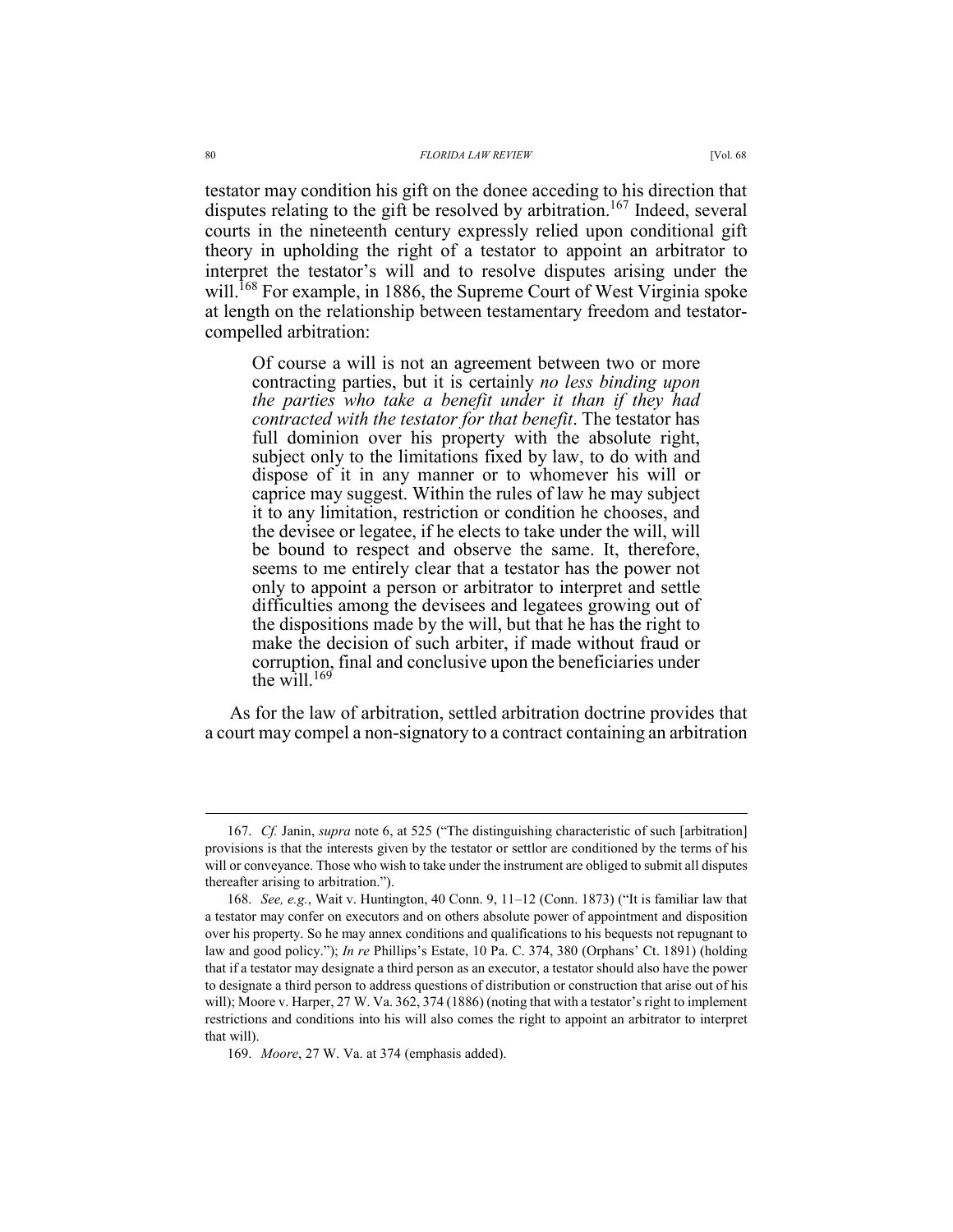clause to arbitrate his claim arising from the contract.<sup>170</sup> Indeed, courts may use at least six theories to compel a non-signatory to a contract containing an arbitration clause to bring any claims under the contract in arbitration: (1) agency; (2) alter ego or veil-piercing; (3) assumption; (4) incorporation by reference; (5) third-party beneficiary; and (6) equitable estoppel.<sup>171</sup> Of these, only third-party beneficiary and equitable estoppel are relevant to a discussion of testator-compelled arbitration.

The principal concern in arbitration law with binding a non-signatory to an arbitration contract is not that the nonparty has not signed the contract. Although the FAA, UAA, and RUAA require a written contract or agreement before they apply to an arbitration provision, they do not require that the entity against whom it will be enforced sign the writing.<sup>172</sup> Moreover, an enforceable written arbitration contract can arise from an implied unilateral contract.<sup>173</sup> Thus, an arbitration contract may be "written" even though the offeree's acceptance is implied.<sup>174</sup> For example, an employee can accept an arbitration contract offered by her employer in a written employee handbook by continuing her employment.<sup>175</sup>

 172. *See, e.g.*, Tinder v. Pinkerton Sec., 305 F.3d 728, 736 (7th Cir. 2002) ("Although § 3 of the FAA requires arbitration agreements to be written, it does not require them to be signed."); Valero Ref., Inc. v. M/T Lauberhorn, 813 F.2d 60, 63–64 (5th Cir. 1987) (affirming that the FAA requires a written arbitration agreement but does not require that the parties sign the written agreement); *Rachal*, 403 S.W.3d at 851 (noting that the Texas Arbitration Act requires an arbitration provision to be in writing but holding that a court may compel a non-signatory to the written arbitration provision to arbitrate her claim arising under the written instrument); Hurley v. Fox, 520 So. 2d 467, 467, 469 (La. Ct. App. 1988) (holding that Louisiana's statute on the validity of arbitration agreements requires an arbitration contract to be in writing but does not require that the parties sign the contract).

 173. *See, e.g.*, Seawright v. Am. Gen. Fin. Servs. Inc., 507 F.3d 967, 972 (6th Cir. 2007); Metro E. Ctr. for Conditioning & Health v. Qwest Commc'ns Int'l, Inc., 294 F.3d 924, 926 (7th Cir. 2002).

 174. *See, e.g.*, *Seawright*, 507 F.3d at 978; Caley v. Gulfstream Aerospace Corp., 428 F.3d 1359, 1369 (11th Cir. 2005).

 175. *See, e.g.*, *Seawright*, 507 F.3d at 970 (holding that an employee's "knowing continuation of employment after the effective date of the arbitration program constituted acceptance of a valid and enforceable contract to arbitrate"); *Caley*, 428 F.3d at 1369, 1374; *Tinder*, 305 F.3d at 731, 734 (concluding that an arbitration contract arose from a brochure that the employer stuffed into the envelope containing the employee's paycheck and holding that an employee's continued employment may provide both the employee's acceptance of the arbitration

 <sup>170.</sup> *See, e.g.*, Bridas S.A.P.I.C. v. Gov't of Turkm., 345 F.3d 347, 355 (5th Cir. 2003); Thomson-CSF, S.A. v. Am. Arbitration Ass'n, 64 F.3d 773, 776 (2d Cir. 1995); *In re* Weekley Homes, L.P., 180 S.W.3d 127, 129, 131 (Tex. 2005).

 <sup>171.</sup> *Bridas*, 345 F.3d at 356–63 (listing the six theories and discussing agency, alter ego, estoppel, and third-party beneficiary); *Thomson-CSF*, 64 F.3d at 777–80 (discussing incorporation by reference, assumption, agency, alter ego, and estoppel); Rachal v. Reitz, 403 S.W.3d 840, 846 n.5 (Tex. 2013).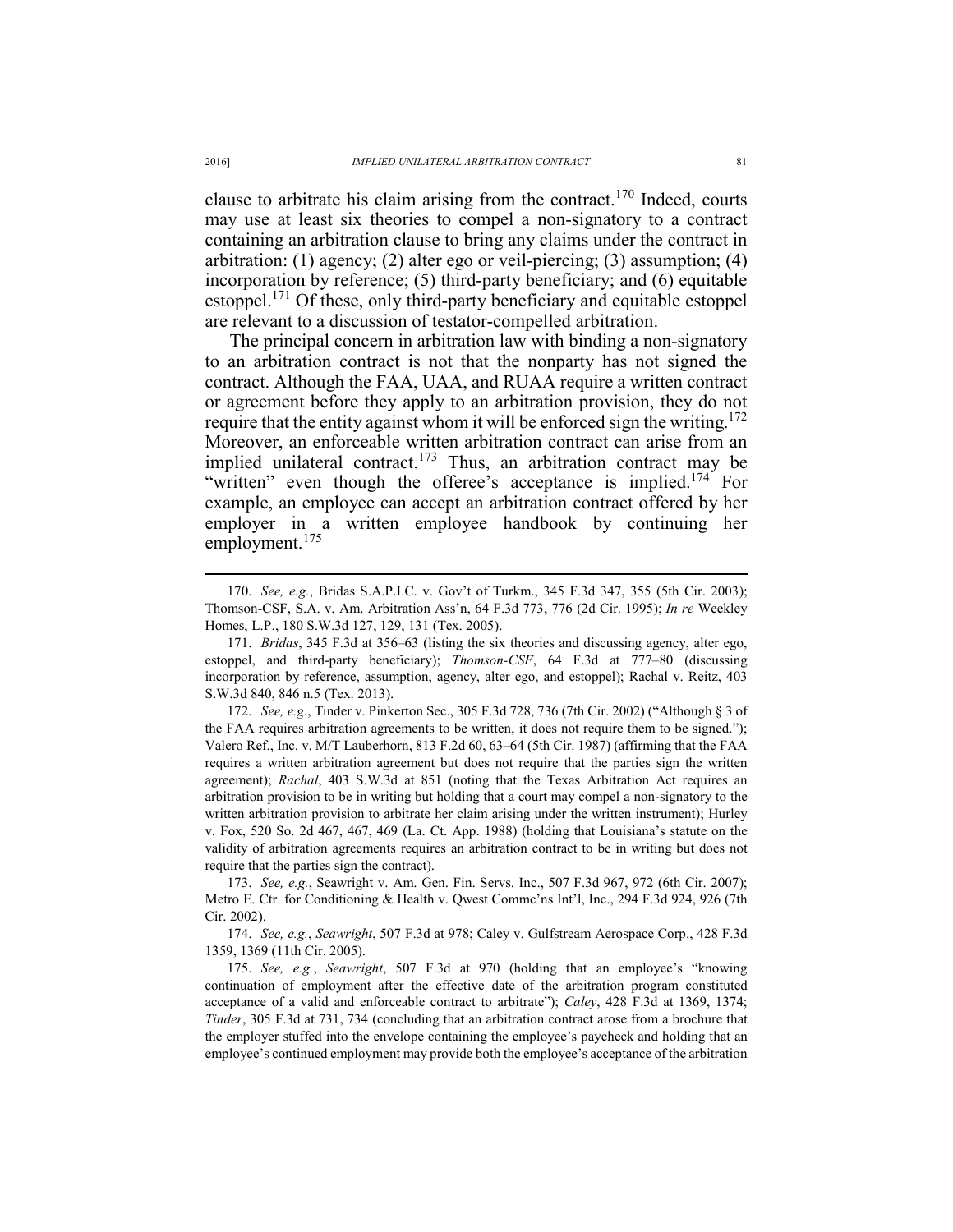Rather, the more serious concern with binding a non-signatory to an arbitration contract is that the non-signatory has not consented to the contract. As the Supreme Court suggested in *Arthur Andersen LLP v. Carlisle*, 176 however, pursuant to the FAA a court may compel a nonparty to an arbitration contract to arbitrate in accordance with the arbitration contract where state contract principles allow a court to enforce the contract against the nonparty.177 In *Carlisle*, the Court considered whether a litigant who was not a party to the written arbitration contract that other litigants in the case had entered into might be entitled under Section 3 of the FAA to a stay of the litigation pending arbitration pursuant to the arbitration contract.<sup>178</sup> The Court first noted that, in general, state contract law determines which arbitration agreements are binding under Section 2 of the FAA and enforceable under Section 3 of the FAA, and against whom the agreements are enforceable, provided that the state contract law "arose to govern issues concerning the validity, revocability, and enforceability of contracts generally."179 The Court further noted that "'traditional principles' of state law allow a contract to be enforced by or against nonparties to the contract through 'assumption, piercing the corporate veil, alter ego, incorporation by reference, thirdparty beneficiary theories, waiver and estoppel<sup>1180</sup> Thus, the Court held that "a litigant who was not a party to the relevant arbitration agreement may invoke  $\S$  3 if the relevant state contract law allows him to enforce the agreement."181

Although *Carlisle* involved a nonparty to an arbitration contract seeking to enforce the contract against parties to the agreement, courts may apply *Carlisle*'s reasoning generally to cases in which a party to an arbitration contract seeks to compel arbitration against a nonparty to the arbitration contract: under Section 2 of the FAA, state law determines

- 176. Arthur Andersen LLP v. Carlisle, 556 U.S. 624 (2009).
- 177. *See id.* at 632.
- 178. *Id.* at 629.

 $\overline{a}$ 

- 179. *Id.* at 630–31 (quoting Perry v. Thomas, 482 U.S. 483, 493 n.9 (1987)).
- 180. *Id.* at 631 (quoting 21 R. LORD, WILLISTON ON CONTRACTS § 57:19 (4th ed. 2001)).

 181. *Id.* at 632; *see also id.* at 631 n.6 ("There is no doubt that, where state law permits it, a third-party claim is 'referable to arbitration under an agreement in writing.'" (quoting 9 U.S.C. § 3 (2012)); Ragone v. Atl. Video at Manhattan Ctr., 595 F.3d 115, 126–27 (2d Cir. 2010) ("Under principles of estoppel, a non-signatory to an arbitration agreement may compel a signatory to that agreement to arbitrate a dispute" when there exists "a relationship among the parties of a nature that justifies a conclusion that the party which agreed to arbitrate with another entity should be estopped from denying an obligation to arbitrate a similar dispute with the adversary which is not a party to the arbitration agreement" (quoting Sokol Holdings, Inc. v. BMB Munai, Inc., 542 F.3d 354, 359 (2d. Cir. 2008)).

contract and the employer's consideration for the arbitration contract); Brown v. St. Paul Travelers Cos., 559 F. Supp. 2d 288, 291 (W.D.N.Y. 2008); *In re* Halliburton Co., 80 S.W.3d 566, 569 (Tex. 2002).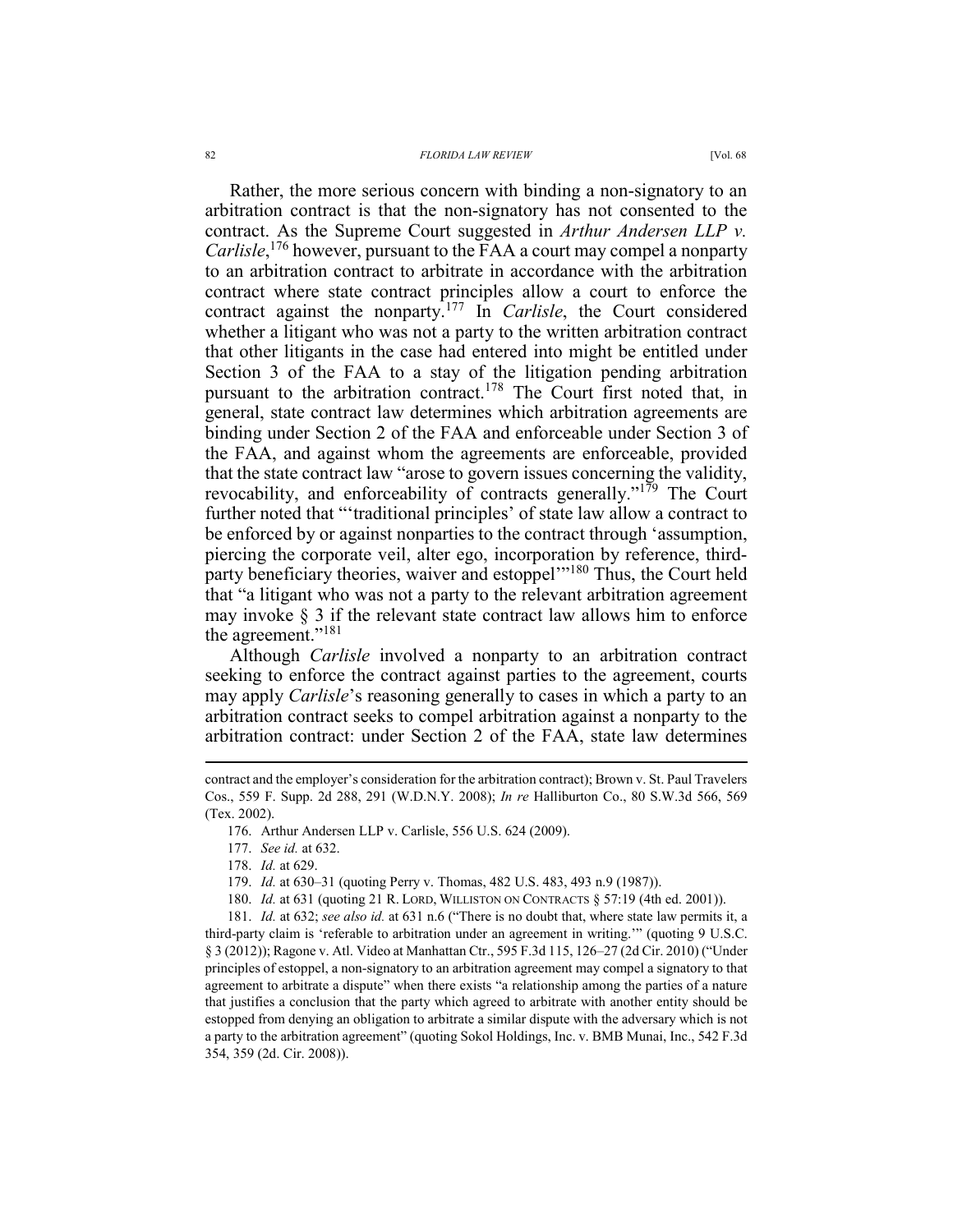whether an arbitration contract may "be enforced by or against nonparties to the contract."182 Thus, for example, the U.S. Court of Appeals for the Fifth Circuit concluded that *Carlisle* was controlling in a case—*Todd v. Steamship Mutual Underwriting Ass'n*183—in which a party to an arbitration contract sought to stay litigation involving a nonparty to the arbitration contract and to compel that nonparty to arbitrate his claims against the party pursuant to the arbitration agreement.<sup>184</sup>

In *Todd*, Anthony Todd filed a suit against Steamship in Louisiana state court to collect on his judgment against his now-insolvent employer for injuries he suffered on the job.<sup>185</sup> At the time of Todd's injury, Steamship insured Todd's employer against liability the employer might incur because of injuries to its employees.186 Steamship's insurance contract with Todd's employer contained a clause requiring the employer to arbitrate its disputes with Steamship.187 After Steamship removed the case to federal court, Steamship sought to stay the litigation and compel arbitration.<sup>188</sup>

Steamship argued that the court should compel Todd to arbitrate his claims against Steamship because those claims derived from the employer's contract with Steamship, which contained an arbitration clause.189 In addressing this argument, the Fifth Circuit recognized that *Carlisle* effectively overruled Fifth Circuit precedent that had reasoned that "[t]he FAA does not require arbitration unless the parties to a dispute have agreed to refer it to arbitration. . . . [and] the mandatory stay provision of the FAA does not apply to those who are not contractually bound by the arbitration agreement."<sup>190</sup> Accordingly, the Fifth Circuit remanded the case to the district court for a determination as to whether

185. *Id.* at 330–31.

 $\overline{a}$ 

 190. *Id.* at 333 (quoting Zimmerman v. Int'l Cos. & Consulting, Inc., 107 F.3d 344, 346 (5th Cir. 1997)).

 <sup>182.</sup> *See Carlisle*, 556 U.S. at 631 ("If a written arbitration provision is made enforceable against (or for the benefit of) a third party under state contract law, the [FAA]'s terms are fulfilled.").

 <sup>183. 601</sup> F.3d 329 (5th Cir. 2010).

 <sup>184.</sup> *Id.* at 331.

 <sup>186.</sup> *Id.* at 331.

 <sup>187.</sup> *Id.*

 <sup>188.</sup> *Id.*

 <sup>189.</sup> *Id.* Steamship brought its motions to stay litigation and compel arbitration pursuant to the Convention on the Recognition and Enforcement of Foreign Arbitral Awards, commonly referred to as the New York Convention. *Id.* The New York Convention implementing legislation incorporates the FAA to the extent that the FAA does not conflict with the Convention. *Id.* at 331– 32. The *Todd* court concluded, "*Carlisle* and other cases discussing whether nonsignatories can be compelled to arbitrate under the FAA are relevant for this case governed by the New York Convention." *Id.* at 334–35.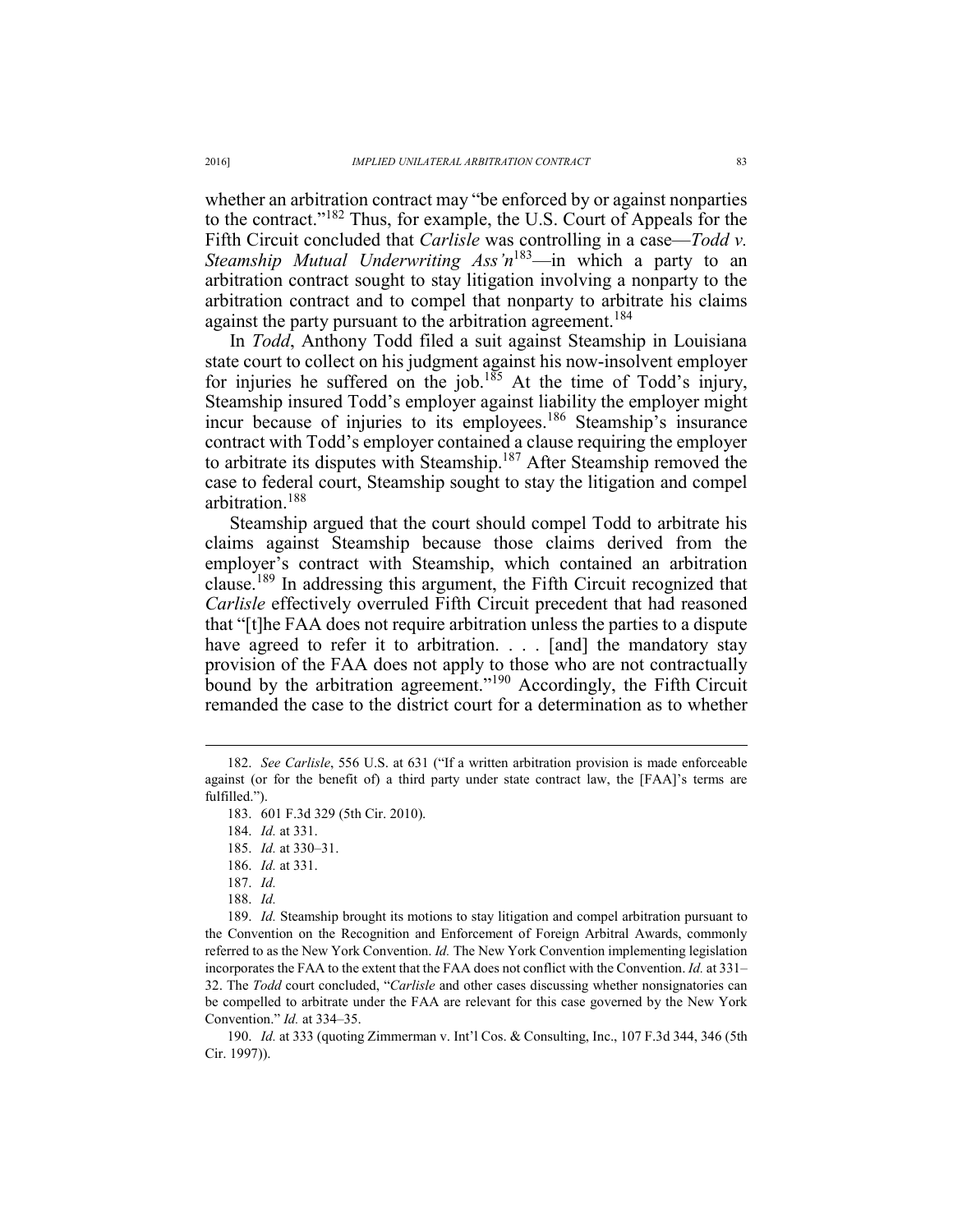the court could compel Todd to arbitrate as a non-signatory under applicable law.<sup>191</sup>

Thus, if one accepts that a will is a contract, under the reasoning in *Carlisle*, the FAA will provide for enforcement of testator-compelled arbitration so long as state contract law would bind the will contestant to the will's arbitration clause. As asserted above, courts may utilize both third-party beneficiary theory and equitable estoppel theory to make the will's arbitration clause binding on the will contestant.<sup>192</sup> The two theories are similar but distinct. For example, the third-party beneficiary doctrine focuses on the intentions of the contracting parties at the time of the contract's execution, while the equitable estoppel doctrine focuses on post-contracting conduct.193

To demonstrate that a nonparty to a contract is a third-party beneficiary of the contract, it is not sufficient to show merely that the nonparty would benefit incidentally from enforcement of the contract. Rather, it must be shown that a party to the contract—or in some jurisdictions, both parties to the contract—intended that the nonparty benefit from the contract and that performance of the contract would complete a gift intended for the nonparty or would satisfy a debt owed to the nonparty.194 Courts will bind a third-party beneficiary to a contract's arbitration clause when the claim that the third-party beneficiary seeks to assert arises from the contract that contains the arbitration clause and for which the third party was the intended beneficiary.<sup>195</sup> These principles support an argument that the beneficiary of a will and the intestate heir should be considered third-party beneficiaries of the donative freedom contract, of which the will is a part, and should be bound to arbitrate any contest arising under the donative freedom contract that contains an arbitration clause.

It is undeniable that the testator executes her will for the purpose of benefitting her will beneficiary and that performance of the will contract would complete a gift intended for the beneficiary.<sup>196</sup> The cases in which

 <sup>191.</sup> *Id.* at 332.

 <sup>192.</sup> *See supra* note 171 and accompanying text.

 <sup>193.</sup> Bridas S.A.P.I.C. v. Gov't of Turkm., 345 F.3d 347, 362 (5th Cir. 2003); E.I. DuPont de Nemours & Co. v. Rhone Poulenc Fiber & Resin Intermediates, S.A.S., 269 F.3d 187, 200 n.7 (3d Cir. 2001).

 <sup>194. 3</sup> FARNSWORTH, *supra* note 94, § 10.3. In some jurisdictions, one must also show that the contracting parties' intent to benefit the third party was a material purpose of the parties in entering into the contract. *See, e.g.*, *E.I. DuPont*, 269 F.3d at 196.

 <sup>195.</sup> *E.I. DuPont*, 269 F.3d at 195.

 <sup>196.</sup> *See* RESTATEMENT (SECOND) OF CONTRACTS § 302 cmt. c, illus. 4 (AM. LAW INST. 1981) (stating that a "donee beneficiary" is an intended beneficiary under Section  $302(1)(b)$  and illustrating the point with a will substitute example: "A, an insurance company, promises B in a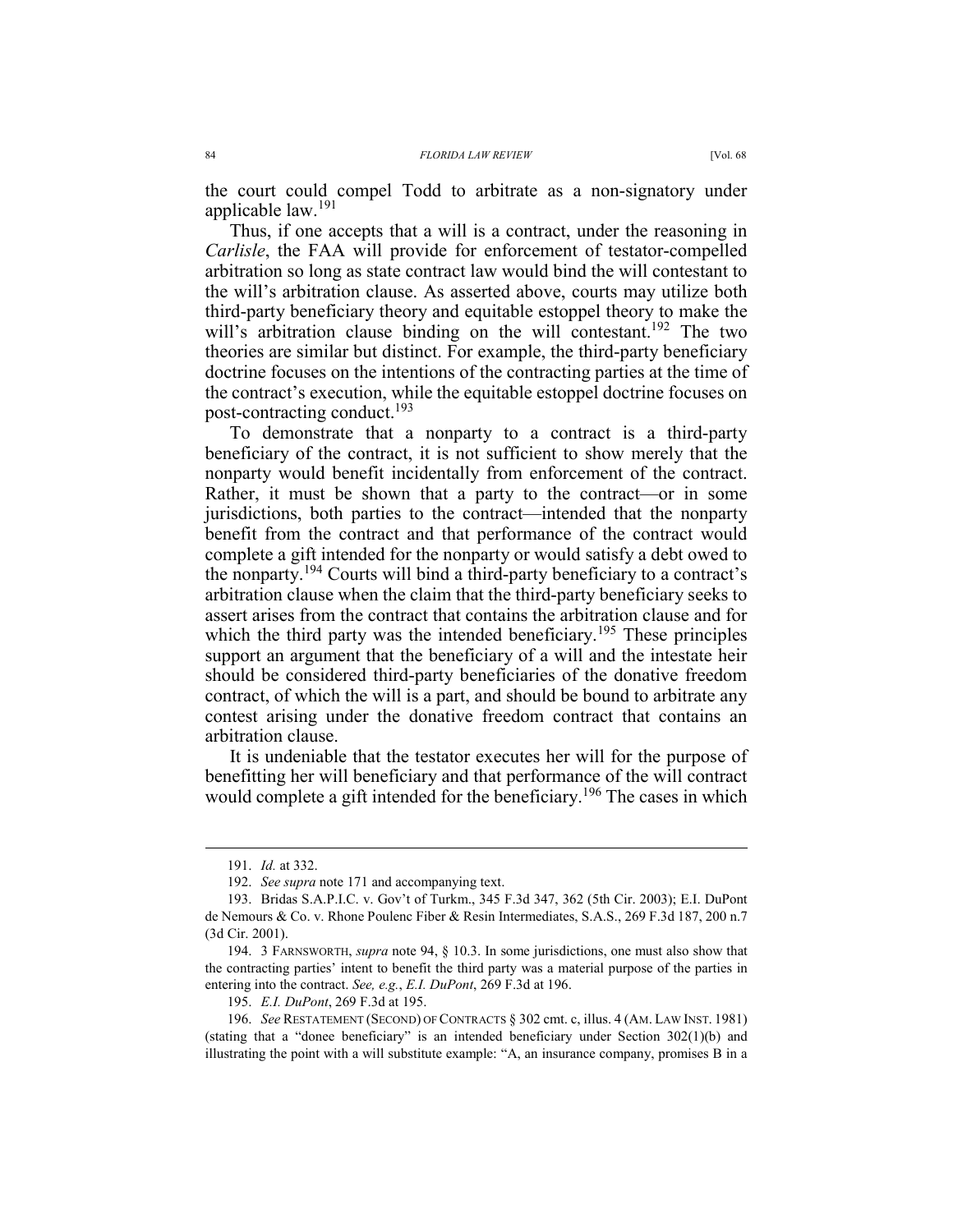an intended will beneficiary brings suit against the testator's attorney for malpractice in the drafting or execution of the will speak to these points. Numerous courts have held that an intended will beneficiary whose testamentary gift is lost due to the negligence of the testator's attorney may bring a contract claim against the attorney as a third-party beneficiary of the contract between the testator and the attorney.<sup>197</sup>

The more complicated argument is that a will contestant who challenges a will containing an arbitration clause necessarily seeks to assert a claim arising from the contract. The argument derives from an understanding that the will is but one part of a greater donative freedom contract, which also contains a provision providing for the intestate passing of a decedent's property where the decedent failed during his life to execute an effective estate plan. This argument also applies to a direct benefits estoppel analysis; therefore, this Article develops this argument directly below in connection with a discussion of direct benefits estoppel.

The fact that the heir or will beneficiary was unknown or unnamed at the time of contracting does not prevent the eventual heir or will beneficiary from being classified as a third-party beneficiary of the donative freedom contract. *See* RESTATEMENT (SECOND) OF CONTRACTS § 308 (AM. LAW INST. 1981) ("It is not essential to the creation of a right in an intended beneficiary that he be identified when a contract containing the promise is made."); *id*. § 308 cmt. a, illus. 1 (stating that "there is no requirement of identification prior to the time for enforcement of the right" and illustrating the point with the example of a will substitute (life insurance contract) beneficiary whose future interest was contingent at the time of contracting); *see also* James Family Charitable Found. v. State St. Bank & Tr. Co., 956 N.E.2d 243, 244, 248 (Mass. App. Ct. 2011) (holding that a charitable foundation, which was the donee of certain mutual fund shares and which alleged that the former custodian of the shares breached its custodianship agreement with the prior owner of the shares by delaying transfer of the shares to the charitable foundation, was a third-party beneficiary of the custodianship agreement between the donor and the custodian and that "[i]t makes no difference that [the] foundation was not identified as an intended beneficiary at the time the agreement was entered into"); *In re* Citgo Petroleum Corp., 248 S.W.3d 769, 773, 776–77 (Tex. App. 2008) (holding that even though the arbitration contract between an employer and its employee did not name the employer's customer specifically, "the agreement is sufficiently clear to establish that the parties intended to cover entities in th[e] category [of the employer's customers]"; therefore, the employer's customer is a third-party beneficiary of the arbitration contract between the employer and the employee and may compel arbitration of the employee's suit against the customer).

policy of insurance to pay \$10,000 on B's death to C, B's wife. C is an intended beneficiary under Subsection  $(1)(b)$ ").

 <sup>197. 3</sup> FARNSWORTH, *supra* note 94, §§ 10.1, 10.3; Fabian v. Lindsay, 765 S.E.2d 132, 137, 141 (S.C. 2014) (noting that "[a] majority of jurisdictions now recognize a cause of action by a third-party beneficiary of a will or estate planning document against the lawyer whose drafting error defeats or diminishes the client's intent," and holding that South Carolina law will now recognize such causes of action, "both in tort and in contract"); *cf*. John H. Langbein, *The Secret Life of the Trust: The Trust as an Instrument of Commerce*, 107 YALE. L.J. 165, 185 (1997) ("The difference between a trust and a third-party beneficiary contract is largely a lawyers' conceptualism.").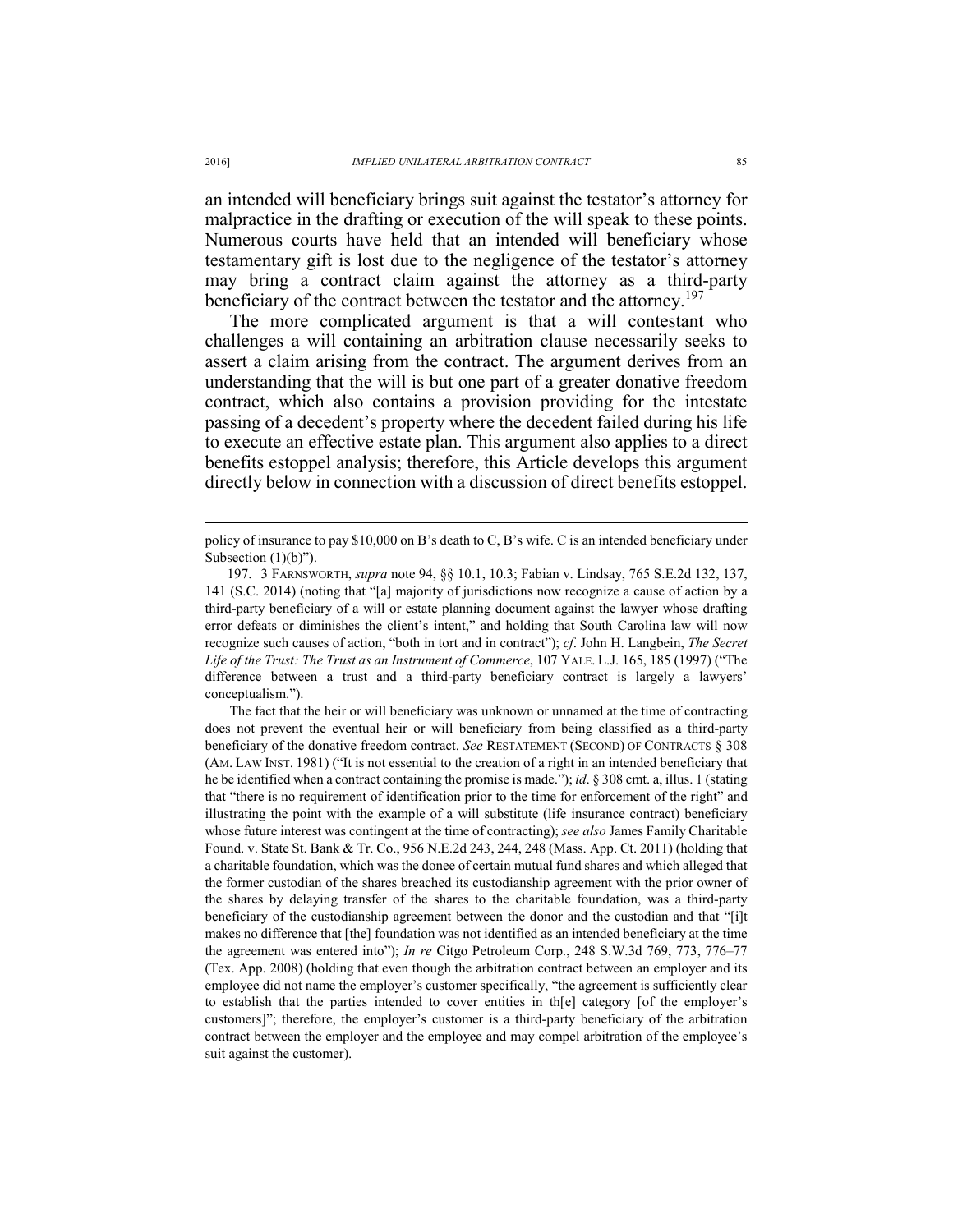There are two quite distinct versions of equitable estoppel that courts have used to compel arbitration between a signatory to an arbitration contract and a non-signatory to the contract: direct benefits estoppel and intertwined claims estoppel.<sup>198</sup> Only direct benefits estoppel is relevant to the instant discussion.199 Under direct benefits estoppel theory, a nonparty to a contract "is estopped from repudiating an arbitration clause in a contract which he has previously embraced."<sup>200</sup> Thus, the nonparty who seeks to enforce a contract may not simultaneously disavow the arbitration clause in the contract.<sup>201</sup> As the Supreme Court of Texas commented in a discussion of direct benefits estoppel theory in the arbitration context, "A nonparty cannot both have his contract and defeat it too." $202$ 

For example, the district court in *Todd v. Steamship Mutual Underwriting Ass'n*, 203 on remand from the Fifth Circuit, applied direct benefits estoppel theory to bind Todd to the arbitration contract entered into between Todd's employer and the employer's insurance company, Steamship.<sup>204</sup> Recall that Todd was not a party to the insurance contract containing the arbitration clause but sued Steamship to enforce the insurance contract to collect on a judgment that his now-insolvent employer owed him but failed to pay.<sup>205</sup> After finding that Louisiana law controlled the question of whether Todd, as a non-signatory to the

 199. The version of equitable estoppel referred to as "intertwined claims estoppel" is not relevant to the instant discussion. In intertwined claims estoppel, a court estops a signatory to the arbitration contract from avoiding arbitration with a non-signatory at the non-signatory's insistence when the signatory has entered into an arbitration contract with a party closely related to the non-signatory and "the issues the nonsignatory is seeking to resolve in arbitration are intertwined with the agreement that the estopped party has signed." *Thomson-CSF*, 64 F.3d at 779; *see also Bridas*, 345 F.3d at 360–61 (explaining intertwined claims estoppel).

 200. Todd v. S.S. Mut. Underwriting Ass'n, No. 08-1195, 2011 U.S. Dist. LEXIS 38638, at \*20 (E.D. La. Mar. 28, 2011); *accord Thomson-CSF*, 64 F.3d at 779; *Bridas*, 345 F.3d at 361–62.

 201. *Todd*, 2011 U.S. Dist. LEXIS 38638, at \*21; *see also* Becker v. Davis, 491 F.3d 1292, 1300 (11th Cir. 2007) ("[I]f a party relies on the terms of a written agreement in asserting the party's claims, that party is equitably estopped from then seeking to avoid an arbitration clause within the agreement.").

 202. *In re* Weekley Homes, L.P., 180 S.W.3d 127, 135 (Tex. 2005). The party seeking to avoid arbitration in *In re Weekley Homes* sued in tort rather than under the contract. *See id.* at 132. Nonetheless, the Texas Supreme Court held that the party's "prior exercise of other contractual rights and her equitable entitlement to other contractual benefits prevents her from avoiding the arbitration clause" contained in the contract. *Id*. at 135.

203. No. 08-1195, 2011 U.S. Dist. LEXIS 38638 (E.D. La. Mar. 28, 2011).

204. *Id.* at \*1–3, \*20, \*32–33.

 <sup>198.</sup> *See* Bridas S.A.P.I.C. v. Gov't of Turkm., 345 F.3d 347, 361–62 (5th Cir. 2003); Thomson-CSF, S.A. v. Am. Arbitration Ass'n, 64 F.3d 773, 778–79 (2d Cir. 1995); *see also* Alexandra Anne Hui, Note, *Equitable Estoppel and the Compulsion of Arbitration*, 60 VAND. L. REV. 711, 714, 726–39 (2007) (explaining the two different strands of equitable estoppel).

 <sup>205.</sup> *Id.* at \*1–2, \*19.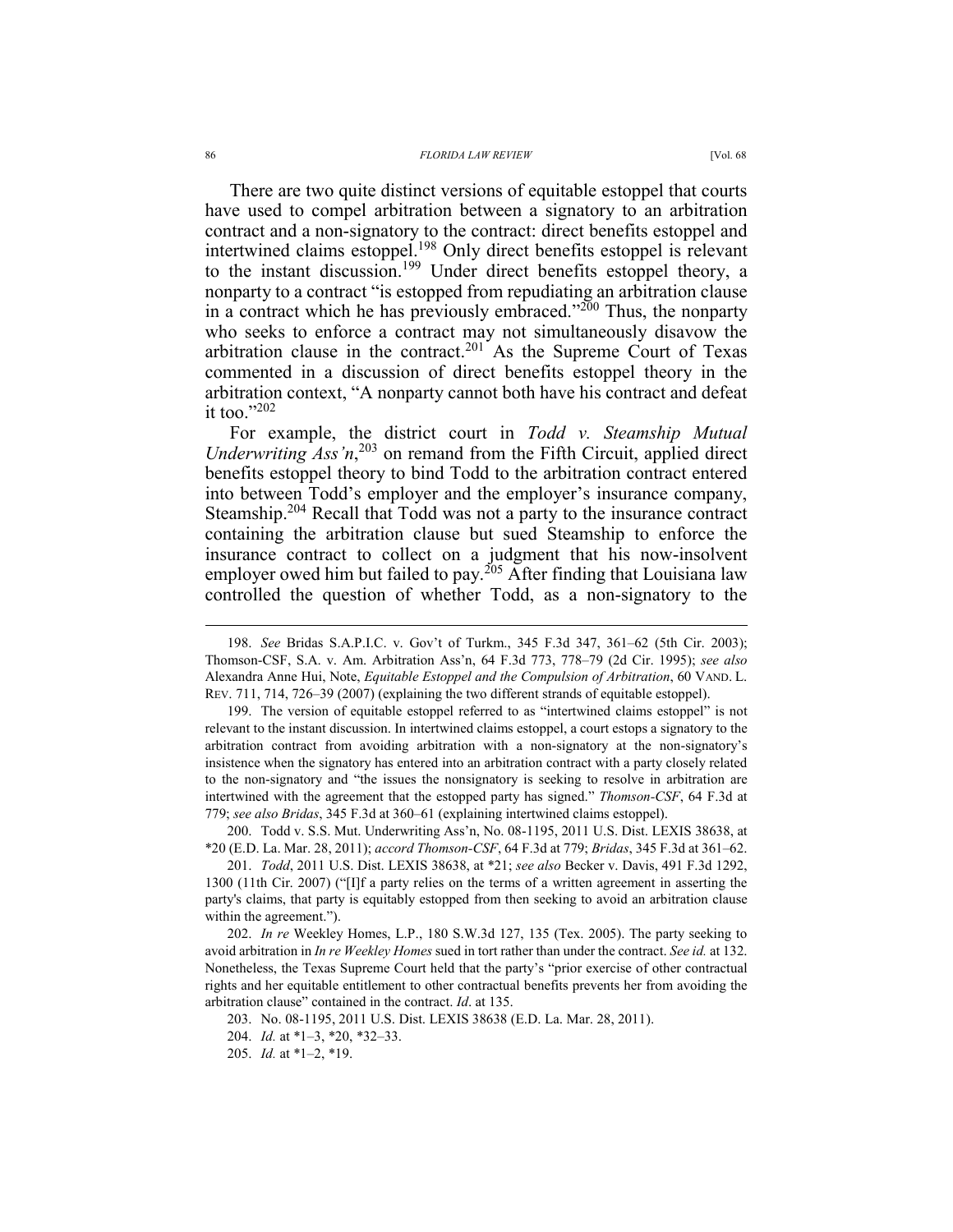insurance contract, could be bound by the contract's arbitration provision, the district court rejected Todd's argument that he could not be bound by the arbitration clause because he had never agreed to arbitrate his dispute with the insurance company.<sup>206</sup> Rather, in holding that the court could compel Todd to arbitrate as a non-signatory, the district court reasoned that "[b]ecause Todd is seeking to enforce the terms of the contract between Steamship and [his employer], he has embraced that contract such that, under both Louisiana and federal case law, he is estopped from repudiating the arbitration clause in that contract."<sup>207</sup>

To more fully appreciate how direct benefits estoppel might be applied in the context of testator-compelled arbitration, it is useful initially to divide into two categories the types of claims that a will contestant might bring. The first category consists of claims pursuant to which the contestant seeks to increase her inheritance under the will.<sup>208</sup> The second category consists of claims pursuant to which the contestant seeks to increase her inheritance under the intestacy scheme.<sup>209</sup>

The first category of claims can be further subdivided into two groups: suits to construe the will and suits that challenge a testamentary gift to someone other than the contestant, which, if successful, would result in the gift being redirected under the will to the contestant. In a suit to construe the will, the contestant concedes that the will is valid and argues for a certain understanding of the meaning of the will that would benefit him.<sup>210</sup> The suit might concern issues such as the identity of a beneficiary,<sup>211</sup> identification of the property to which a certain beneficiary is entitled, $2^{12}$  or specification of the time for distribution of property to the beneficiary.<sup>213</sup> Application of the direct benefits estoppel theory in the context of a suit to construe the will is straightforward: The party seeking to have the will construed in a manner that will favor him has embraced the will contract; thus, he is estopped from repudiating the contract's arbitration clause.214

 $\overline{a}$ 

 212. *See, e.g.*, Couts v. Holland, 107 S.W. 913, 914–15 (Tex. Civ. App. 1908) ("The power [that the testator gave to executors] to determine what the will means, in its every part and provision, involves, as well, the power to decide what property it operates upon . . . .").

213. Love & Sterk, *supra* note 3, at 555–56.

 214. *Cf*. Love & Sterk, *supra* note 3, at 557 ("Because all of the parties to any potential construction proceeding concede the validity of the will, a testator who includes a mediation

 <sup>206.</sup> *Id.* at \*13, \*18–19, \*22.

 <sup>207.</sup> *Id*. at \*22.

 <sup>208.</sup> *See* Horton, *supra* note 2, at 1074; Murphy, *supra* note 2, at 629.

 <sup>209.</sup> *See* Horton, *supra* note 2, at 1075; Murphy, *supra* note 2, at 629.

 <sup>210.</sup> Love & Sterk*, supra* note 3, at 555–56.

 <sup>211.</sup> *See*, *e.g*., *In re* Estate of Barbey, 32 N.Y.S.2d 191, 193 (Sur. Ct. 1941) (holding that a testator may authorize an executor to determine which employees qualify to receive certain property under the will).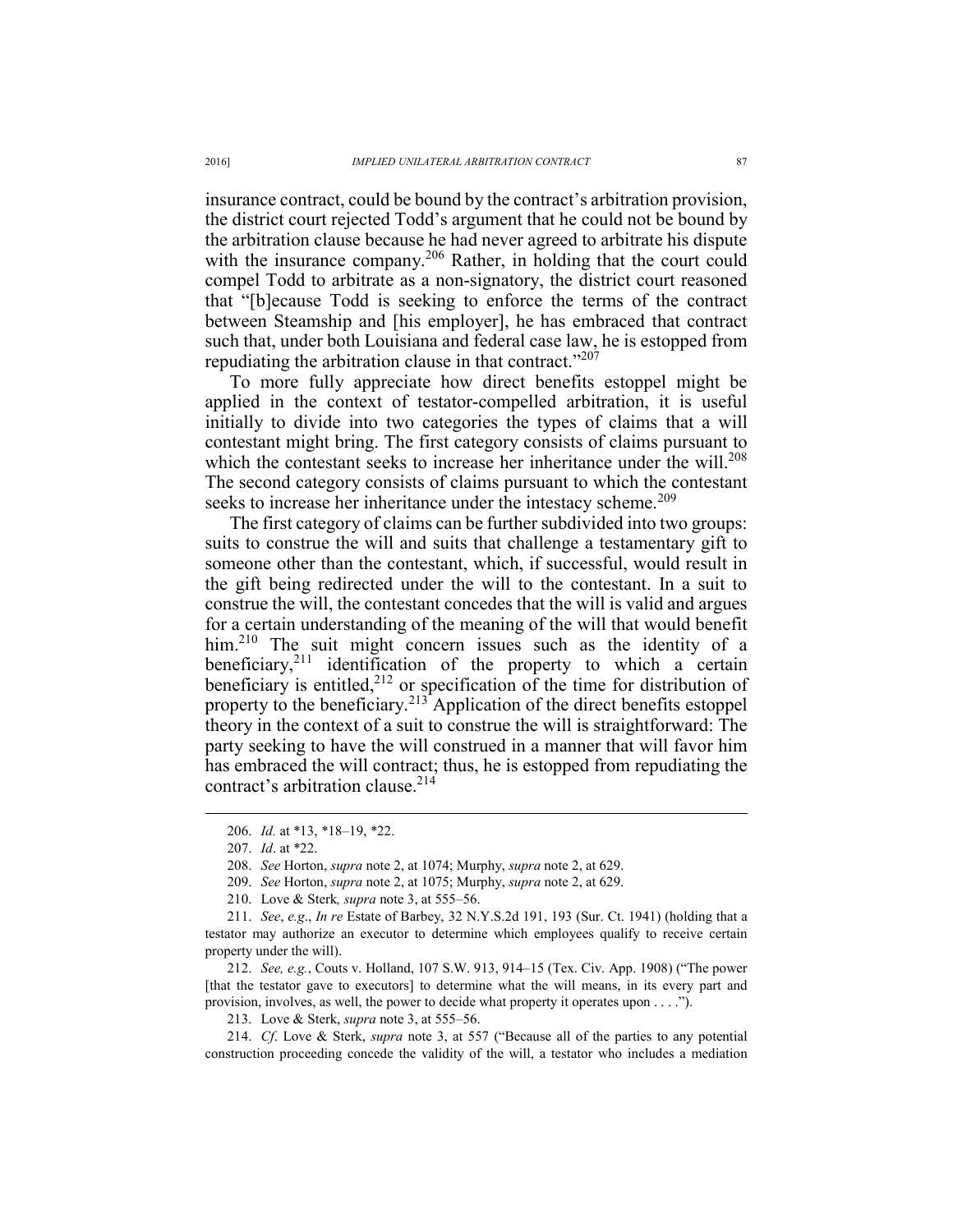Alternatively, the will contestant who seeks to increase her inheritance under the will might argue that a testamentary gift to someone other than the contestant should fail and, consequently, be redirected under the will to the contestant.215 Consider, for example, a sole residuary legatee who challenges a provision of the will that bequeaths \$100,000 to *A*. The residuary legatee is entitled to the portion of the probate estate that is left over after each non-residuary beneficiary has received her gift. Thus, the residuary legatee's successful challenge to *A*'s \$100,000 bequest would increase the residuary legatee's inheritance by \$100,000. The residuary legatee might allege that *A* used fraud, duress, or undue influence to procure the challenged bequest or that the gift was the product of the testator's insane delusion. Such allegations, if proven, would invalidate only  $A$ 's \$100,000 bequest but not the remainder of the will.<sup>216</sup> Where the will contestant's challenge pertains only to a portion of the will and the contestant seeks to take more under the will than she would take absent the will contest, direct benefits estoppel should bind the contestant to the arbitration clause. The contestant seeks to enforce the portion of the will contract that she does not challenge; accordingly, she may not simultaneously disavow the will contract's arbitration clause.<sup>217</sup>

The second category of claims that a will contestant might bring, consisting of challenges pursuant to which the contestant seeks to increase his inheritance under the intestacy statutes, can also be further subdivided into two groups.<sup>218</sup> The first type of challenge within this category alleges that the testator failed to comply with the relevant jurisdiction's formalities for the execution of a will, and thus the will is

 215. One variation of this scenario would present the contestant who challenges a codicil to a will but not the will aside from the codicil, where the will itself contains the arbitration clause.

 216. *See, e.g.*, RESTATEMENT (THIRD) OF PROP.: WILLS AND OTHER DONATIVE TRANSFERS § 8.3(a) (AM. LAW INST. 2003) ("A donative transfer is invalid to the extent that it was procured by undue influence, duress or fraud."); *id.* § 8.1 cmt. s ("A particular donative transfer is invalid . . . to the extent that it was the product of an insane delusion.").

 217. *Cf*. Strong, *Arbitration of Trust Disputes*, *supra* note 4, at 1219 ("If a party bases its claim on any portion of the trust, then the arbitration clause will remain in effect, since it is impossible to make a claim under the trust while simultaneously denying its validity.").

218. *See* Love & Sterk, *supra* note 3, at 560.

provision in the will can legally bind the parties to any will construction dispute." (footnote omitted)); Merrill Lynch, Pierce, Fenner & Smith v. Eddings, 838 S.W.2d 874, 876, 879 (Tex. App. 1992) ("[T]he settlor and beneficiaries of a trust [who did not sign the arbitration agreement at issue] are bound by a clause in an account agreement [signed by the trustee] to arbitrate the claims arising out of transactions in the trust's account.").

Notwithstanding the straightforward application of direct benefits estoppel to such a situation, it might be prudent for the testator to state expressly that a beneficiary's choice to take under the will shall constitute acceptance of the will's arbitration provision. *Cf*. Strong, *Empowering Settlors*, *supra* note 12, at 311–12 (recommending this approach with respect to an arbitration agreement contained in a trust).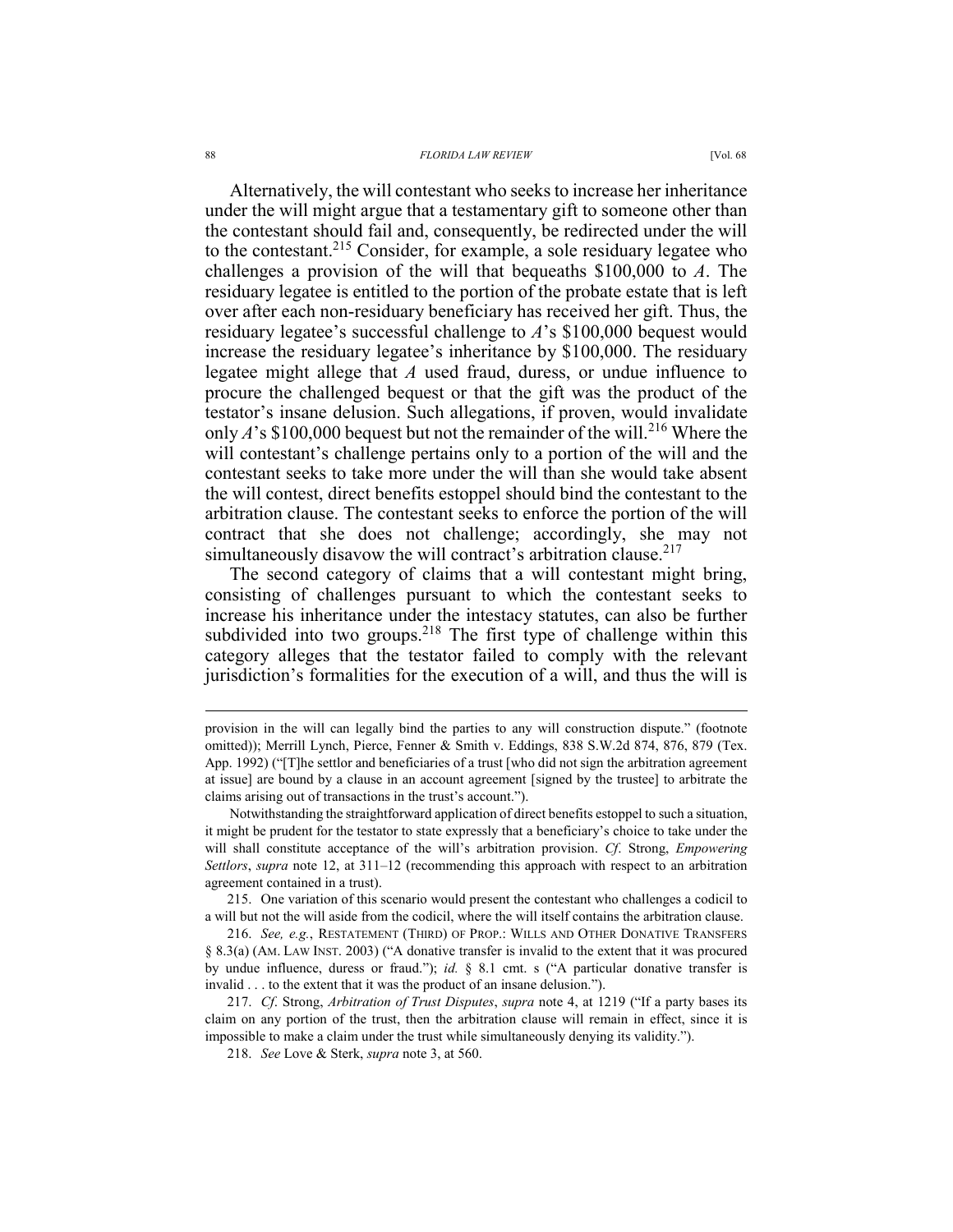of no effect.<sup>219</sup> The second type of challenge alleges that an event or condition at the time of the will's execution affected the testator's testamentary intent—either the intent to make a will or the intent to execute a particular dispositive scheme—and therefore some or all of the property that the will purports to gift should pass by intestacy.220 This second type of challenge might allege, for example, that the testator lacked the mental capacity needed to execute a will.<sup>221</sup> Where the testator lacked sufficient mental capacity to execute a will, the entire will is necessarily invalid.222 This second type of challenge also might be based on allegations of fraud, duress, undue influence, or an insane delusion.<sup>223</sup> A testamentary gift is invalid to the extent that it was the product of fraud, duress, undue influence, or an insane delusion.<sup>224</sup> Thus, each of these conditions might result in the total invalidity of the will or merely in the invalidity of a particular gift under the will that might then pass by intestacy if the gift is not otherwise redirected under the will. For example, if an heir were to argue successfully that a will's residuary clause was the product of fraud, duress, undue influence, or an insane delusion, the residuary property would then pass by intestacy.

The heir who challenges a will in the hope of increasing her intestate inheritance does not raise a claim arising under the will. One might reason, therefore, that such an heir should not be bound by the will's arbitration clause.<sup>225</sup> In the language of third-party beneficiary theory, the testator did not intend that the heir benefit from the will contract that contains the arbitration clause, and performance of the will contract would not complete a gift intended for the heir. One might conclude, then, that the heir should not be bound by the will's arbitration clause under third-party beneficiary theory. In the language of direct benefits estoppel theory, the heir has not "embraced" the will contract.<sup>226</sup> Thus, there is an argument that the heir should not be estopped from repudiating the will

 $\overline{a}$ 

221. *Id.* 

223. Love & Sterk, *supra* note 3, at 560–61.

 225. *See* Clark v. Clark, 57 P.3d 95, 98–99 (Okla. Civ. App. 2002) (holding that the beneficiary of a trust was not bound by an arbitration agreement contained in a contract between the trustee of the trust and a financial institution where the beneficiary's claim against the financial institution did not arise from the contract).

 226. *See* Todd v. S.S. Mut. Underwriting Ass'n, No. 08-1195, 2011 U.S. Dist. LEXIS 38638, at \*20 (E.D. La. Mar. 28, 2011).

 <sup>219.</sup> *Id.*

 <sup>220.</sup> *See id.* 

 <sup>222.</sup> ATKINSON, *supra* note 29, at 241.

 <sup>223.</sup> RESTATEMENT (THIRD) OF PROP.: WILLS AND OTHER DONATIVE TRANSFERS § 8.3(a) (AM. LAW INST. 2003) ("A donative transfer is invalid to the extent that it was procured by undue influence, duress or fraud."); *id.* § 8.1 cmt. s ("A particular donative transfer is invalid . . . to the extent that it was the product of an insane delusion.").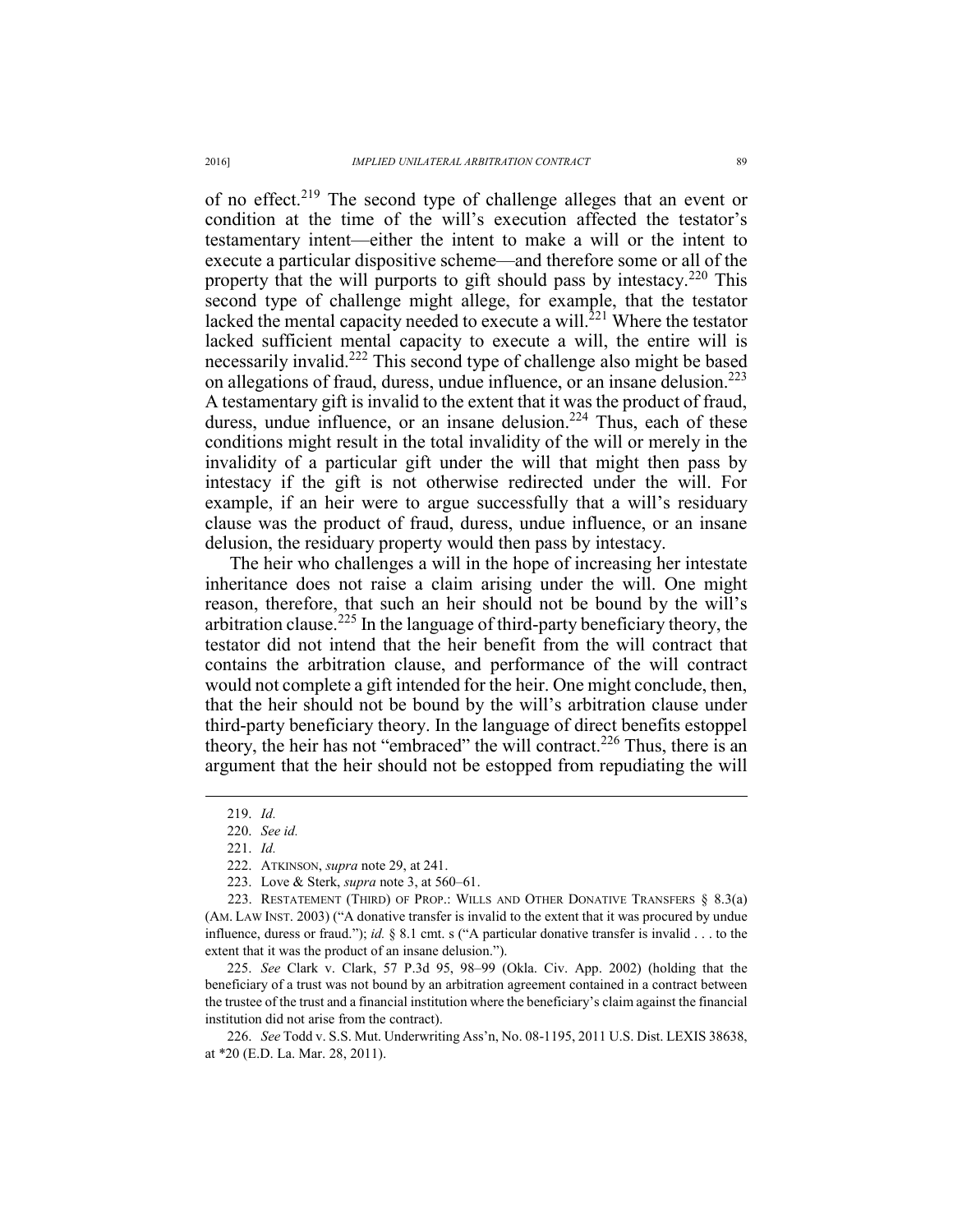contract's arbitration clause.

The heir who challenges a will in the hope of increasing his intestate inheritance does, however, raise a claim arising under a separate provision of the greater donative freedom contract between the donor and the state. This greater contract includes not only provisions governing the passing of property by will, but also provisions governing the passing of property by intestacy and by will substitutes, such as the revocable *inter vivos* trust. As the heir seeks to take under the greater donative freedom contract, he should be bound by any applicable arbitration clause in the contract.227 Thus, under this Article's theory, the heir should be bound by a will's arbitration provision even when the heir's will contest seeks to render the will a complete nullity.

The key to understanding this argument is to appreciate that the intestacy scheme itself is an implied unilateral contract between the donor and the state. The implied unilateral intestacy contract looks a great deal like the implied unilateral will contract. As a means to secure a more productive citizenry, the state offers in its probate code to distribute a future decedent's property in accordance with the property owner's implied wishes. $228$  The property owner accepts and provides consideration for the intestacy contract by performance, specifically by being economically productive and by saving and investing her estate rather than consuming it. Under the broad reasoning of *Woolley* and its progeny, the intestacy contract is formed even if neither the property owner specifically nor the citizenry generally is conversant with the intricacies of the state's intestacy statutes.<sup>229</sup> Rather, the critical factor is that the state has created a situation that is "instinct with an obligation"<sup>230</sup> in conveying to the citizenry the general sense that the state will promote the implied wishes of each property owner by allowing the property owner's closest relations to succeed to her intestate estate at her death.

This understanding of the nature of the implied unilateral intestacy contract between the donor and the state leads to the conclusion that the heir who seeks to increase his intestate inheritance by challenging a will should be bound by the will's arbitration clause under third-party beneficiary theory. The state enacts its intestacy statutes with the intent that the statutes will benefit the heir whose very status as heir is a creature of the statutes. Moreover, performance of the intestacy statutes would

 <sup>227.</sup> *Cf*. Elder v. Elder, 120 A.2d 815, 819 (R.I. 1956) (discussing the validity of a no-contest clause and commenting that "[i]t is also a familiar principle of equity that one may not claim a gift from the bounty of a testator to which he had no original right, while at the same time attacking the validity of the instrument which makes the gift. He must take the devise or bequest together with its burden as well as its benefits.").

 <sup>228.</sup> *See* Sitkoff, *supra* note 22, at 645.

 <sup>229.</sup> *See supra* notes 108–30 and accompanying text (discussing *Woolley* and its progeny).

 <sup>230.</sup> Toussaint v. Blue Cross & Blue Shield of Mich., 292 N.W.2d 880, 892 (Mich. 1980) (quoting Wood v. Lucy, Lady Duff-Gordon, 118 N.E. 214, 214 (N.Y. 1917)).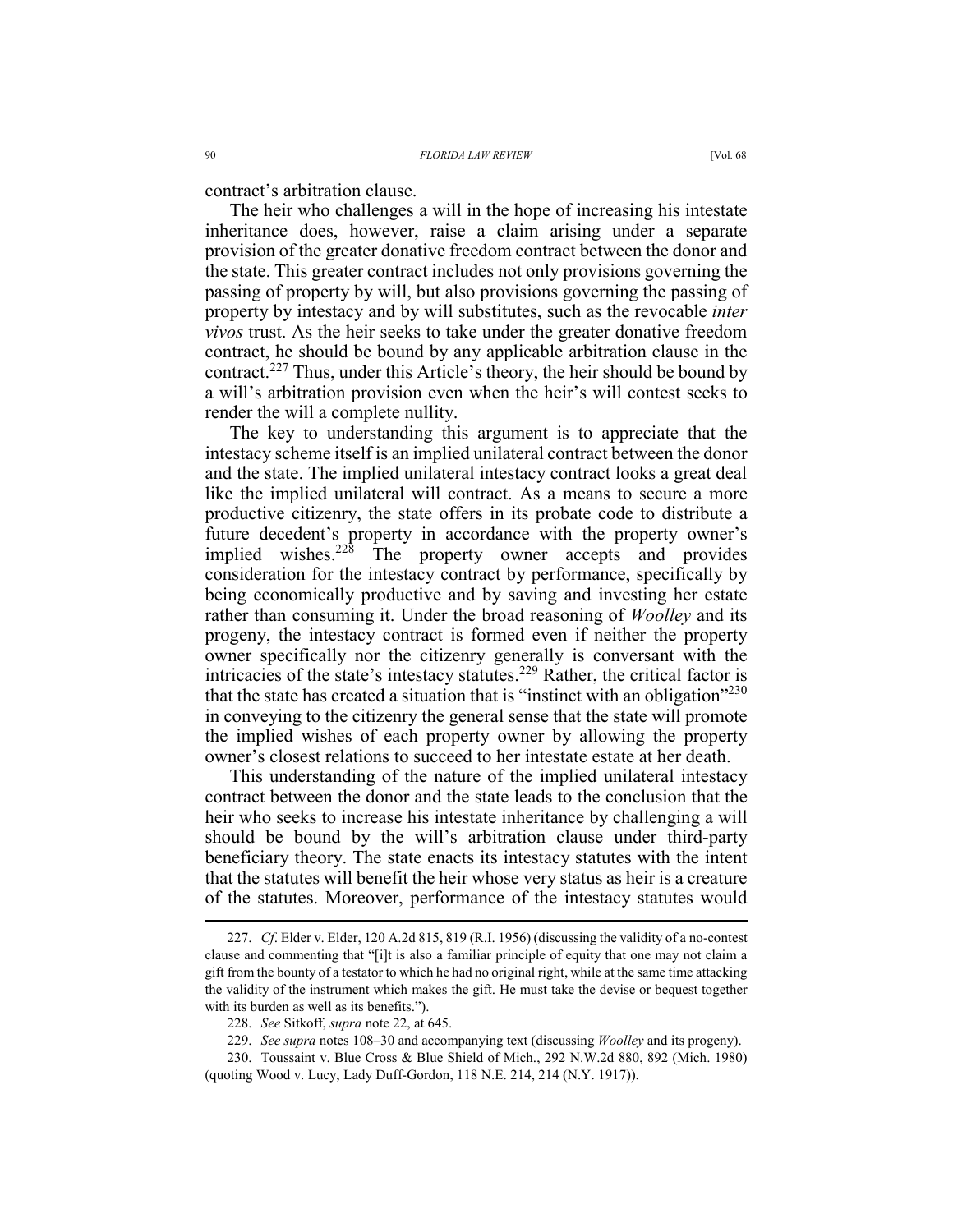complete a gift intended for the heir. Thus, the heir is a third-party beneficiary of the intestacy provisions of the greater donative freedom contract. As the heir seeks to assert rights arising from the greater donative freedom contract, he should be bound by the arbitration clause contained in the will contract provisions of the greater donative freedom contract.

The same understanding of the nature of the implied unilateral intestacy contract between the donor and the state also leads to the conclusion that the heir who seeks to increase her intestate inheritance by challenging a will should be bound by the will's arbitration clause under direct benefits estoppel theory. The heir's will contest challenges only a portion of the greater donative freedom contract. Indeed, the heir seeks to enforce the portion of the greater donative freedom contract that she does not challenge. Accordingly, having embraced the greater donative freedom contract, even if only in part, she may not simultaneously disavow the greater donative freedom contract's arbitration clause.<sup>231</sup>

Thus, this Article's implied unilateral contract theory enables enforcement of a will's arbitration clause in circumstances where the clause would not be enforceable under the various theories discussed in Part I that seek to bind the donee to a will's arbitration provision in the absence of any contract. Such theories are nonstarters if the court holds that the governing arbitration statute makes enforceable only arbitration provisions contained in a contract. Moreover, such theories would not allow for testator-compelled arbitration where the will contestant seeks by his contest to increase his intestate inheritance.<sup>232</sup> Given the prevalence of such claims in the universe of will contests, such theories are of limited utility.

This Article's implied unilateral contract theory, however, will not mandate arbitration of all challenges to a will that contains a testatorcompelled arbitration provision. To conclude that a will contestant should be bound by a will's arbitration clause, whether under third-party beneficiary theory, direct benefits estoppel theory, or both, is not necessarily to conclude that the will contestant must arbitrate her will contest. Rather, under separability theory, a court rather than an arbitrator should decide the will contestant's claim where the contest specifically or necessarily challenges the will's arbitration provision.<sup>233</sup>

 <sup>231.</sup> It is of no moment that some of the terms of the intestacy contract are not written. What matters under the FAA and state arbitration law is that the arbitration clause itself is "[a] written provision in . . . a contract . . . to settle by arbitration a controversy thereafter arising out of such contract." *See* 9 U.S.C. § 2 (2012).

 <sup>232.</sup> *See supra* notes 46–73 and accompanying text.

 <sup>233.</sup> The parties to an arbitration contract may agree to a delegation clause that will alter the separability scheme so that an arbitrator will have the authority to decide even a challenge to the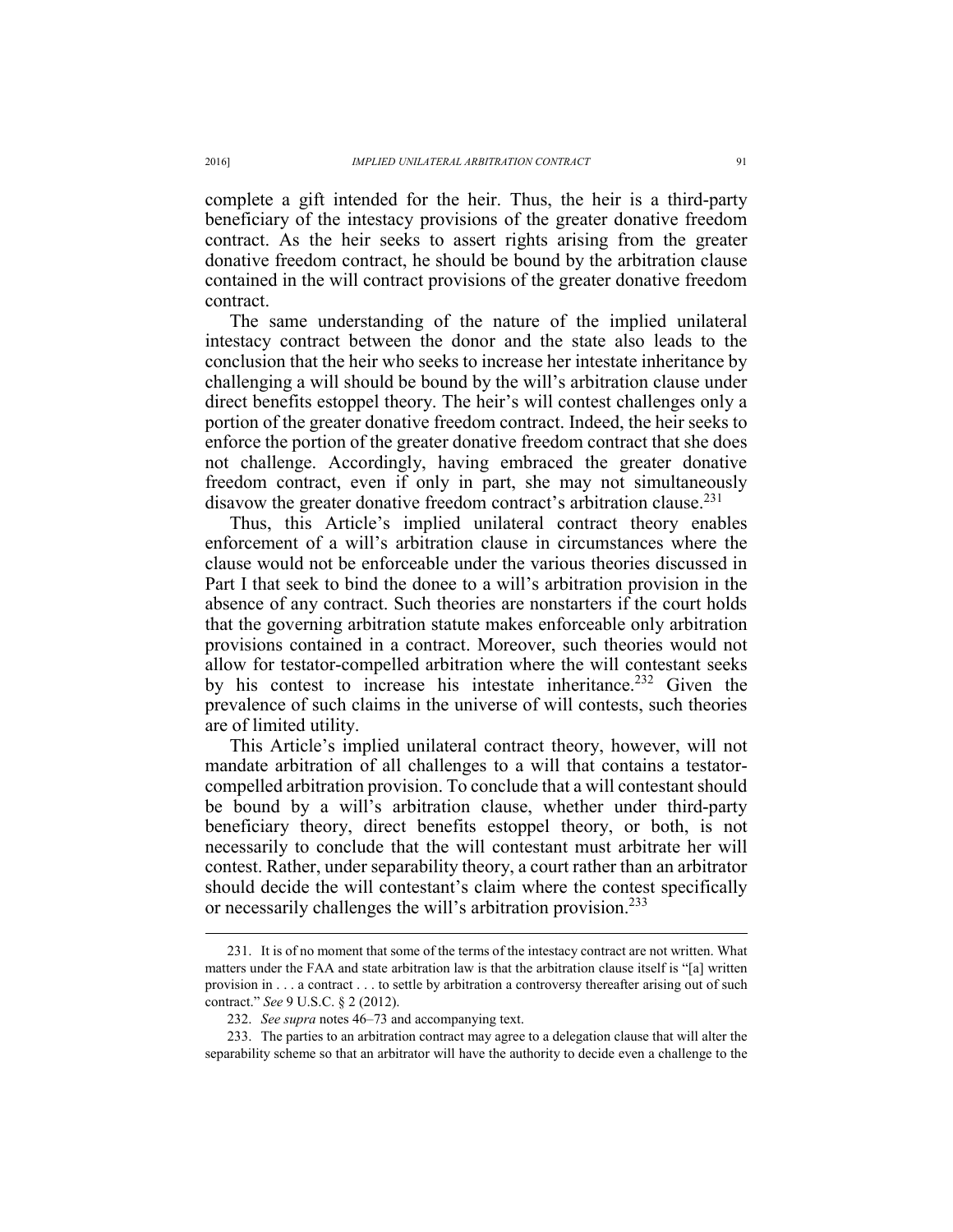Scholars and practitioners who know a great deal about the law of donative transfers but little or nothing about the law of arbitration might have difficulty comprehending the notion that an arbitrator who derives his authority from a will or trust might have the power to adjudicate a challenge to the validity of that will or trust.<sup>234</sup> After all, if the arbitrator determines that the donative instrument is not valid, is it not necessarily the case that the arbitrator (who derives his authority from the donative instrument) never had any authority to adjudicate the dispute? Such an understanding among donative transfers experts that an arbitrator may not adjudicate the validity of an instrument from which he derives his authority to serve as arbitrator may account, in part, for the limited nature of recently proposed and enacted statutory reforms validating arbitration clauses found in wills and trusts—ACTEC's Model Enforceability Act as well as the Arizona, Florida, Missouri, and New Hampshire statutes discussed above exclude challenges to the validity of the donative instrument.235

The arbitration doctrine of separability, however, suggests that an arbitrator may well have the authority to adjudicate a challenge to the validity of a will or trust from which her authority to serve as arbitrator arises.<sup>236</sup> In short, the doctrine of separability provides that an arbitration clause found within a contract is itself a contract separate and apart from the container contract within which it is found.<sup>237</sup> Thus, under the separability doctrine, a challenge to the validity of the container contract is not a challenge to the arbitration clause found within the container

235. *See supra* notes 75–93 and accompanying text.

arbitration agreement. Rent-A-Center, W., Inc. v. Jackson, 561 U.S. 63, 68 (2010) ("[T]he delegation provision is an agreement to arbitrate threshold issues concerning the arbitration agreement."). In such a case, the court will have the authority to decide only a challenge specific to the delegation clause. *Id.* at 68–72; *see also* AM. ARBITRATION ASS'N, WILLS AND TRUSTS ARBITRATION RULES & MEDIATION PROCEDURES R. 7(a) (2012), https://www.adr.org/aaa/Show Property?nodeId=/UCM/ADRSTG\_024438 ("The arbitrator shall have the power to rule on his or her own jurisdiction, including any objections with respect to the existence, scope or validity of the arbitration agreement."). For a more extensive discussion of delegation clauses in the context of will or trust dispute arbitration, see Spitko, *Arbitration of Internal Trust Disputes*, *supra* note 8.

 <sup>234.</sup> *Cf*. S.I. Strong, *Mandatory Arbitration of Internal Trust Disputes: Improving Arbitrability and Enforceability Through Proper Procedural Choices*, 28 ARB. INT'L 591, 594 (2012) (offering as an explanation for why the arbitral community has not successfully worked to provide a set of specialized arbitral rules for arbitration of internal trust disputes, "that the traditional isolation of trust law has meant that few specialists in arbitration were experienced enough in trust law to undertake this kind of analysis").

 <sup>236.</sup> *See* Spitko, *Protecting the Abhorrent Testator*, *supra* note 6, at 303–07.

 <sup>237.</sup> *See* Buckeye Check Cashing, Inc. v. Cardegna, 546 U.S. 440, 445 (2006).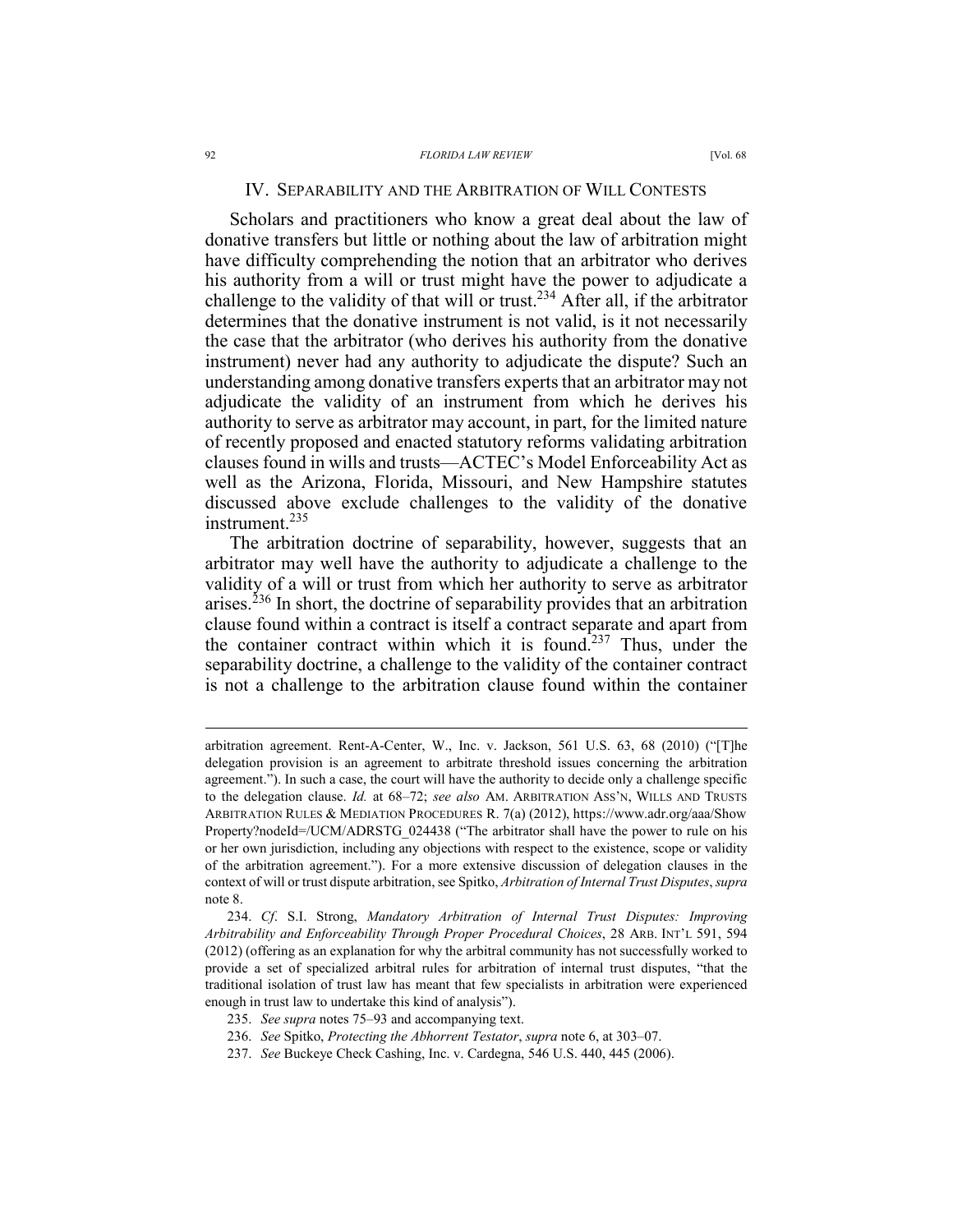contract.<sup>238</sup>

In 1967, in the landmark case of *Prima Paint Corp. v. Flood & Conklin Manufacturing Co.*, 239 the U.S. Supreme Court held that the FAA provides for such a separability scheme in cases to which the FAA applies.240 In *Prima Paint*, the Court focused its analysis on Section 4 of the FAA, which provides that a court hearing a motion to compel arbitration "upon being satisfied that the making of the agreement for arbitration or the failure to comply therewith is not in issue . . . shall make an order directing the parties to proceed to arbitration in accordance with the terms of the agreement."241 Section 4 further provides that when "the making of the arbitration agreement or the failure, neglect, or refusal to perform the same be in issue, the court shall proceed summarily to the trial thereof."242 The Court interpreted this language to mean that if a party directs a claim of invalidity specifically at the arbitration provision of the contract, then a court may adjudicate the claim.<sup>243</sup> The Court went on to conclude, however, that "the plain meaning of the statute" required that in a case such as the one before it, in which a party alleged fraud in the inducement of the entire contract, an arbitrator rather than a court should resolve the claim.244 Nearly forty years later, in *Buckeye Check Cashing, Inc. v. Cardegna*, 245 the Court made clear that *Prima Paint*'s rule of separability applies not only in a case in which a party alleges that the container contract is voidable but also in a case in which a party alleges that the container contract is void *ab initio*, such as where a party alleges the illegality of the container contract.<sup>246</sup>

Thus, under the doctrine of separability, a court rather than an arbitrator should decide a challenge that goes specifically to the will's arbitration clause. Conversely, an arbitrator rather than a court should decide any claim that challenges a specific provision of the will other than the arbitration clause. Such a claim undeniably does not put the making of the arbitration clause in issue.

In the context of a will contest that seeks to invalidate the will as a whole, application of the separability doctrine should require that an arbitrator decides the will contest unless the contest *necessarily*

- 245. 546 U.S. 440 (2006).
- 246. *See id.* at 446–49.

 <sup>238.</sup> *Id.* at 445–46.

 <sup>239. 388</sup> U.S. 395 (1967).

 <sup>240.</sup> *Id.* at 402–04. The RUAA expressly adopts the separability scheme. *See* UNIF. ARBITRATION ACT § 6(c) (UNIF. LAW COMM'N 2000) ("An arbitrator shall decide whether a condition precedent to arbitrability has been fulfilled and whether a contract containing a valid agreement to arbitrate is enforceable.").

 <sup>241.</sup> *Prima Paint*, 388 U.S. at 403 n.11 (quoting 9 U.S.C. § 4 (2012)).

 <sup>242. 9</sup> U.S.C. § 4.

 <sup>243.</sup> *Prima Paint*, 388 U.S. at 403–04.

 <sup>244.</sup> *Id.* at 404.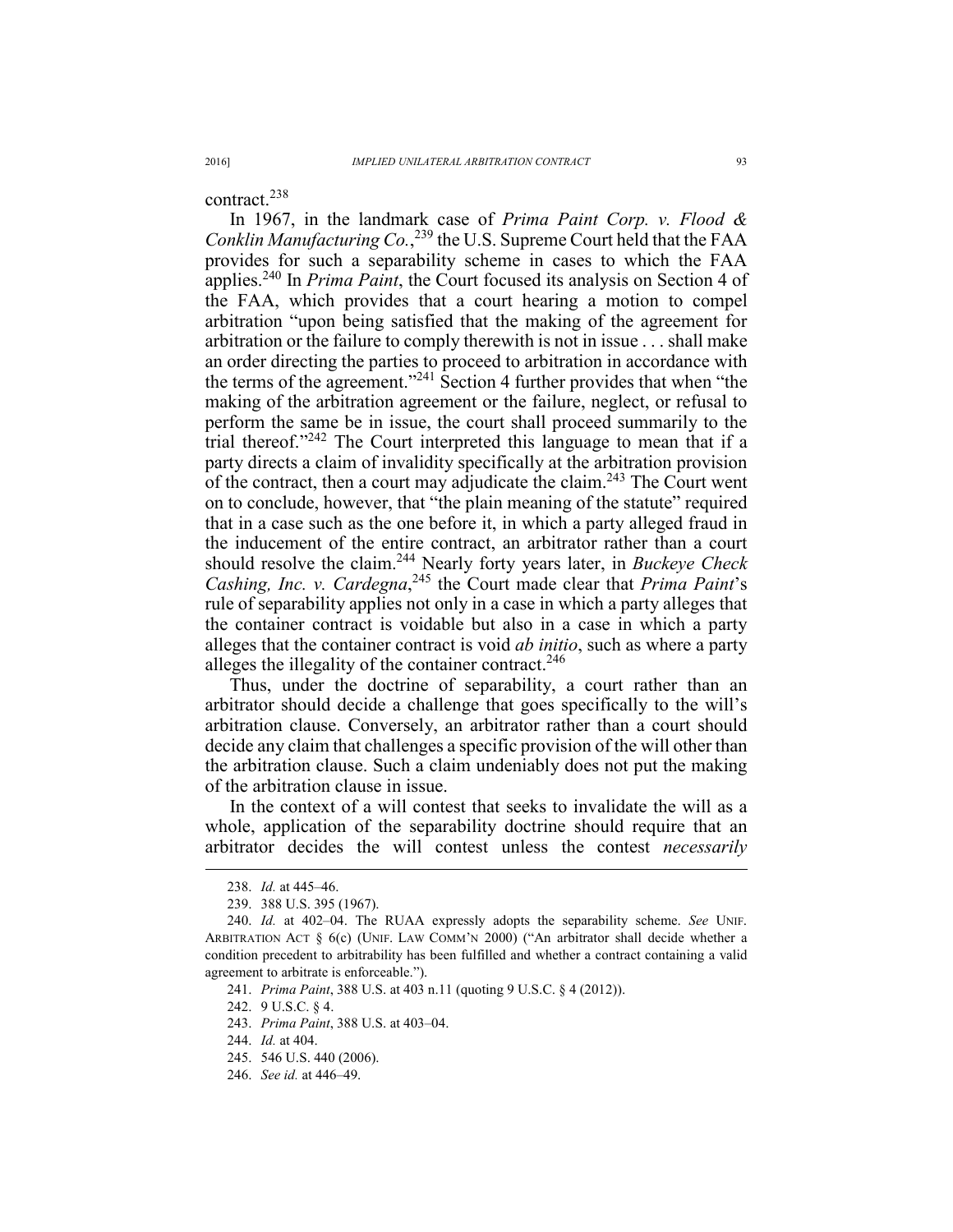implicates the arbitration provision. Consider first a challenge to a will asserting that the entire will is invalid because the testator failed to comply with the formalities statutorily required for the execution of a will—specifically, that two witnesses did not sign the will. An arbitration contract need not be witnessed. Thus, the will contest does not implicate the arbitration clause even if the will containing the clause is alleged to be entirely invalid. An arbitrator, therefore, should decide the execution challenge.

Consider another challenge alleging that a testator's entire dispositive scheme is the product of fraud in the inducement, duress, undue influence, or an insane delusion. If any such allegation is proven to be true, the testator's will in its entirety should be invalid.<sup>247</sup> Nonetheless, the allegation does not implicate the will's arbitration provision as there is no allegation that the arbitration provision specifically is the product of fraud in the inducement, duress, undue influence, or an insane delusion. Conceptually, it makes sense to argue that fraud in the inducement, duress, undue influence, or an insane delusion affected the dispositive scheme but did not affect the arbitration provision. Thus, an arbitrator should decide the fraud, duress, undue influence, or insane delusion challenge.

A mental capacity challenge to a will containing an arbitration clause presents a more difficult separability puzzle.<sup>248</sup> As noted above, a testator's lack of mental capacity necessarily invalidates her entire will executed while the testator lacked mental capacity.<sup>249</sup> Thus, a will contestant's mental capacity challenge necessarily goes to the entire will. One might conclude, therefore, that a straightforward application of *Prima Paint* requires that an arbitrator decide the mental capacity challenge to a will where the will contains an arbitration clause. $250$ 

249. *See supra* note 222 and accompanying text.

 250. A Pennsylvania superior court has held on public policy grounds that an arbitrator may not decide issues of mental capacity. *In re* Trust of Harold, 604 A.2d 263, 265–67 (Pa. Sup. Ct.

 <sup>247.</sup> RESTATEMENT (THIRD) OF PROP.: WILLS AND OTHER DONATIVE TRANSFERS §§ 8.1 cmt. s, 8.3(a) (AM. LAW INST. 2003).

 <sup>248.</sup> The Supreme Court has noted that its separability cases have dealt with the issue of whether a contract is valid but not with the issue of "whether any agreement . . . was ever concluded." *Buckeye*, 546 U.S. at 444 n.1. In *Buckeye*, the Court included "whether the signor lacked the mental capacity to assent" as an example of an issue related to the conclusion of a contract. *Id*. Professor Stephen Ware has argued that the Court's broader FAA jurisprudence "should be read to converge into a coherent whole consisting of the rule that the separability doctrine does not apply to the question whether a particular party *formed* a contract containing an arbitration clause but does apply to questions about *defenses* to the enforcement of that contract." Stephen J. Ware, *Arbitration Law's Separability Doctrine After* Buckeye Check Cashing, Inc. v. Cardegna, 8 NEV. L.J. 107, 115 (2007). However, Professor Ware has argued further that incapacity is a defense to contract enforcement and thus would fall within the list of questions to which the separability doctrine would apply under such an approach. *See id*. at 115–16, 118–19.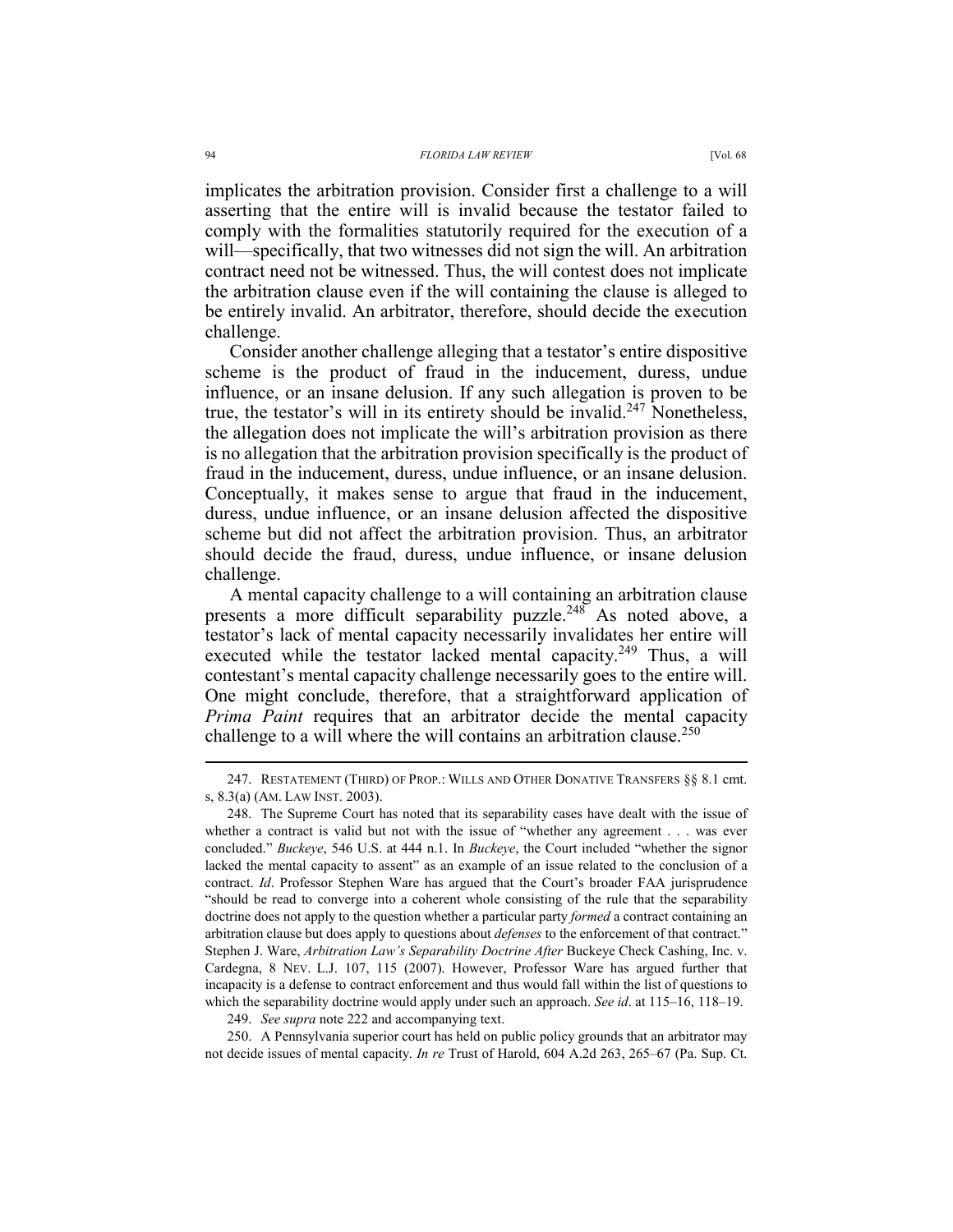Indeed, the U.S. Court of Appeals for the Fifth Circuit in *Primerica Life Insurance Co. v. Brown*251 applied *Prima Paint* to require arbitration of a breach of contract claim where the contract at issue contained an arbitration clause<sup>252</sup> even though the district court had found that the party seeking to avoid arbitration "ha[d] been profoundly retarded since birth" and lacked the mental capacity to enter into a contract under the relevant state law.<sup>253</sup> In holding that the merits of the underlying dispute were for the arbitrator rather than for the district court to decide, the Fifth Circuit first noted that "Brown's capacity defense is a defense to his entire agreement with CitiFinancial *and not a specific challenge to the arbitration clause*."254 The court went on to reason that "[t]herefore, Brown's capacity defense is part of the underlying dispute between the parties which, in light of *Prima Paint* and its progeny, must be submitted to the arbitrator."<sup>255</sup>

With respect to separability, however, a mental capacity defense to contract enforcement can be distinguished meaningfully from the fraud and illegality defenses to contract enforcement presented respectively in *Prima Paint* and *Buckeye*. 256 In sum, unlike with respect to a fraud in the inducement defense or an illegality defense, separability with respect to a mental capacity defense is conceptually nonsensical.257 Fraud that induces a container contract is most unlikely to relate in any specific way to the contract's arbitration clause. Thus, in *Prima Paint*, the party seeking to avoid arbitration of its fraud claim pled fraud in the inducement relating to the contract as a whole but, on the facts alleged, could not have pled fraud relating to the contract's arbitration

<sup>1992).</sup> The court expressed its concern with "unwanted ramifications" of an arbitrator's finding of incompetency such as uncertainty as to whether the arbitrator might appoint a guardian for the donor and, if so, whether the guardian might commit the donor to a hospital or otherwise prescribe medical treatment for the donor. *Id*. at 267. These concerns are irrelevant when the donor is deceased as in the case of testator-compelled arbitration.

 <sup>251. 304</sup> F.3d 469 (5th Cir. 2002).

 <sup>252.</sup> *Id.* at 470–71.

 <sup>253.</sup> *Id*. at 471; *id*. at 472 (Dennis, J., concurring).

 <sup>254.</sup> *Id*. at 472 (majority opinion) (emphasis added).

 <sup>255.</sup> *Id*.

 <sup>256.</sup> *Cf*. Love & Sterk, *supra* note 3, at 561 (arguing that courts are unlikely to apply the separability doctrine in the context of a will contest "because contestants are typically arguing that the testator had no capacity to execute the will or that the will reflects the wishes of someone other than the testator; and, unlike the situation of an arbitration clause embedded in an otherwise unenforceable contract, the disputing parties themselves never agreed to the use of the process").

 <sup>257.</sup> Autumn Smith, *You Can't Judge Me: Mental Capacity Challenges to Arbitration Provisions*, 56 BAYLOR L. REV. 1051, 1076 (2004) ("In most situations, a mental capacity challenge cannot logically be directed at a specific portion of a contract, where conduct-based defenses clearly can.").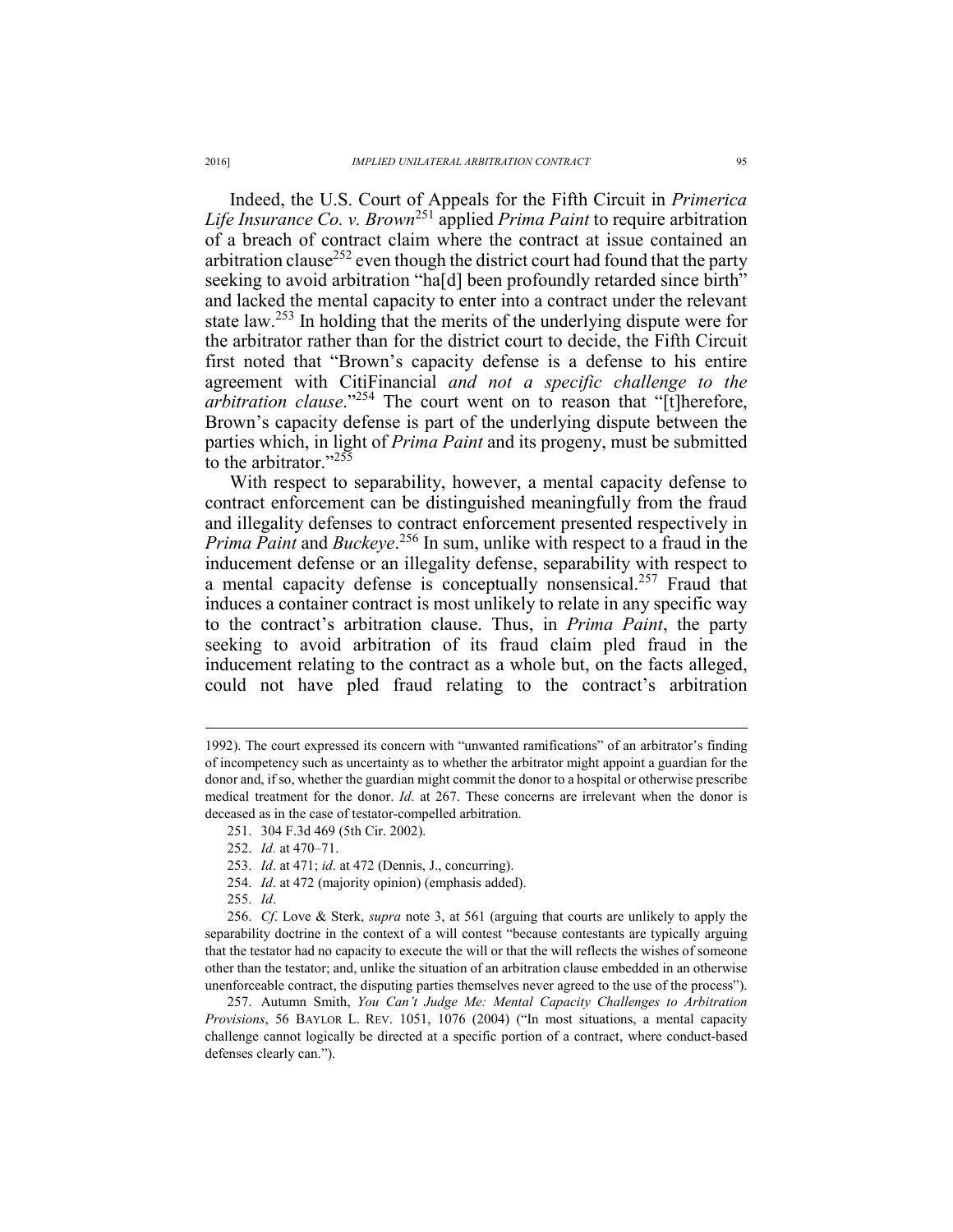provision.258 Moreover, it is difficult to imagine how illegality infecting a purported container contract might relate specifically to the contract's arbitration provision. Therefore, the parties in *Buckeye* seeking to avoid arbitration of their illegality claim pled the illegality of the purported container contract but, on the facts alleged, could not have pled the illegality of the contract's arbitration provision.<sup>259</sup>

In contrast, the alleged facts that give rise to a mental capacity challenge to a contract necessarily will also give rise to a mental capacity challenge to the contract's arbitration provision.<sup>260</sup> Thus, any party who can plead facts alleging that she lacked the mental capacity to enter into a contract can also plead facts alleging that she specifically lacked the mental capacity to enter into the contract's arbitration clause. The latter pleading should suffice to put "the making of the arbitration agreement  $\ldots$  in issue" in the words of Section 4 of the FAA.<sup>261</sup> The reality that the very same facts will support both a conclusion that a party lacked the mental capacity to enter into a contract, and also a conclusion that the party specifically lacked the mental capacity to enter into the arbitration clause suggests that *Primerica*'s reasoning grounding its application of *Prima Paint* is simplistic. The *Primerica* court failed to address adequately the argument that a mental capacity defense is both a defense to the entire contract *and* a specific challenge to the contract's arbitration clause  $262$ 

The U.S. Court of Appeals for the Tenth Circuit has recognized this fundamental distinction between a mental capacity defense and a contract

261. 9 U.S.C. § 4 (2012).

 <sup>258.</sup> *See* Prima Paint Corp. v. Flood & Conklin Mfg. Co., 388 U.S. 395, 397–98 (1967) (discussing the facts giving rise to Prima Paint's claim that  $F$ lood  $&$  Conklin fraudulently induced their container contract by representing "that it was solvent and able to perform its contractual obligations, whereas it was in fact insolvent and intended to file a [bankruptcy] petition").

 <sup>259.</sup> *See* Buckeye Check Cashing, Inc. v. Cardegna, 546 U.S. 440, 442–43 (2006) (discussing the facts giving rise to the allegation that "Buckeye charged usurious interest rates and that the [container contract at issue] violated various Florida lending and consumer-protection laws, rendering it criminal on its face").

 <sup>260.</sup> Alan Scott Rau, *"Separability" in the United States Supreme Court*, 2006 STOCKHOLM INT'L ARB. REV. 1, 15–17 (arguing that *Prima Paint* "does not merely preserve for the courts challenges that are 'restricted' or 'limited' to 'just' the arbitration clause alone" but rather "*preserves for the courts any claim at all that necessarily calls an agreement to arbitrate into question*" and citing a mental capacity challenge as such a claim); Smith, *supra* note 256, at 1073 ("A litigant would be unable to make an independent challenge to an arbitration agreement based on his or her mental capacity, as a litigant's mental capacity to sign a contract and mental capacity to enter into an arbitration agreement contained in that contract will be identical in most cases.").

 <sup>262.</sup> *See* Rau, *supra* note 260, at 14–15 & n.40 (describing *Primerica* as "[a]n astonishing decision" and arguing that "it should be obvious that a challenge can be 'to the arbitration clause itself' without being '*specifically* to [its] arbitration provision[s]'" (quoting *Buckeye*, 546 U.S. at 445–46)).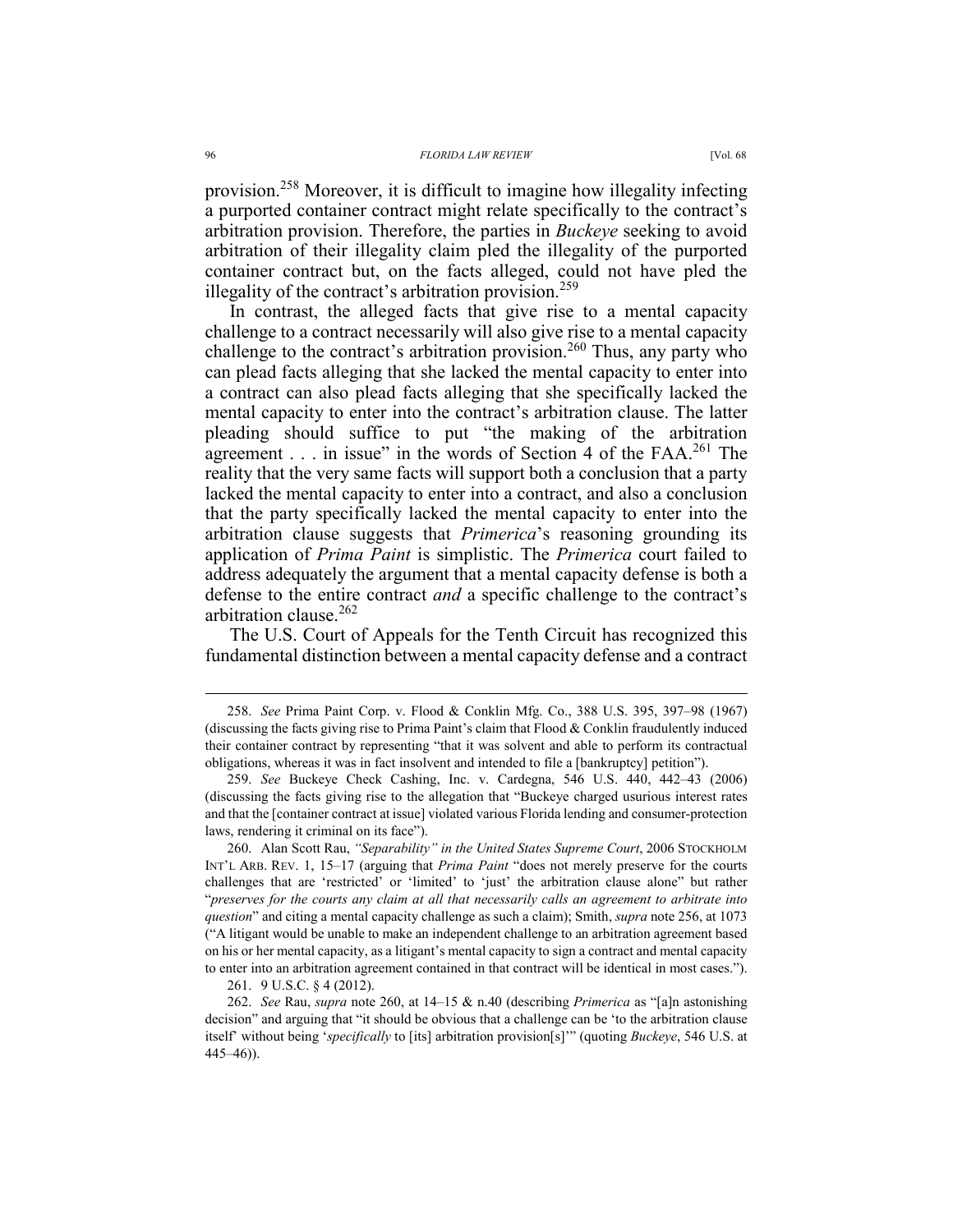defense such as fraud in the inducement with respect to a separability analysis. In *Spahr v. Secco*, 263 the Tenth Circuit specifically rejected the Fifth Circuit's reasoning in *Primerica* and held that *Prima Paint*'s separability rule does not apply where a party has asserted a mental capacity defense to a contract's enforcement.264 In concluding that "the analytical formula developed in *Prima Paint* cannot be applied with precision when a party contends that an entire contract containing an arbitration provision is unenforceable because he or she lacked the mental capacity to enter into the contract," the court found it critical that "[u]nlike a claim of fraud in the inducement, which can be directed at individual provisions in a contract, a mental capacity challenge can logically be directed only at the entire contract."<sup>265</sup> Thus, the court held that a "mental incapacity defense naturally goes to *both* the entire contract and the specific agreement to arbitrate in the contract" and necessarily places the agreement to arbitrate in issue.<sup>266</sup>

The blanket rule in *Spahr* should be qualified for present purposes to take account of temporal issues that may arise in will contests. Assume, for example, that the relevant arbitration provision appears in a codicil executed subsequent to the execution of the contested will. In theory, a testator might lack sufficient mental capacity at one moment yet possess sufficient capacity the next.<sup>267</sup> An allegation that the testator lacked the mental capacity necessary to execute the will, therefore, would not be a mental capacity challenge specific to the arbitration clause contained in the codicil. Assume in the alternative, for example, that the arbitration clause is contained in a will executed prior to a contested codicil. Similarly, an allegation that the testator lacked the mental capacity needed to execute the codicil would not be a mental capacity challenge specific to the arbitration clause contained in the will.

In sum, when a will contestant specifically challenges the validity of an arbitration clause found in the will, a court should decide the challenge to the arbitration clause. A court also should decide a challenge to the will that necessarily also challenges the validity of the arbitration clause found in the will. Otherwise, the arbitrator, whose authority to adjudicate arises from the will, should decide the will contest.

#### **CONCLUSION**

A consensus is developing in the case law, the academic commentary,

266. *Id*.

 <sup>263. 330</sup> F.3d 1266 (10th Cir. 2003).

 <sup>264.</sup> *Id*. at 1272.

 <sup>265.</sup> *Id*. at 1273.

 <sup>267.</sup> ATKINSON, *supra* note 29, at 241.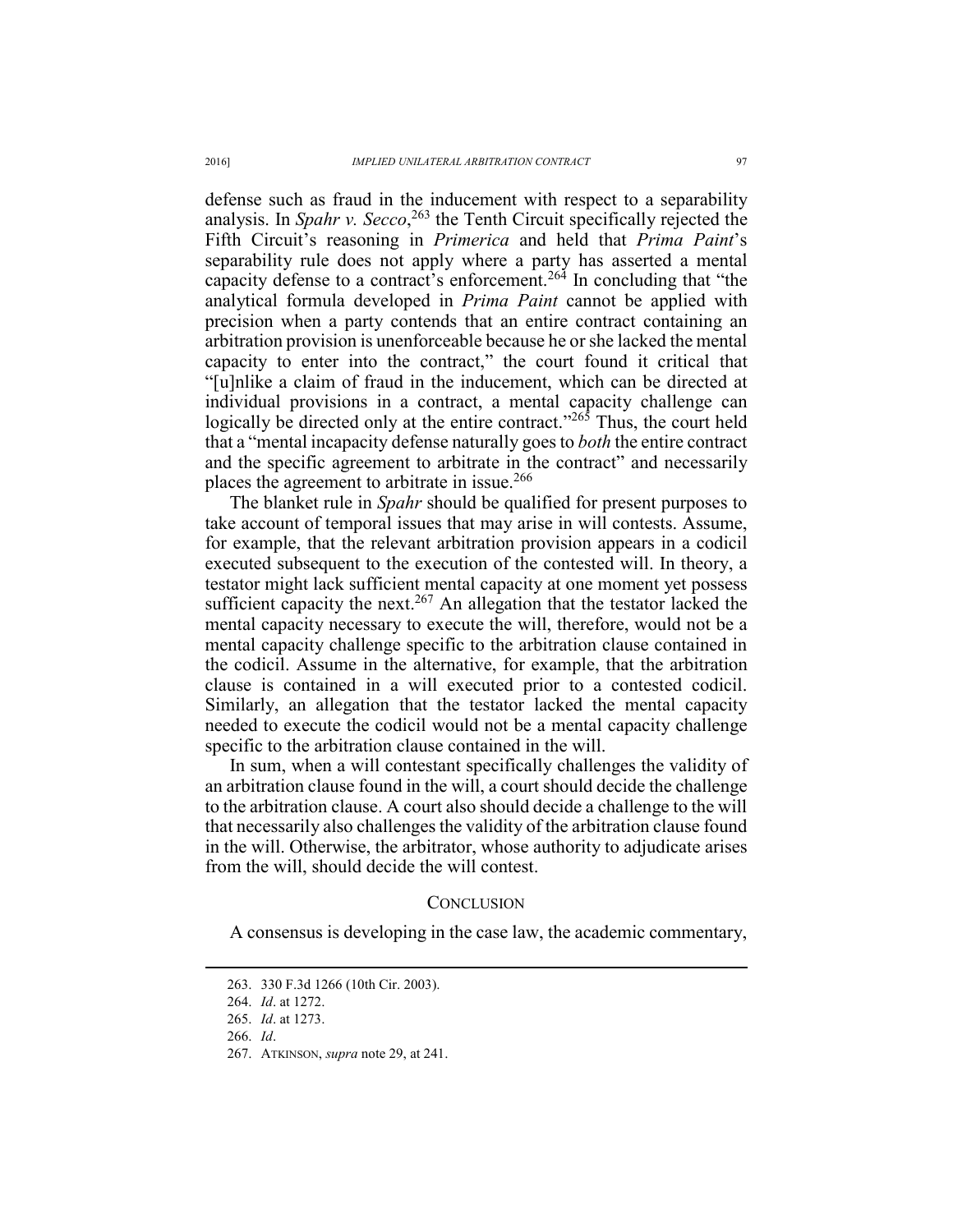and the statutory reform movement that a testator's provision in her will mandating arbitration of any challenge to the will should not be enforceable against a beneficiary who has not agreed to the arbitration provision, at least where the contestant, by his contest, seeks to increase his inheritance outside the will.<sup>268</sup> Grounding this consensus is the understanding that a will is not a contract. This understanding has influenced not only the case law but also the scholarship and legal reform efforts focusing on the issue.<sup>269</sup>

This Article argues that a will is a contract, albeit not one between the testator and her beneficiary. A will is part of an implied unilateral contract between the testator and the state in which the state offers to honor the testator's donative intent and the testator accepts and provides consideration for the offer by creating and preserving wealth. Importantly, the greater donative freedom contract of which the will is a part also provides for the distribution of an individual's intestate property in line with the individual's imputed intent should the individual fail to execute an effective estate plan. Similar to the testator, the property owner who has failed to make an effective estate plan accepts this offer of intestate distribution through her industry and thrift. This Article's theory borrows from the law respecting implied unilateral contracts arising from employee handbooks in concluding that it should be of no moment that the property owner is unfamiliar with the specifics of a state probate code. Rather, the critical factor should be that the state has, through its offer to respect donative intent, created an atmosphere that is "instinct with an obligation" and that encourages diligence and the prudent management of wealth.

The conclusion that a will is a contract grounds this Article's additional argument that the FAA and state arbitration statutes require enforcement of testator-compelled arbitration provisions contained in a will. Settled arbitration law in conjunction with third-party beneficiary theory or direct benefits estoppel theory supports binding the beneficiary to the will's arbitration contract. Neither the fact that the beneficiary has not signed the will nor the fact that the testator's acceptance of the donative freedom contract is implied defeats this argument.

That a will is a contract also supports a normative argument that the law should enforce testator-compelled arbitration provisions contained in a will. It is only fair that one who claims a right arising under a contract be subject to the arbitration provision relating to claims arising under that contract. This normative argument is bolstered by conditional gift theory, which provides a cardinal principle in the law of donative transfers—the

 <sup>268.</sup> *See supra* Part I.

 <sup>269.</sup> *See supra* Part I.